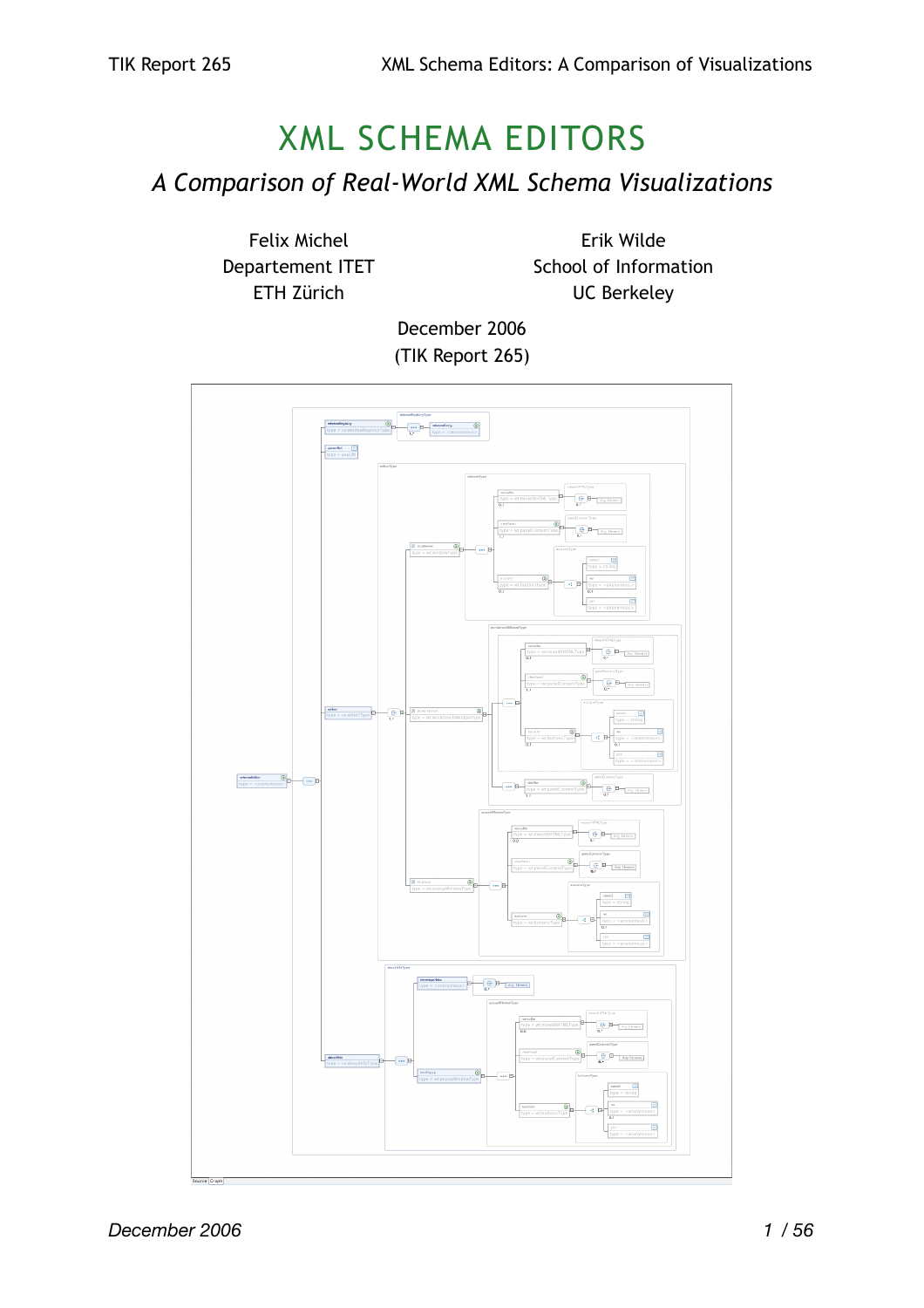# TABLE OF CONTENTS

| 1. | Introduction                        | $\overline{\mathcal{A}}$ |
|----|-------------------------------------|--------------------------|
| 2. | Goals & Objectives                  | 5                        |
|    | 2.1.<br>Motivation                  | 5                        |
|    | 2.2.<br>Goals                       | 5                        |
|    | Scope of the Comparison<br>2.3.     | 6                        |
| 3. | Subject of Visualization            | 6                        |
| 4. | Comparison Set-Up                   | $\overline{7}$           |
|    | Features to test<br>4.1.            | 7                        |
|    | 4.1.1. Visualization                | $\overline{7}$           |
|    | 4.1.2. "Active" Features            | 8                        |
|    | 4.1.3. Foundations                  | 8                        |
|    | Guinea Pig Schema Document<br>4.2.  | 8                        |
|    | 4.2.1. Structure                    | 9                        |
|    | 4.2.2. Components                   | 9                        |
|    | 4.2.3. Features                     | 9                        |
|    | 4.3.<br>A simple Schema to be built | 10                       |
|    | Criteria<br>4.4.                    | 11                       |
|    | 4.5.<br><b>Editors under Test</b>   | 12                       |
|    | 4.6.<br><b>Difficulties</b>         | 13                       |
| 5. | The Comparison                      | 13                       |
|    | 5.1.<br><b>Textual Description</b>  | 1 <sub>3</sub>           |
|    | 5.1.1. WST 1.0.3                    | 13                       |
|    | 5.1.2. WST 1.5.0                    | 16                       |
|    | 5.1.3. XML Spy                      | 19                       |
|    | 5.1.4. oXygen                       | 25                       |
|    | 5.1.5. Turbo XML                    | 30<br>34                 |
|    | 5.1.6. Stylus Studio                |                          |
|    | 5.2.<br>The Matrix                  | 39                       |
|    | 5.3.<br>Special observations        | 42                       |
|    | 5.3.1. Common Problems              | 42                       |
|    | 5.3.2. Promising Approaches         | 42                       |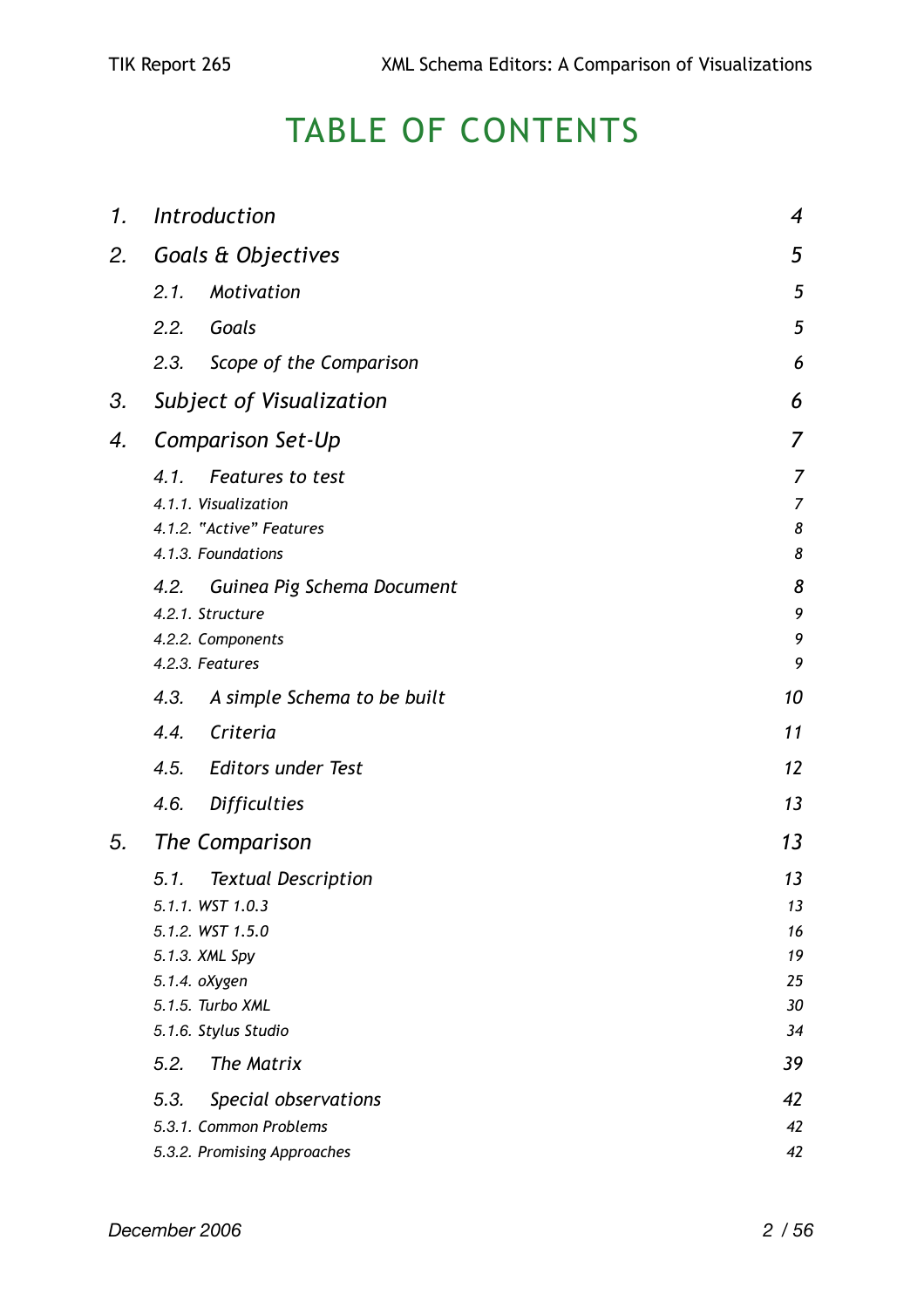|    |      | 6. Conclusions                          | 43 |
|----|------|-----------------------------------------|----|
| 7. |      | Bibliography                            | 45 |
| 8. |      | <b>XML Schema Documents</b>             | 46 |
|    | 8.1. | WindowTypes-Schema.xsd                  | 46 |
|    | 8.2. | EditorCompmonent-Choice-Schema.xsd      | 49 |
|    | 8.3. | EditorComponent-Substitution-Schema.xsd | 51 |
|    | 8.4. | SchemaEditor-Schema.xsd                 | 53 |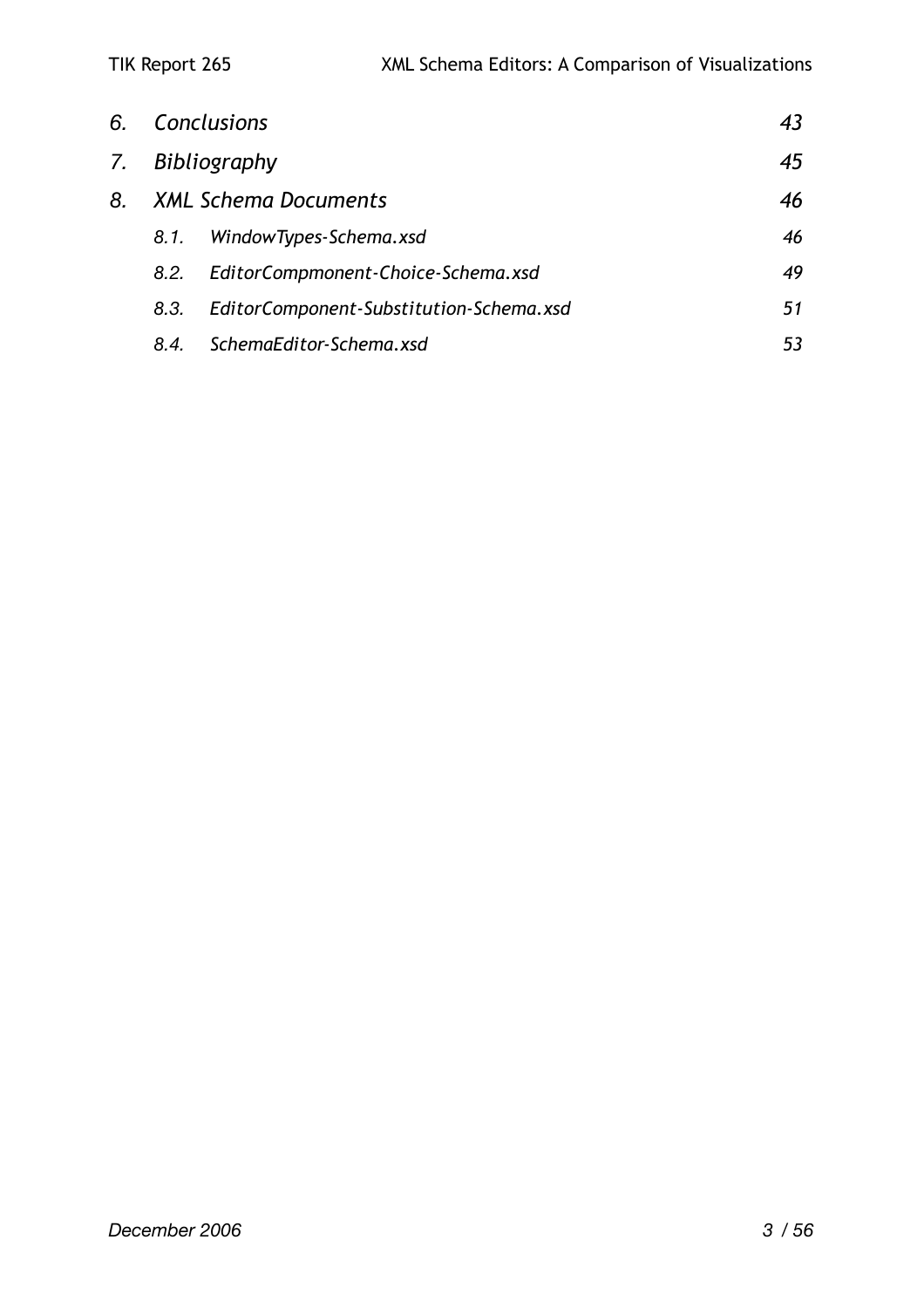# XML SCHEMA EDITORS *A Comparison of Real-World XML Schema Visualizations*

Felix Michel Departement ITET ETH Zürich

Erik Wilde School of Information UC Berkeley

December 2006 (TIK Report 265)

#### Abstract

XML Schema is a complex language for defining schemas for classes of XML documents, and its inherent complexity as well as its XML transfer syntax make it hard to read XML Schemas for humans. This is a problem, because in many cases XML Schemas are not only used for validation purposes, but also as the data model for classes of XML documents, which must be understood by developers working with these documents. This report looks at various visualizations of XML Schemas in existing software tools and compares them in terms of how well they are suited to represent the data model behind the XML Schema syntax. of today, no available tool provides a level of abstraction that would be appropriate for a data model perspective; most of them are visualizations of the syntax rather than the model. The tools included in this report are the Eclipse XML editors, XML Spy, oXygen, Turbo XML, and Stylus Studio. This report is not a complete evaluation of these tools, it only looks at them in terms of their schema visualization and their support of a less syntax-centered view of XML Schema.

## <span id="page-3-0"></span>1. Introduction

There is wide agreement that Conceptual Modeling for XML is highly desirable [[wil06d\]](#page-44-1). Even though an abundance of scientific proposals currently addresses this field of research (for a comparison see  $[\text{wil06d}]$  $[\text{wil06d}]$  $[\text{wil06d}]$ ,  $[\text{me06}]$ ,  $[\text{moh05}]$ ), no formalism has been established so far. Yet in practice, data modeling for XML has been done for a long time, often by using schemas as a provisional model. More recent and expressive schema languages, namely XML Schema [\[xsd1](#page-44-4)] which has been introduced by the World Wide Web Consortium (W3C), purposely provides modeling facilities by means of its more elaborate type concepts, iden-tity constraints, and by supporting XML namespaces [\[xmlns\]](#page-44-5). This increase in the schema languages' capabilities met the increasingly complex needs of a data format that, starting as a mere exchange format, eventually developed into a widely-used data format playing an essential role as a foundation to many recent technologies ( $[\text{net}]$ ,  $[\text{size}]$ ), thus increasingly becoming part of more abstract levels of software development, where sound formalisms, methodologies and tools are indispensable prerequisites.

In the survey presented here, we investigated the tools actually available today for designing XML Schemas, directing our focus onto the particular question how *visualization* of the schema's structures was done. In our analysis, we strove to apply a perspective emphasizing a quest for *conceptual* properties throughout our comparison.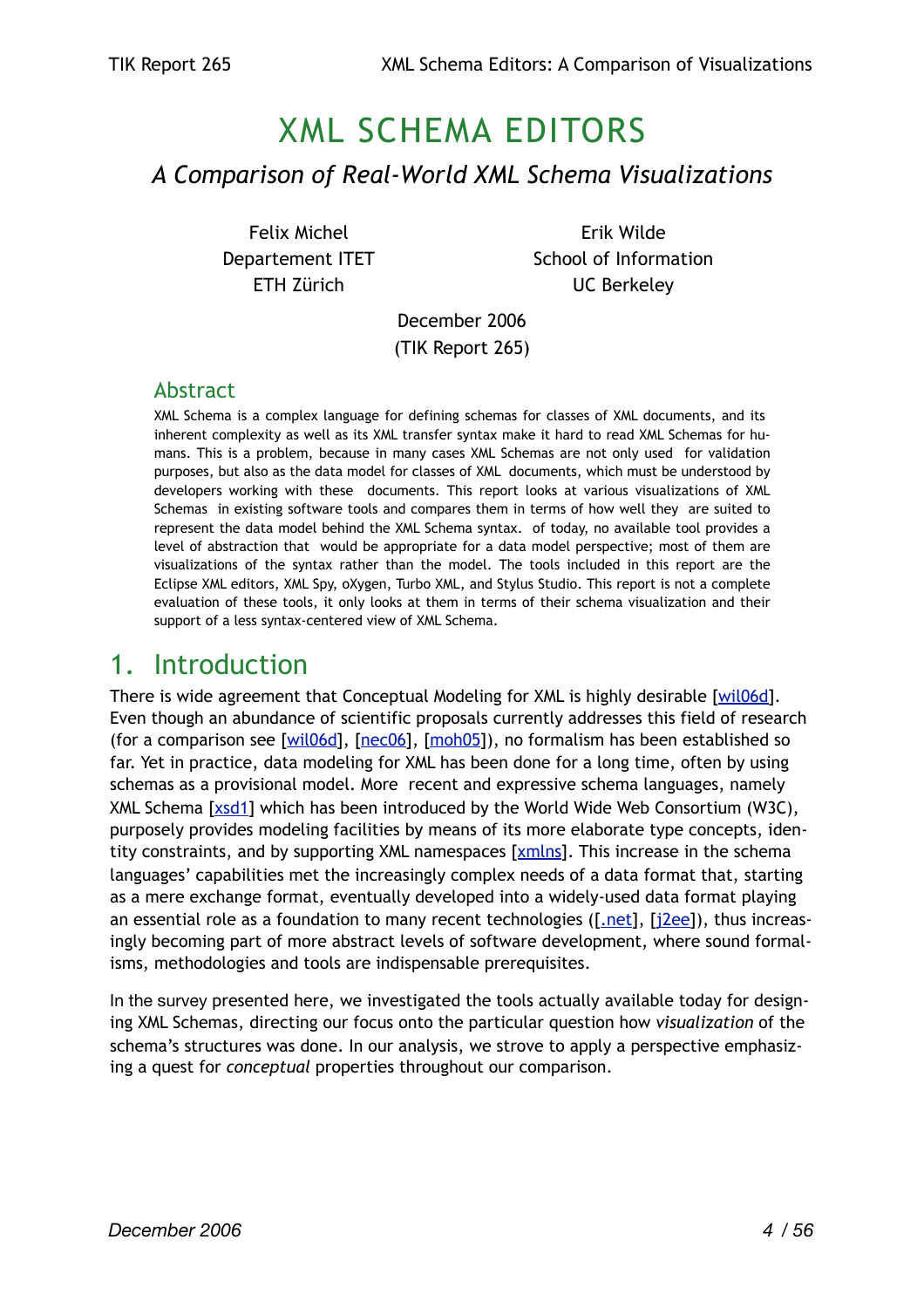## <span id="page-4-0"></span>2. Goals & Objectives

### <span id="page-4-1"></span>**2.1. Motivation**

*Visualization* is an essential part of *conceptual modeling*. This is a recognized fact, reflected for instance by [\[wil06d\]](#page-44-1), where *Graphical Notation* is listed as one of seven requirements for a conceptual modeling method to have.

Visualization proves helpful in different contexts of use: It enables lesser-experienced users or non-developers to use XML Schema, because ideally, it hides the difficulties of the XML syntax. Visualization is a prerequisite when discussing or negotiating the structures that are captured by XML Schema with coworkers or partners unfamiliar with XML Schema. Furthermore, visualization alleviates dealing with the data models and document grammars even for experienced users, thus fostering productivity and quality of implementation.

Contrary to other schema languages that are pure grammar languages (most notably RELAX NG [[rng](#page-44-8)]), XML Schema comprises a certain amount of capacity for more conceptual data modeling itself. Especially the type concept of XML Schema allows for more advanced techniques of data modeling to be applied. However, [\[bex](#page-44-9)] show that these powerful features are used very rarely today. We assume the particularities of the normative XML Syntax of XML Schema to be one of the main reasons. Because we expect a good visualization to hide these particularities, we hope that visualizations as a consequence could reveal the abilities for conceptual modeling when developing Schemas, and that visualization allows for recovery of more abstract modeling properties when analyzing Schemas.

Instead of investigating or even proposing scientific formalisms for conceptual modeling for XML Schema, our idea was to look at existing visualizations in editing tools available today and at how they address the difficulties that arise from XML Schema's syntax, how they support utilization of XML Schema's sophisticated features, and to what extent they recover or reveal the underlying data model of a Schema.

## <span id="page-4-2"></span>**2.2. Goals**

This section outlines what we expect to obtain from applying our approach of looking at visualization strategies of developer tools:

- Assuming some amount of *darwinism* ruling spread and success of the tools, we hope to see more clearly what users really need and ask for when designing schemas.
- By comparing the tools' capabilities to the capabilities of scientific proposals on the one hand, and to the potential expressiveness of XML Schema itself on the other hand, we expect to be able to discern more clearly which features either of them is deficient in. Significant differences in the feature sets may hint at features worth of closer investigation. The reasons for such differences supposedly may vary, ranging from being difficult to visualize to lacking need due to very rare use of a particular feature.
- Finally, we want to:
	- develop a set of needs and requirements that can be used for profiling or even rating the tools' visualization strategies.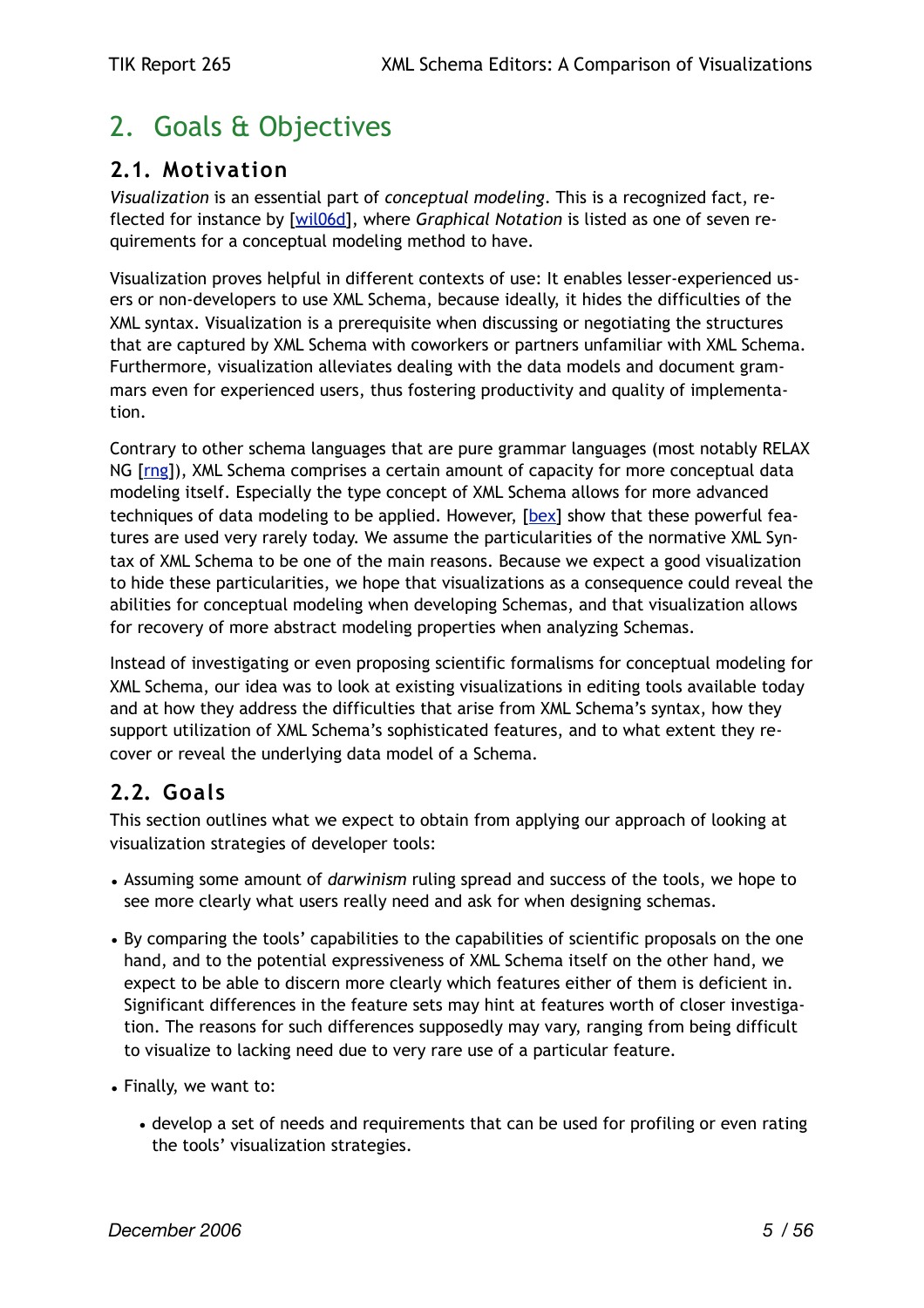• offer decision support concerning which editor supposedly best fits whose needs, and in which ways future tools could be improved.

We will review those points in our conclusion.

### <span id="page-5-0"></span>**2.3. Scope of the Comparison**

We are not aiming at judging or even ranking the *editors under test*. Therefore we will not consider most of the tool's distinctive features, even though the value of a tool strongly depends on such additional features (e.g. runtime stability, performance, and capacity of improving interoperability, workflow integration, productivity, as well as possibilities for integration of external tools, etc.). Only the way of how they offer visual representations of (and interfaces to) the Schema structures shall be subject to our survey. Even the features we will look at and the criteria we will apply are chosen deliberately to a certain extent.

## <span id="page-5-1"></span>3. Subject of Visualization

The title of this survey promises a comparison of "XML Schema visualizations", the delicate term being "XML Schema". Even though the normative recommendation [\[xsd1](#page-44-4)] by the World Wide Web Consortium clearly states in section 2.2 that XML Schema is defined "in terms of an abstract data model" which "is conceptual only, and does not mandate any particular implementation or representation of this information", with the well-known XML syntax only being "a normative XML interchange format for schemas", the term *Schema* very often is used in ambiguous, inaccurate, or misleading ways.[1](#page-5-2) Another, although minor, source of confusion is the arguably suboptimal decision to name the W3C's schema language *Schema* (with uppercase 'S'), for it is only one particular schema language out of many conceivable ones, *schema* (with lowercase 's') being the generic term or *hypernym*[.2](#page-5-3)

Let us clarify our use of the terms first, and then declaring which one will be subject to our focus in our comparison:

- We use the term "schema" with lowercase 's' whenever a statement is including, but not limited to XML Schema, i.e., whenever we address schema languages in general.
- We use the term "Schema" when we refer to the *data model* as defined in the specification [[xsd1](#page-44-4)]. We refine the term by either prepending "XML" or appending "structure" or "data model" where more explicit distinction from either other schema languages or the data representation is deemed necessary.
- The data model we are considering is the one assembled after having resolved all Schema dependencies, i.e. after evaluation of all *include, import*, and *redefine* statements.

<span id="page-5-2"></span><sup>1</sup> The distinction is similar to the one made for XML instances, with the *Infoset* [[xis](#page-44-10)] considered to be its data model, after a vivid debate preceding today's de-facto consensus. XML Schema is lacking comparably well-established terms. This holds as well for XML's *DOM*; with *XSOM* [[xso](#page-44-11)], *XSD* [[wst0\]](#page-44-12), and *SOM* [\[som\]](#page-44-13) being candidates for designating the equivalent concept for Schemas.

<span id="page-5-3"></span><sup>2</sup> There are occasional attempts to avoid ambiguity by using the term *XSD*. But this again bears possible ambiguity, for the same term sometimes is used for stressing *data representation* (i.e., the Schema document), distinguishing it from the *data model*. To make matters worse, the Eclipse Project chose to use *XSD* as name for their Schema API [\[wst0\]](#page-44-12).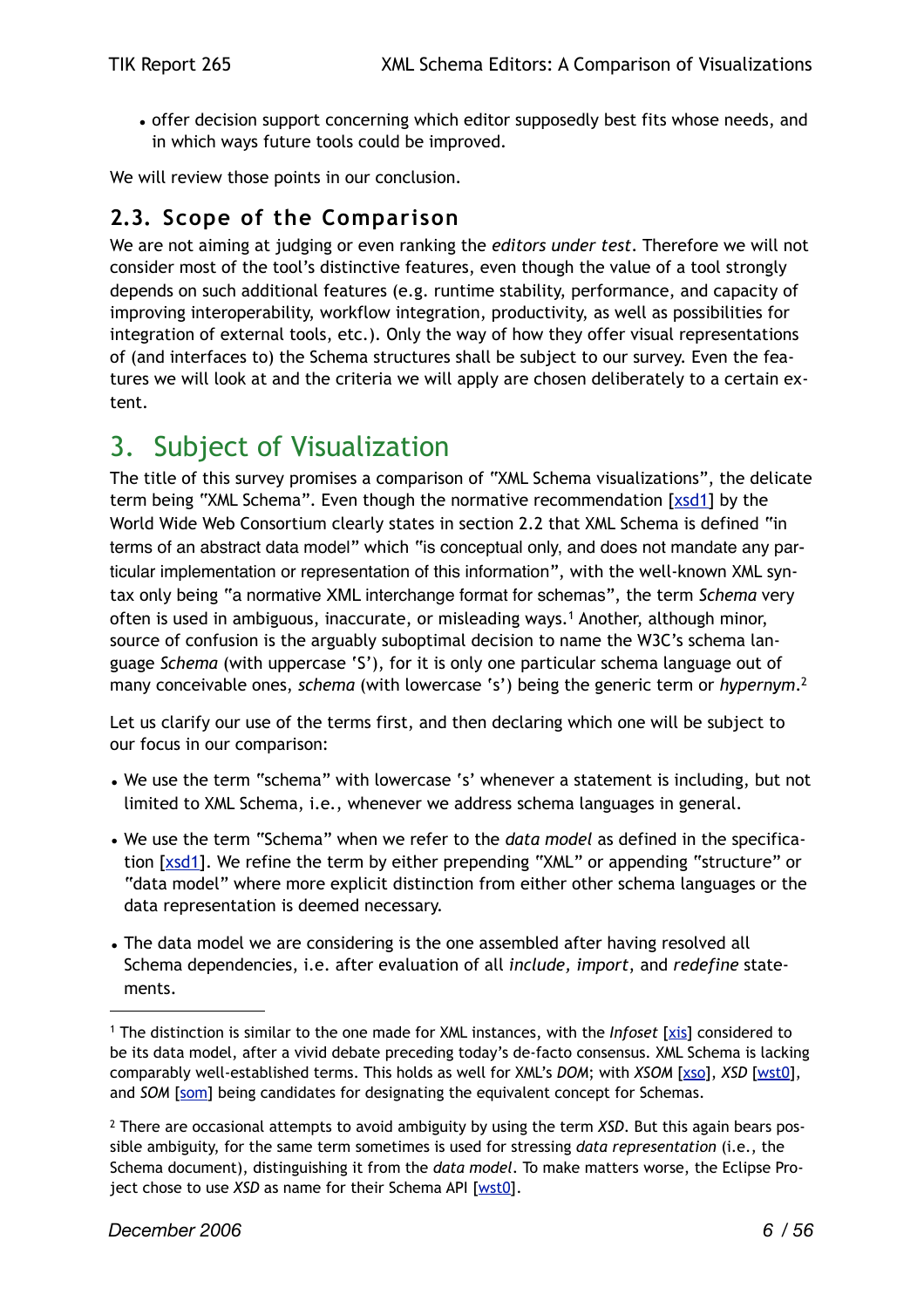• We use the term "Schema document" when we refer to the XML representation of the XML Schema's data model. We exclusively consider the normative XML format as defined by the World Wide Web Consortium.

Our comparison aims at inspecting visualizations of the fully assembled data model of XML Schemas as specified by the W3C.

## <span id="page-6-0"></span>4. Comparison Set-Up

The comparison inspects primarily static or passive properties of the editors examined, i.e. the focus is more on "how do they visualize an existing Schema" than on "how do the tools help building Schemas". The test procedure is as follows:

- 1. Open the principal Schema document *SchemaEditor-Schema.xsd* (see the section *Guinea Pig Schema Document* below) in the editor. Is the editor able to resolve the dependencies by itself?
- 2. Try to use the editor's built-in validator for Schema-validation of the Schema. As our test Schema passes IBM's SQC (Schema Quality Checker) [[sqc\]](#page-44-14) without problems, validation should not throw any errors.
- 3. Check coverage of the *Features to test* listed below.
- 4. Try to build the Schema sketched in section *A simple Schema to be built,* using the editor's GUI as exclusively as possible.
- 5. Evaluate the editor's strengths, weaknesses, and particularities by applying the *Criteria* listed below.

### <span id="page-6-1"></span>**4.1. Features to test**

As the names indicate, the *features* listed here are different from the *criteria* insofar as the former simply are the properties we will be looking for, whereas the latter are a list of guidelines used when judging the visualization's handling of the features observed.

#### <span id="page-6-2"></span>*4.1.1. Visualization*

- *Model Groups:* What symbols / graphical conventions are used for representing the dif-ferent model groups? Are there any simplifications made (e.g. nested or adjacent<sup>[3](#page-6-3)</sup> model groups)?
- *Mixed Content:* Is there a graphical convention for designating mixed content?
- *Types:* Where / how are types visualized (if they are visualized at all)? Is there a difference between anonymous types and named types? Are *abstract* types labeled particularly? Is there a representation of (perhaps restricted) value sets? What about relations between types (i.e. inheritance; see below)?
- *Type inheritance*: Extension, restriction. How do they visualize the fact, that inheritance is present? How do they visualize properties inherited / removed from the base type?

<span id="page-6-3"></span><sup>&</sup>lt;sup>3</sup> This is easily possible as a result of inheritance by extension.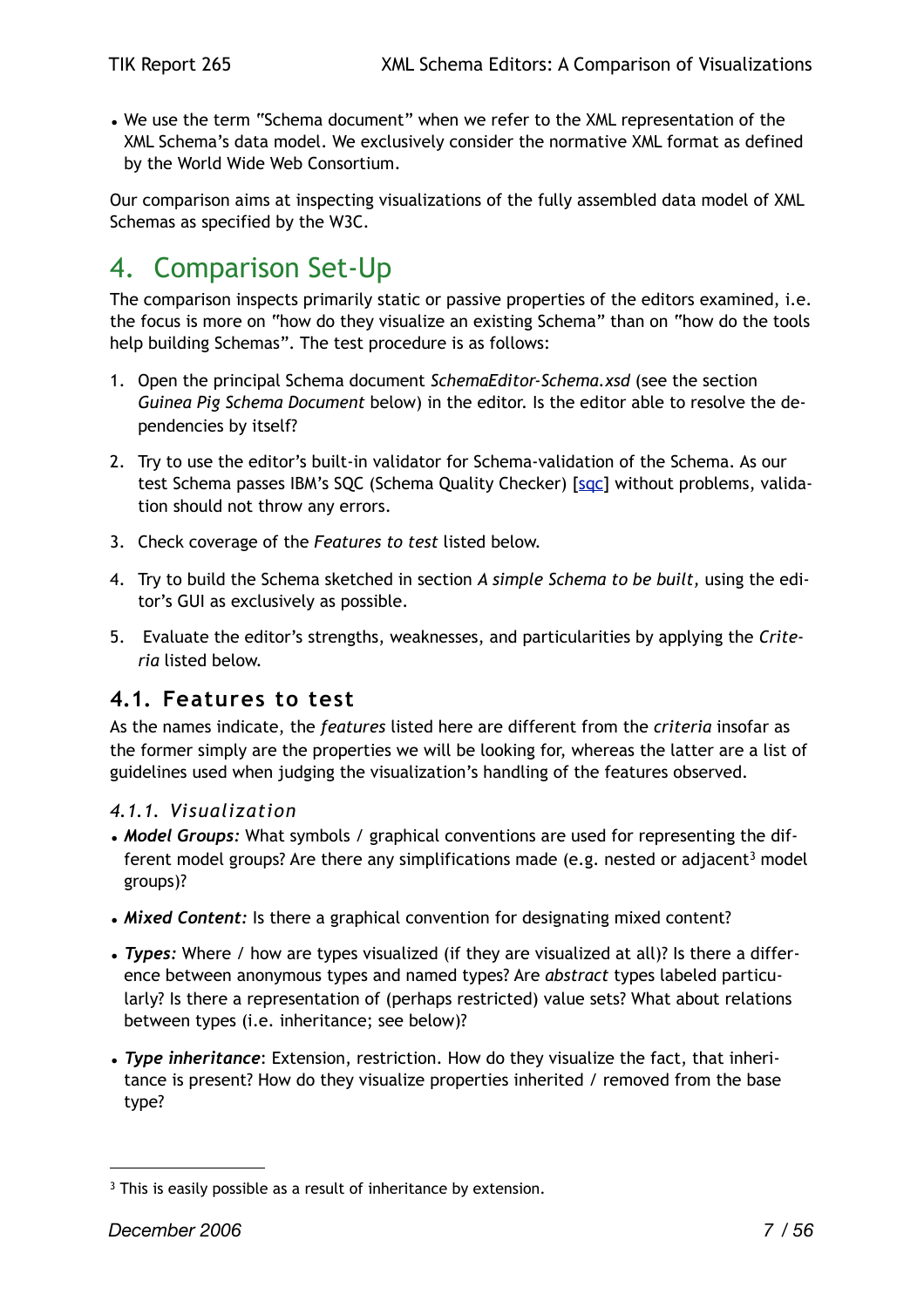- *• Substitution Groups / xsi:type:* How are possibility / presence of (or control over building / using, like the *block* and *final* attributes) substitution groups and type substitution represented?
- *Constraints:* Are any identity constraints expressible in XML Schema shown? And if so, how is this done and what details are visually discernible (e.g. element sets specified by *selector* / *field*)?
- *Annotations:* Where do annotations and their content show up?
- *• Invisible Properties:* Where and how are things made accessible which have no direct graphical representation in the editor's view? This may include particle cardinality, default values for attributes, namespace information, and so on. For example, such information can be caught by using sidebars, pop up windows, or context menus.

#### <span id="page-7-0"></span>*4.1.2. "Active" Features*

- *Graphical Editing:* Can the GUI be utilized for changing / creating Schemas / Schema documents? How does that influence the source? Are changes that has been made in the GUI reversible? Which input methods (e.g. *drag & drop*, *context-click*) can be used?
- *Search for declaration / references:* Built-in search for declaration of an element or type can prove very helpful. The reverse search can be even more helpful, that is, search for elements that reference global declarations or search for types that inherit a given type. Here again the question is important if the tools only consider the current Schema *document* or the whole Schema *structure* represented in the different documents.
- *• Generated documentation:* Does the editor allow for documentation to be generated from a Schema? Does the documentation include graphical representations, and do they differ from the representations used in the editor view? Does the documentation insert additional information besides the textual information included in the Schema's *annotation* element?

#### <span id="page-7-1"></span>*4.1.3. Foundations*

Is there additional information available about concepts and formalisms used in the representation? Or is the visualization even based on / using a formalism / model proposed by a third party?

## <span id="page-7-2"></span>**4.2. Guinea Pig Schema Document**

The Schema to be used in our comparison is not intended to be of real-world use. It is constructed artificially in order to cover a considerable amount of XML Schema's available fea-tures. Even though without use, we decided to build an example schema<sup>[4](#page-7-3)</sup> that at least shows some basically meaningful properties, instead of just using element and type names like *AAA* or *Type\_B*. We believe that some semantic meaning helps both to understand and to design schemas. While standard-compliance of the resulting schema alone does not give any idea whether it actually is a correct implementation / mapping / instance of an underlying conceptional model, a sensible semantic structure enables at least the human designer to perform some basic checks. Furthermore, it is much more interesting to investigate visualizations of Schemas if we can compare the visual representations against the semantic structures the Schemas are meant to be encoding.

<span id="page-7-3"></span><sup>4</sup> It describes a hypothetic schema editor with different windows, menus and buttons...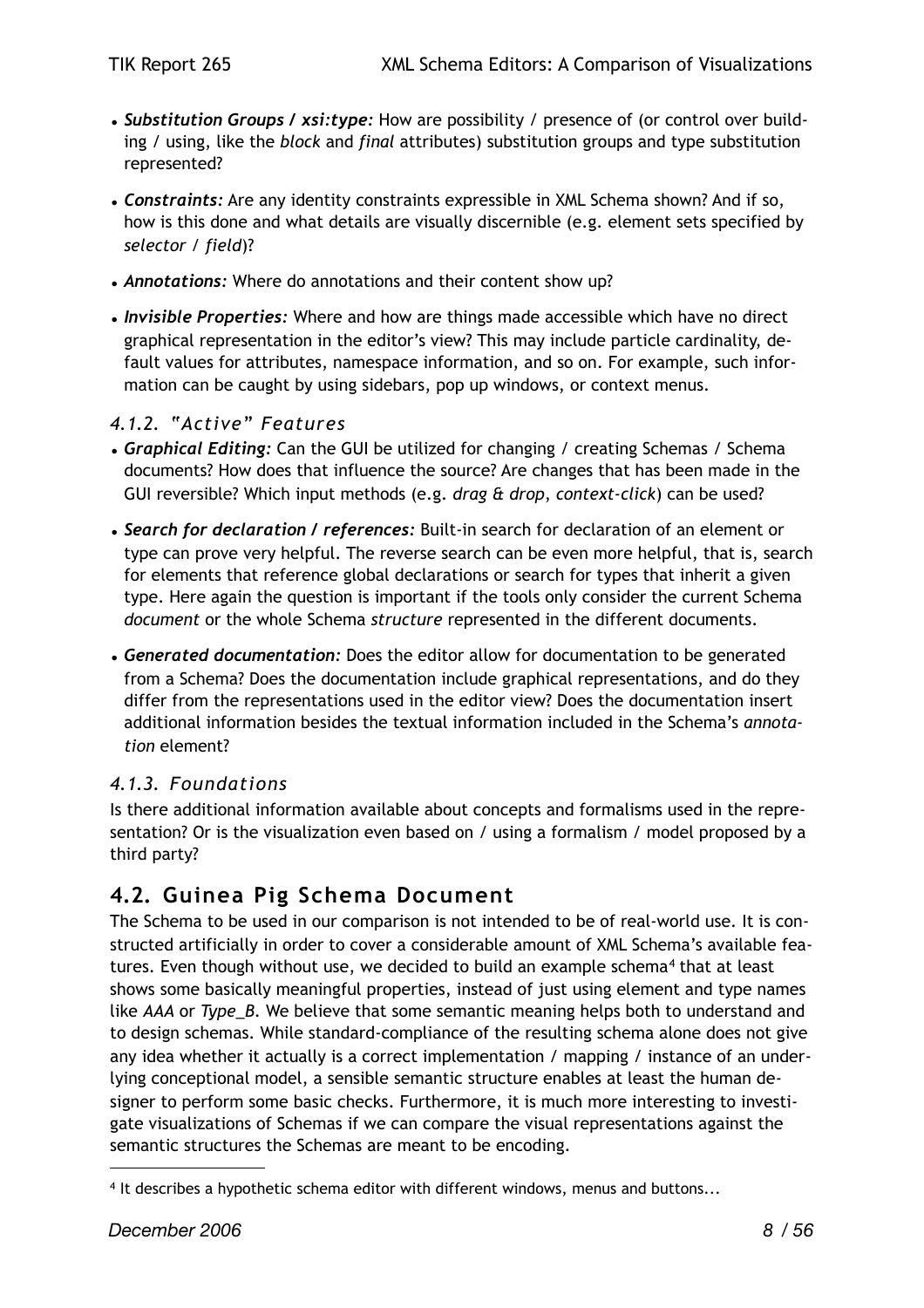#### <span id="page-8-0"></span>*4.2.1. Structure*

The Schema document used in this comparison is composed of different other Schema documents. There are four components (see Appendix). Two among those model the same conceptual structure by two different Schema techniques: One describes an element containing an arbitrary number of window elements of different kinds by enumerating all the respective elements in its model group; the other lists only the general window element in its model group, but builds a substitution group that comprises all the other window elements, thus allowing these other kinds of windows to be used as well. Only one of these two redundant Schema components can be used at a time, therefore an actual Schema consists of three components. Having three component documents, it is possible to employ both Schema's include and import mechanism.

All namespaces used have namespace URIs starting with the base

<http://people.ee.ethz.ch/~femichel/namespaces/>. We therefore in the following only give the part distinguishing the namespaces, implicitly prepending the aforementioned base URI.

#### <span id="page-8-1"></span>*4.2.2. Components*

Component [WindowTypes-Schema.xsd](#page-45-1) defines a hierarchy of complex types that can be used for modeling different kinds of application window in an hypothetic editor. As they are considered to be generic enough to be used in any kind of editor, they are declared in an own namespace [\(WindowTypes-Schema\)](http://people.ee.ethz.ch/~femichel/namespaces/WindowTypes-Schema). There is a base type called *windowType*, with two types inheriting from it: *workbenchWindowType* and *popupWindowType*. The former is derived by extension, the latter by restriction.

As mentioned already, the components **EditorComponent-Choice-Schema.xsd** and [EditorComponent-Substitution-Schema.xsd](#page-50-0) model the element containing the different windows by means of a choice model group and substitution group respectively.

Component [SchemaEditor-Schema.xsd](#page-52-0) finally is the central Schema including and importing the components described above – a kind of main entry point, if we employ a term known from Java. Although other global elements can be found in referenced components, *schemaEditor* is the single globally declared element within this component's document. This resembles to the well-known venetian blinds pattern and gives at least a hint on what the root element of the instances described by the Schema is supposed to be.<sup>5</sup>

#### <span id="page-8-2"></span>*4.2.3.* Features

The Guinea Pig Schema covers the following of XML Schema's features:

- 1. *Choice*, *sequence,* and *all* model groups
- 2. Local and global definition of elements and types (the latter as named or as anonymous types)
- 3. Simple types, restricted simple types by *enumeration*, *range constraining facets,* and by *regular expression patterns*
- 4. Complex types with complex and simple content
- 5. *Mixed* content

<span id="page-8-3"></span><sup>5</sup> The fact that XML Schema has no syntactical mechanism to unambiguously designate the instance's root element is a particularity often criticized.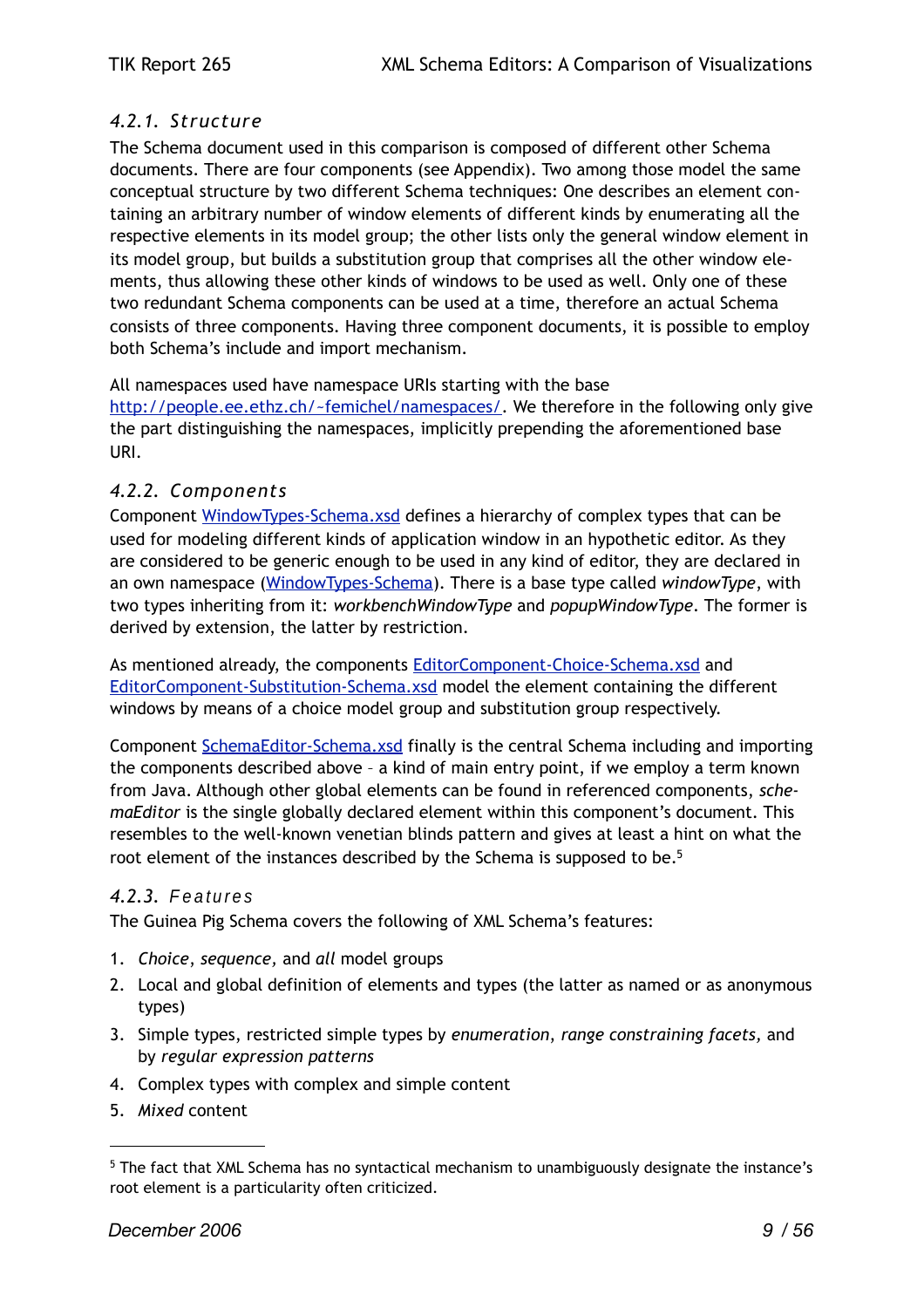- 6. Complex type inheritance by *restriction* and by *extension*
- 7. Schema constraints: *Unique*, *Key*, *Key* with *Keyref,* circular constraints[6](#page-9-1)
- 8. Wildcard elements (narrowing the set of possible elements by use of the *namespace* attribute)
- 9. Use of multiple (also third-party, e.g. XHTML, SVG) *namespaces*
- 10. *Substitution groups*
- 11. *Include* and *import* of external Schemas
- 12. Documentary annotations, using the xml:lang attribute and the ISO 639/3166 language encoding rules.

## <span id="page-9-0"></span>**4.3. A simple Schema to be built**

A simple Schema shall be developed using the generic window types from [WindowTypes-Schema.xsd](#page-45-1). The target namespace is [SimpleEditor-Schema](http://people.ee.ethz.ch/~femichel/namespaces/WindowTypes-Schema.xsd), and the target structure looks as follows[:7](#page-9-2)

```
<pseudoSchema
    targetNamespace="http://people.../SimpleEditor-Schema"
    xmlns:ed="http://people.../SimpleEditor-Schema"
    xmlns:wt="http://people.../namespaces/WindowTypes-Schema"
    xmlns:xs="http://www.w3.org/2001/XMLSchema">
    <!-- A simple editor -->
    <type name="simpleWindowType" extends="wt:windowType">
         <sequence>
         </sequence>
         <attribute name="isSimple" type="xs:boolean" default="true"
    </type>
    <element name="simpleEditor">
         <sequence>
              <element name="registry">
                   <sequence>
                        <element name="registryItem" multiplicity="[1…∞]">
                             <attribute name="windowRef" 
                                 type="xs:integer" />
                            xs:string
                        </element>
                   </sequence>
              </element>
              <element name="editor">
                   <choice>
                        <element name="window" multiplicity="[1…∞]"
                            type="ed:simpleWindowType">
                        </element>
                   </choice>
```
<span id="page-9-1"></span><sup>6</sup> This isn't a pathological case at all: Here it is used for a 1-to-1-mapping between windows and registry entries.

<span id="page-9-2"></span><sup>7</sup> Because so many differently flavored schema languages exist today, but still no established formalism on a conceptual level, we dare using yet another (*pseudo-code*) formalism to specify our schema structure.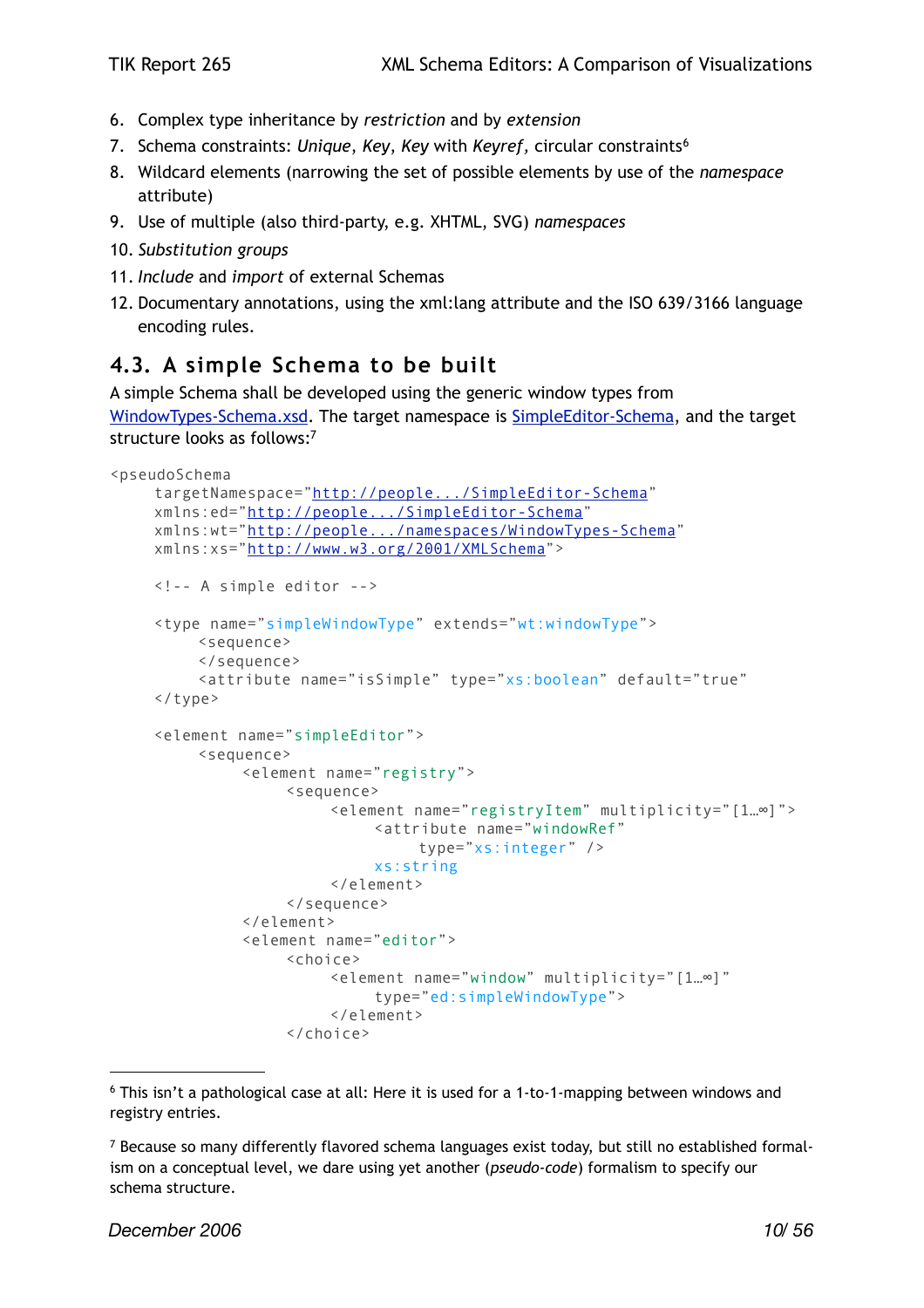```
</element>
         </sequence>
         <constraint 
              id="ed:editor/e:window/@windowID"
              idref="ed:registry/ed:registryItem/@windowRef" />
    </element>
</pseudoSchema>
```
Actually, it would have been far more interesting investigating an inheritance by *restriction*, because restriction in XML Schema is a rather troublesome thing, potentially introducing even erroneous modeling, thus being a much better example for where tool support could ease Schema implementation quite reasonably. But as apparently no tool examined (except for Altova's *XML Spy*, see below) offered support for complex type restriction, we decided to alleviate the requirements.

### <span id="page-10-0"></span>**4.4. Criteria**

In this section, we give a brief description of our criteria in list form. We tried to discern more or less independent<sup>[8](#page-10-1)</sup> dimensions of criteria where this was possible and appropriate.

- 1. **Coverage of the** *Features to Test* (as listed above): Which of the features are available at all, and which of the problems that arise when visualizing these features are addressed at all?
- 2. **Perspective / Focus**: A visualization has to choose a certain perspective, stressing a particular focus (although such perspectives and focuses can be implicit, unconscious, and therefore possibly inconsistent, overlapping, and unclear).
	- 2.1. **What**? On which entities the focus is directed? In the particular case of XML Schema, we can think of these perspectives:
		- 2.1.1. Element-centric
		- 2.1.2. Type-centric
	- 2.2. **How**? Different ways of representing the relationships among those entities are conceivable, namely:
		- 2.2.1. Tree structure (hierarchical)
		- 2.2.2. Global enumeration (flat)
		- 2.2.3. A (possibly circular) graph
	- 2.3. As perspectives substantially influence the users' understanding of the structure represented, and as different perspectives might be appropriate in different contexts, it perhaps would be desirable to have **multiple** or **selectable views**.
- 3. **Subject** of the visualization: In section *Subject of* Visualization*,* we pointed out the subtle, but essential differences of data model, assembled data model, and data representations of schemas. We also stated what we are requiring to be the subject of visualization: the assembled data model. In practice, the editors under test might focus on:

<span id="page-10-1"></span><sup>8</sup> Mathematically spoken: "perpendicular"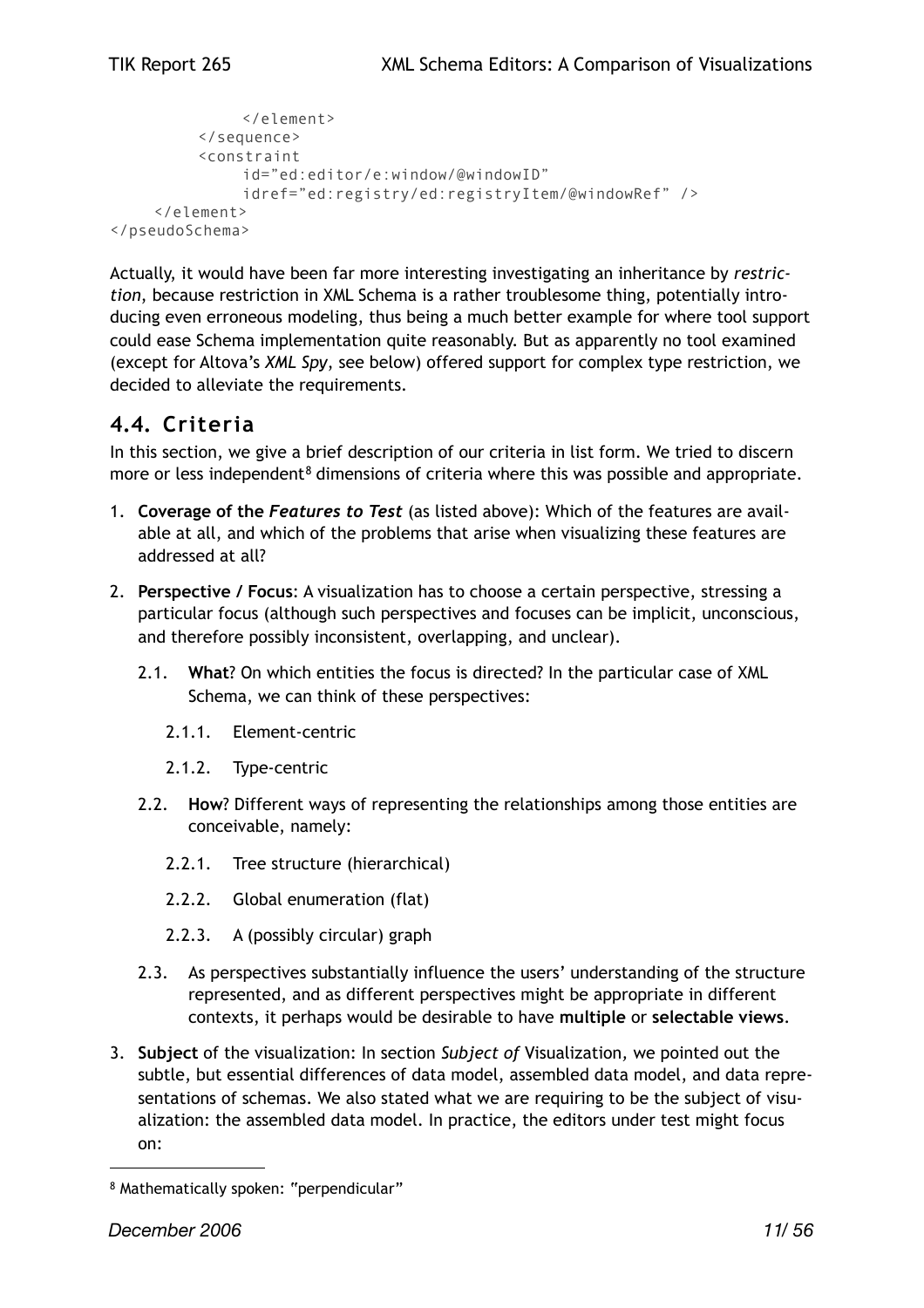- 3.1. The schema *document(s)* (the data representation)
- 3.2. The schema (the data model)
- 3.3. The assembled schema (the data model, with all dependencies resolved)
- 3.4. A conceptual model describing the data structures captured by the Schema
- 4. **Purpose** of the editor: Schema editors may have different purposes, resulting in different emphases, favoring different perspectives, etc. We first distinguish whether the visualization primarily is intended to be used as an *input* mechanism, or rather as a *read-only* depiction. (Of course, the editors inspected here are all of the former kind, but most of them include mechanisms for *documentation* as well.)
	- 4.1. Design View/ GUI (**active**): The distinctions we make here obviously are strongly related to the criterium 3. Is the tool intended to be a:
		- 4.1.1. Is it a **document editor**?
		- 4.1.2. Is it a **data modeling tool**?
	- 4.2. Visualization (**read-only**): These distinctions are related to two key benefits a conceptual modeling view would provide. Is the visualization meant to be used for:
		- 4.2.1. **Documentation** (primarily addressing developers)?
		- 4.2.2. **Specification** / **Negotiation** (addressing non-developers as well)?

#### <span id="page-11-0"></span>**4.5. Editors under Test**

From many editors available today<sup>[9](#page-11-1)</sup> — either as standalone applications or as parts of *IDEs* (Integrated Developing Environment)  $-$  we chose the following:

- 1. The built-in Schema editor from Eclipse 3.1.2 Webtools' WST (Web Standard Toolkit), version 1.0.3
- 2. The built-in Schema editor from Eclipse 3.2 Webtools' WST (Web Standard Toolkit), version 1.5.0
- 3. Altova's *XML Spy*
- 4. SyncRO's *oXygen* (as a standalone application<sup>10</sup>)
- 5. Tibco's *Turbo XML*
- 6. DataDirect's *Stylus Studio* (Enterprise Edition)

The first two editors are chosen as representatives of *Open Source* software. Furthermore, the WST Schema editor has recently undergone a fundamental redesign, now having a unique *type oriented* perspective. We considered this change, and the resulting new editor, a fact particularly worthy of investigation.

<span id="page-11-1"></span><sup>9</sup> For a list of tools, see [[cov1](#page-44-15)] and [[xsd4\]](#page-44-16).

<span id="page-11-2"></span><sup>10</sup> The editor is also available as a plugin for the *Eclipse* IDE.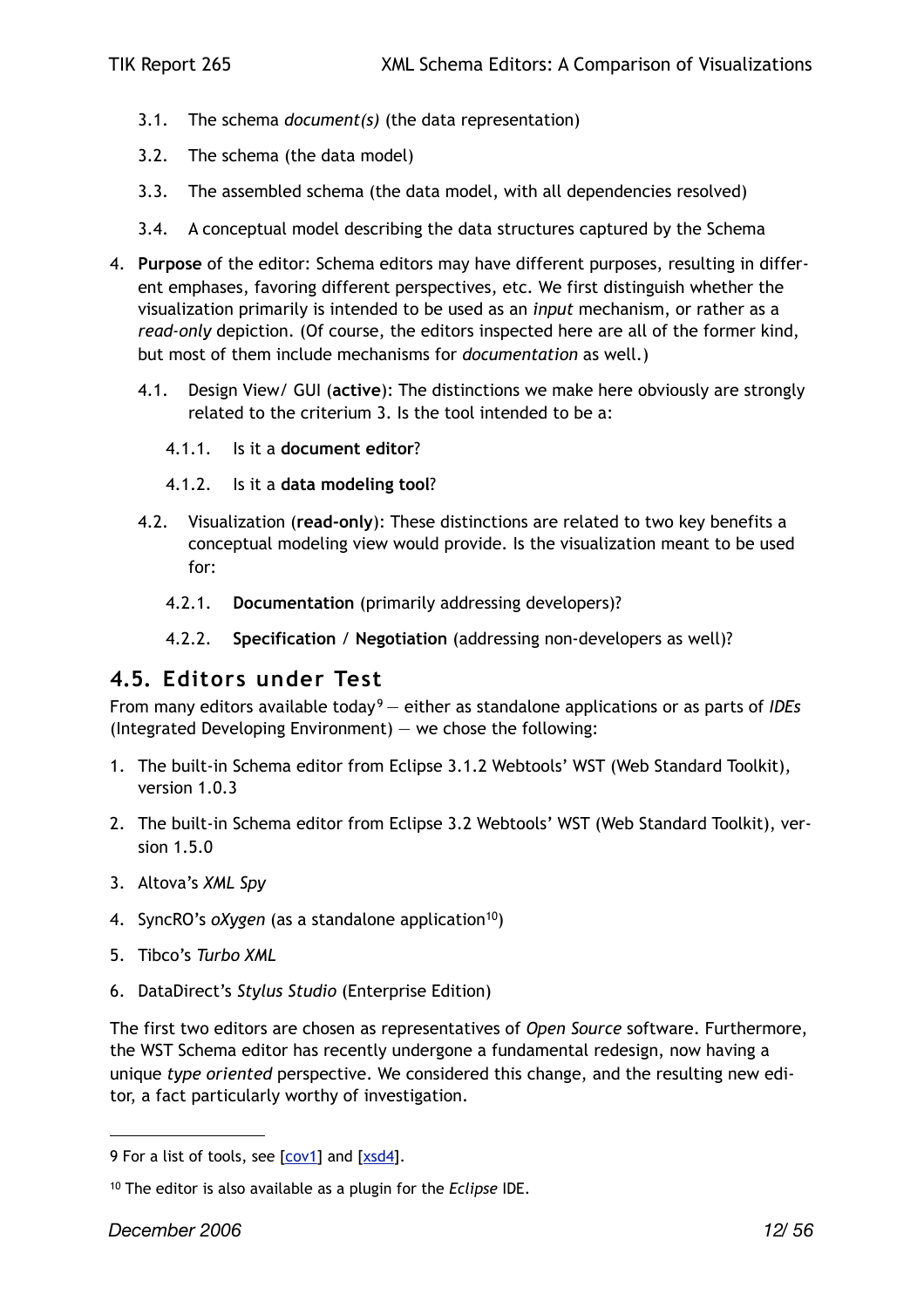To our knowledge, number 3, 4, and 6 are the XML Schema editors most commonly used among XML developers. Number 5 has been included in our comparison because it comprises interesting concepts of visualization somewhat different to the three above.<sup>11</sup>

## <span id="page-12-0"></span>**4.6. Difficulties**

A few practical problems have influenced our comparison:

- The high configurability of some of the tools made it very hard to compare the tools. As a rule of thumb, we primarily based our evaluation on the default settings and mentioned further possibilities for configuration in the textual description and in the tabular comparison.
- In some cases, problems occurred that very likely may have been problems of our particular set-up of the respective tool rather than being general problems of the tools itself. We always indicated such problems when we were aware of them.
- Even though this comparison has been done with due diligence, it still is possible that we missed some of the numerous features of the more powerful tools.

## <span id="page-12-1"></span>5. The Comparison

Before presenting the outcomes of our comparison in a tabular form, a textual description presents the editors and their particularities in more detail. Features that are part of the list stated above but are not described in this more descriptive section can be found in the tabular view.

## <span id="page-12-2"></span>**5.1. Textual Description**

#### <span id="page-12-3"></span>*5.1.1. WST 1.0.3*

WST 1.0.3 has a clearly *element centric* perspective, showing the elements' and attributes' types as "type=*typename*" (where *typename* is the actual type name) in boxes beneath the element names. For elements that have anonymous types, the boxes contains "type=<anonymous>", explicitly indicating anonymous type.

The nesting of elements is mapped to a nesting of boxes that surround model groups. The picture selected for the title page of this comparison shows the Guinea Pig Schema as it is rendered in WST 1.0.3. Completely unfolded, the visualization shows the nested structure of model groups.

External includes and imports are resolved in the graphical view (but the sidebar containing the list of elements, types, attributes etc. does only comprise document-local entities). Elements and types defined in external documents are displayed grayed out and are read-only. Clicking those corresponding boxes doesn't open the documents in a new editor; one has to open the respective documents explicitly. At least all information usually displayed in sidebars is shown for those external entities as well.

<span id="page-12-4"></span><sup>&</sup>lt;sup>11</sup> The *Turbo XML* editor also is part of the comparison in [\[moh05](#page-44-3)].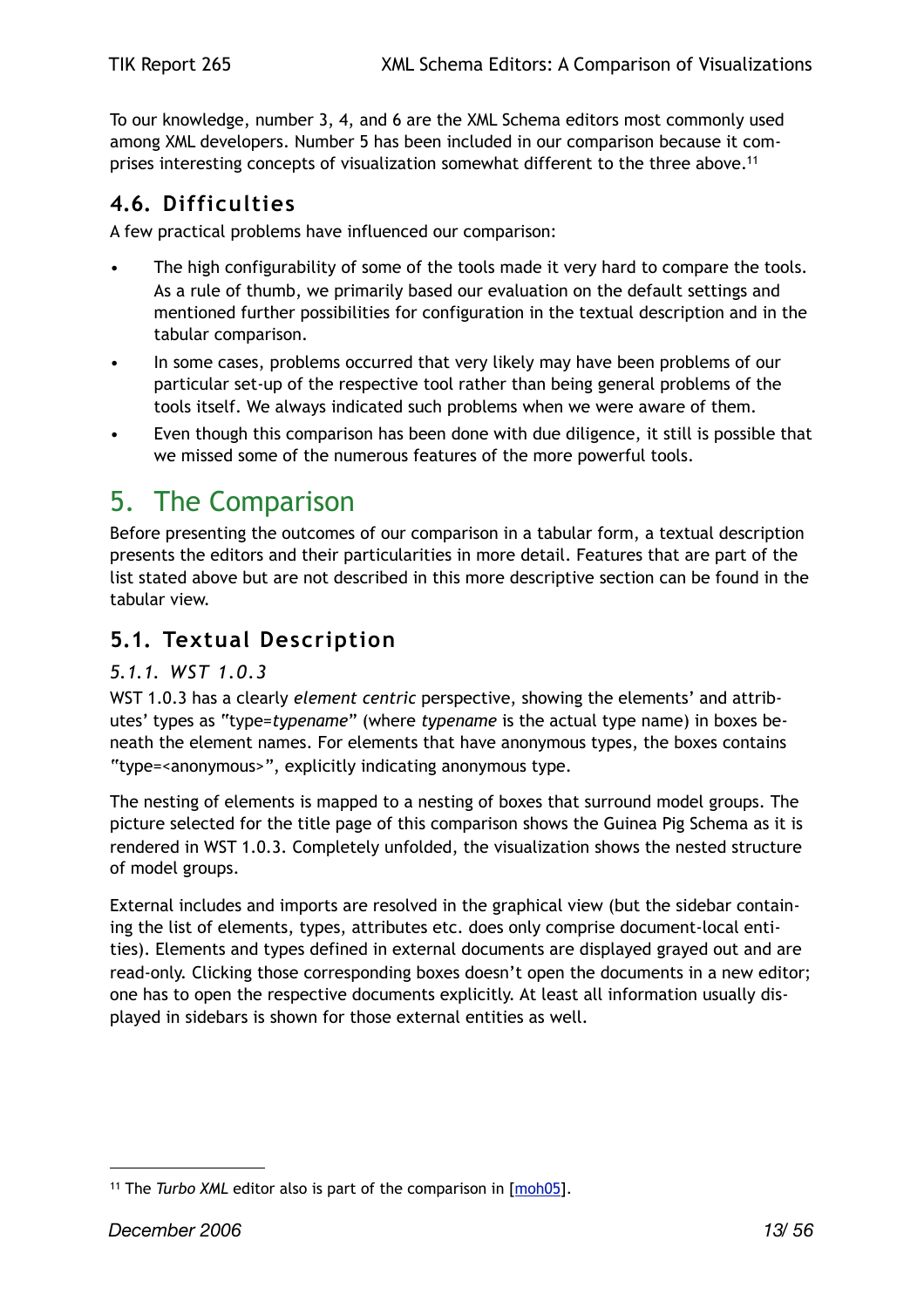The following symbols are used for the different *model groups*:



Cardinalities of occurrence are written beneath the symbols in the form *[1…∞]*. This holds as well for elements and model groups.

Next, we inspect the approach WST 1.0.3 takes when visualizing type relationships, i.e. type derivation[.12](#page-13-0) Type inheritance by *extension* is visualized as follows:



*Type inheritance by extension in WST 1.0.3: The model group inherited form the base type is displayed in a dashed box.*

Attributes are listed in a sidebar, elements containing attributes are showing a green "a" symbol in their top right corner. Note that only the elements rather than the types are decorated this way; in fact, the type *workbenchWindowType*, which is an externally declared global named type, gives no clue that it contains attributes as well, when it is displayed standalone.

Furthermore, attributes inherited from a base type are not listed anymore for types derived by extension.

The base type is not determinable other than by looking at a sidebar:

<span id="page-13-0"></span><sup>12</sup> We use both terms, type *derivation* and *inheritance*. Even though from a purely theoretical point of view, these concepts are carefully to be discerned, we might claim our sloppiness to be rooted in Schema's similar attitude.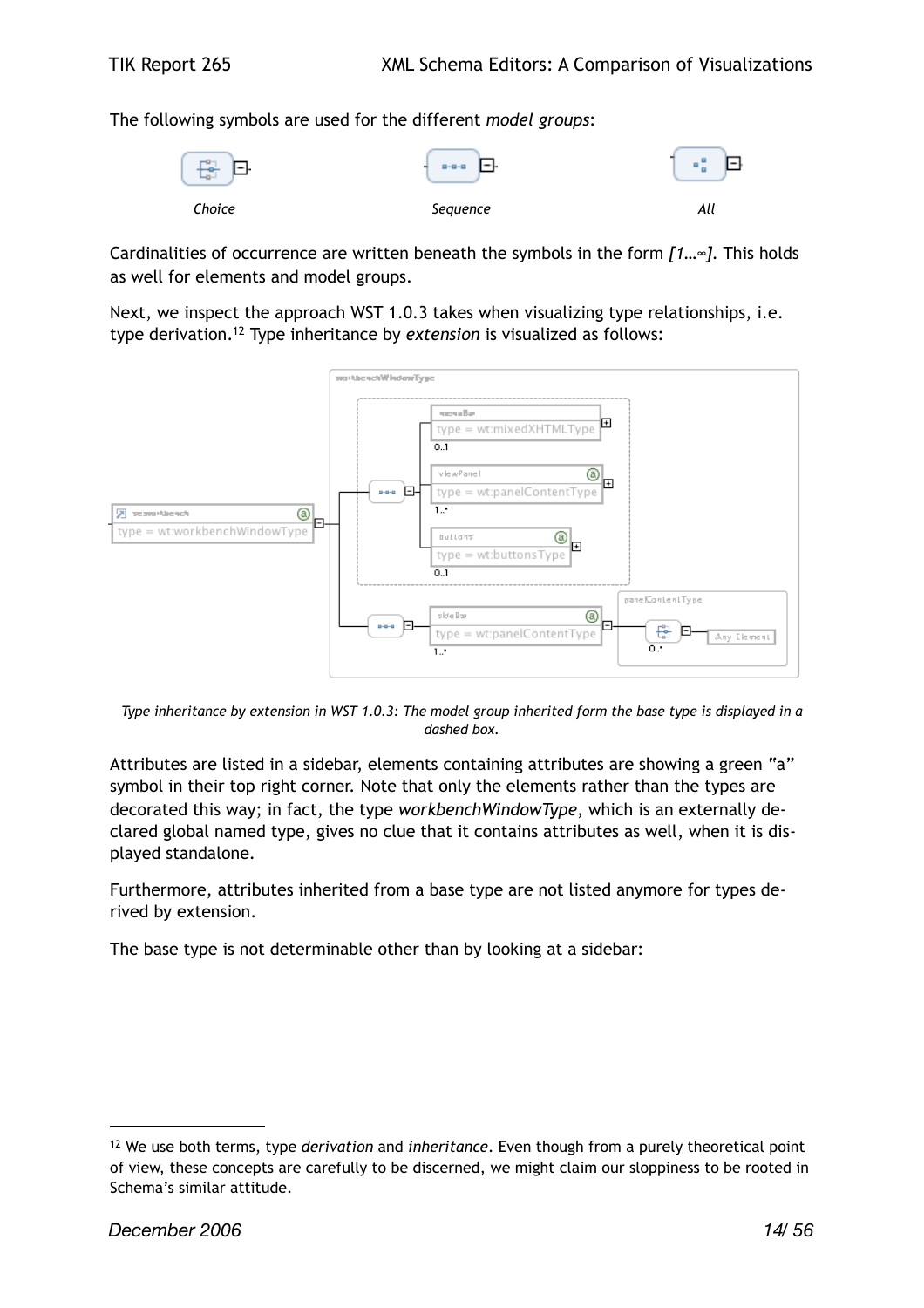| Problems   Properties & |                                   |                     |  |  |
|-------------------------|-----------------------------------|---------------------|--|--|
| General                 | <b>L</b> complex Type (read-only) |                     |  |  |
| Other                   | Name:                             | workbenchWindowType |  |  |
| <b>Attributes</b>       |                                   |                     |  |  |
| Documentation           | Base type:                        | wt:windowType       |  |  |
|                         | Derived by:                       | extension           |  |  |

*Sidebar indicating the base type of the derived type* workbenchWindowType *in WST 10.0.3.*

This is the visualization of inheritance by restriction:



*Type restriction in WST 1.0.3: Elements restricted not to appear anymore are still displayed (menuBar).*

The element *menuBar* is optional in the base type's declaration and is restricted away in the derived type. The tool still displays the element, specifying a cardinality of occurrence of zero. This is correct with respect to the XML syntax, yet the resulting grammar does not allow this element to appear in the derived type's model group. Attributes that are subject to restrictions (and therefore to be repeated in the Schema document) are visible in the sidebar mentioned above, even though showing none of the restrictions applied.

#### **Building the simple Schema:**

In our setup, using WST 1.0.3 as a graphical editing interface was complicated through severe rendering problems in the attribute pane. It is therefore possible that we may have overlooked some features.

The principal input method is context-click. As there is no single element representing the content model, one directly can append model groups to the elements. This speeds up building the structure significantly and hides some of Schema's syntactical complexity from to user. On the other hand, it apparently makes it impossible to create complex types with simple content. Setting the elements "type" property to a simple type doesn't introduce a simple content model, but makes the entire element a simple type, removing all attributes defined before.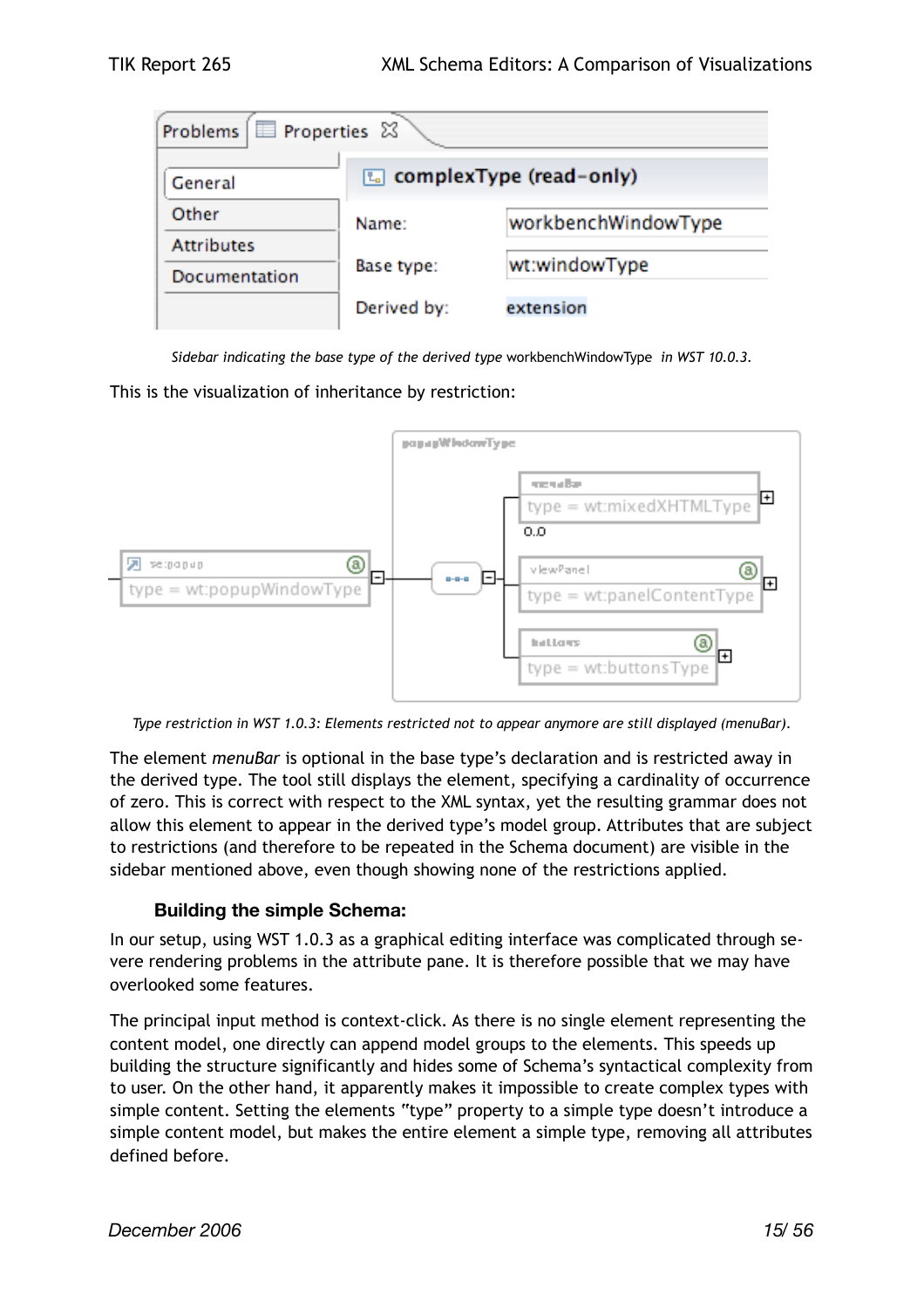Declaring identity constraints is not possible in the GUI at all.

A nice feature WST 1.0.3 shares with its successor discussed below is that on creation of new Schema documents, it automatically adds a *targetNamespace* attribute containing a default namespace, and it adds a namespace declaration for this namespace at the same time. This again supports the user in creating valid and functional Schemas, circumventing some of the syntax's pitfalls.

#### <span id="page-15-0"></span>*5.1.2. WST 1.5.0*

Compared to the prior version, the authors of the WST Schema editor decided to change the concept of visualization quite radically. Surprisingly, this fact has not provoked any reactions in Eclipse's webtools newsgroup.<sup>13</sup> Our interpretation is that either the superiority of the new version puts aside any comments, or that only very few developers are using the GUI at all. Anyway, the Schema editor in WST 1.5.0 pursues a unique *type-centric* perspective.

Additionally, no more than two hierarchical tiers get displayed at a time, resulting in a almost flat depiction of entities. While this may enforce a neat overview and preserve from having the screen filled with deep hierarchies unfolded, it does not shield users from get-ting lost in such hierarchies, and it can be very cumbersome to deal with in practice.<sup>[14](#page-15-2)</sup>

For the model groups within those hierarchical steps displayed in the first place, the same symbolism as in WST 1.0.3 is used, except for slightly updated coloring.

The type-oriented perspective obviously unveils its strength when representing the relationships between types, i.e. *type derivation*. Derivation by *extension* is visualized as follows:



*Complex type extension in WST 1.5.0. Notice that only the direction of the arrows discerns type assignment* 

<span id="page-15-1"></span><sup>13&</sup>lt;sub>news.eclipse.org/eclipse.webtools</sub>; see Keith Chong's entry from April 7, 2006

<span id="page-15-2"></span><sup>14</sup> As such restricted display of hierarchical structures is not an inherent property of type-oriented perspectives however, we presume that rather implementational reasons caused this peculiarity.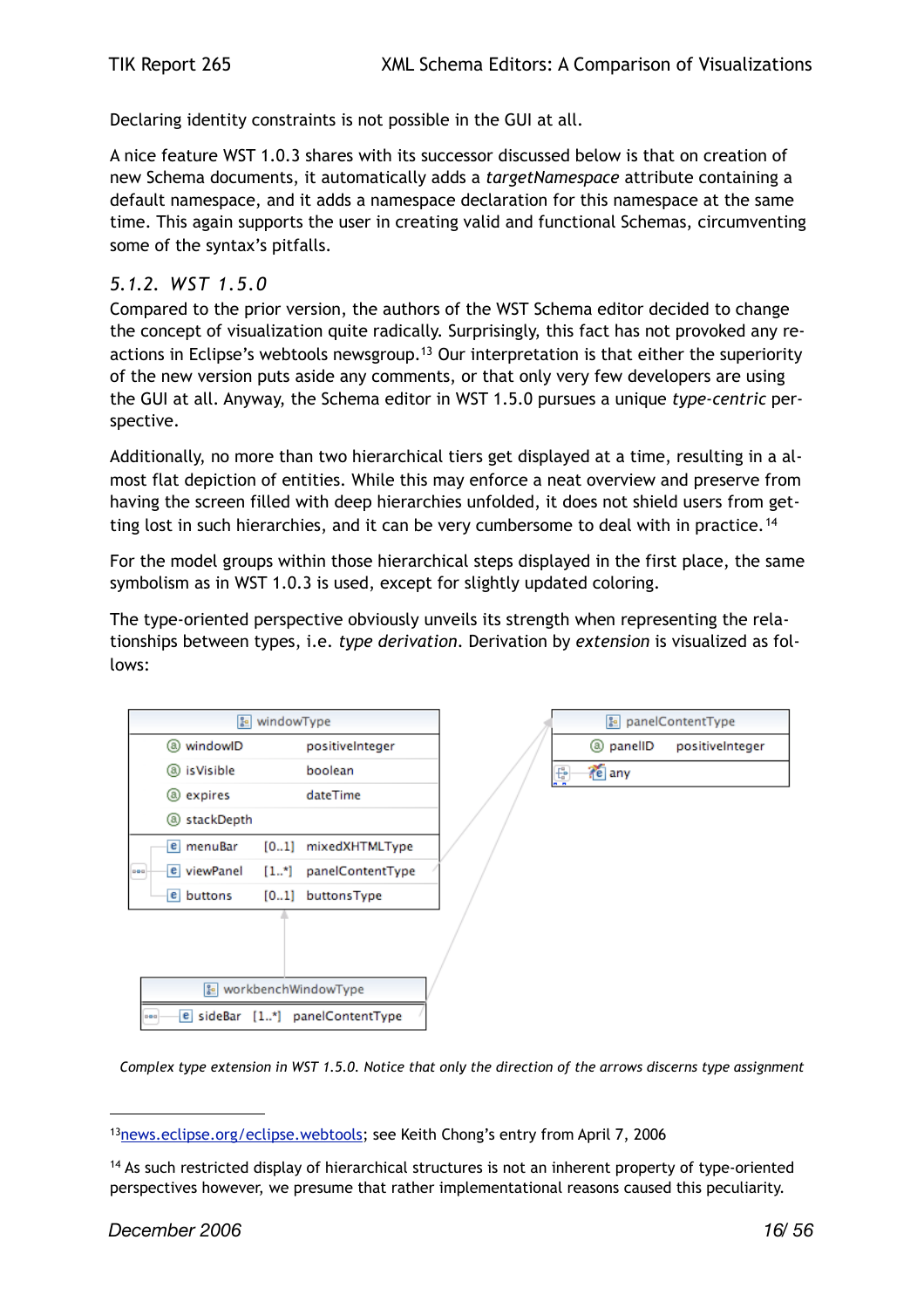*from inheritance relationship. Furthermore, one can see that the attribute* stackDepth*, which is of a restricted type, does only show its type information in an external sidebar.*

Whereas derivation by *restriction* looks as follows:



*Complex type restriction in WST 1.5.0. When comparing to the figure above, it can be noticed that there is no difference in arrow style in order to distinguish between inheritance by restriction / extension. Also, the complete repetition of the base type's content model (perhaps an unfortunate concept in XML Schema itself) is directly visualized, obscuring inheritance substantially.*

Although derived types graphically show the connection to their respective base type, there is no concept representing the reverse: A type used as a base type does not show types that are inheriting from it (nor does it show elements that refer to it). Furthermore, there is no graphical distinction made between the different kinds<sup>[15](#page-16-0)</sup> of derivation. And again, the visualization of the derived types is much more a visualization of how the derivation is expressed in the syntax of the Schema *document*, rather than a representation in terms of the data model or even on a more conceptual level. For instance, in the example above, the attribute *stackDepth* is shown, whereas the attributes *isVisible* and *expires* are not. The reason is that the former has to be repeated in the document's syntax (because it is restricted!), while the latter are simply inherited. This is a prototype case where representing the Schema document substantially obscures the meaning of the data model: The former attribute in fact is *not* part of the derived type anymore, but the latter still are. The visualization shows confusing information.

The tool successfully resolves all references; elements, types, etc. included or imported are shown grayed out.

<span id="page-16-0"></span><sup>15</sup> For clearness, we will use the term "kind" rather than "type" when distinguishing the different mechanisms Schema provides for derivation, as *type* is already used for the *types* involved in such a derivation.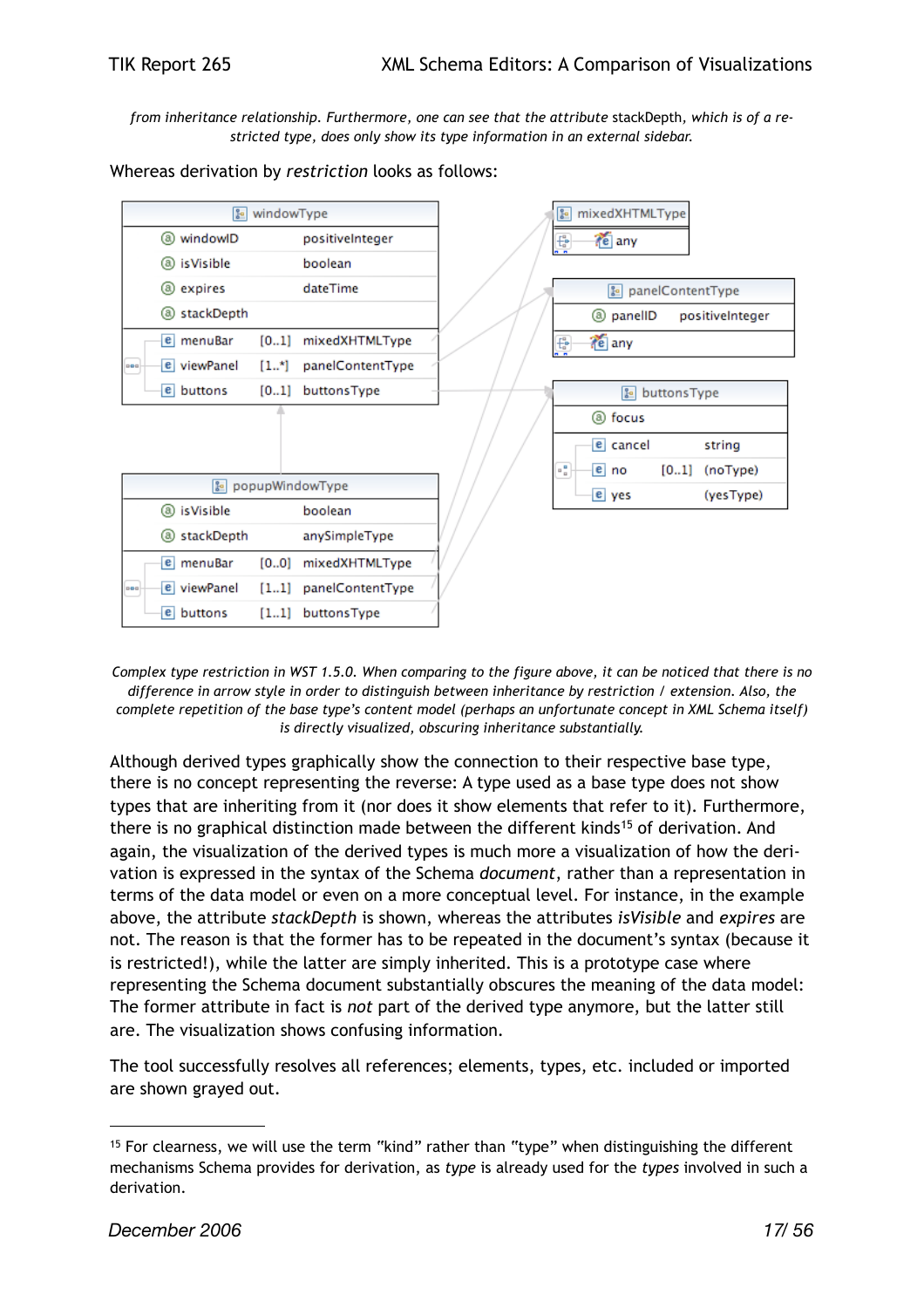WST 1.5.0 shows anonymous type definitions in boxes like it does for named types, substituting an auto-generated name built by concatenating the parent element's name with "Type", displayed in parentheses.

The following anonymous type is displayed as follows:

```
<element name="schemaEditor">
     <complexType>
          <sequence>
                <element name="windowRegistry"
                     type="se:windowRegistryType">
                </element>
                <element name="parserRef" type="anyURI"></element>
                <element name="editor" type="se:editorType"></element>
                <element name="aboutInfo" type="se:aboutInfoType"></element>
          </sequence>
     </complexType>
     ...
```

```
</element>
```


*Anonymous types in WST 1.5.0. Notice that the model group and any attribute are attached to the type (right box) rather than to elements (left box).*

As in WST 1.0.3, identity constraints can neither be displayed nor generated.

The "up" button navigates based on *documents* rather than on the *Schema structure*: When navigating upwards within a document included or imported, one ends up on the top level of this document rather than on the top level of the assembled Schema's root level.

An other fact indicating that many features are addressing the Schema *document* rather than the Schema's data model: In part two (*"Active" Features*) of our list of *Features to test*, we claimed it to be desirable to have a tool listing all references of a given type or element globally declared. Such a feature indeed is part of WST 1.5.0, but it manages only to list references in the current document rather than in the current *Schema.*

#### **Building the simple Schema:**

The graphical editing capabilities are incomplete (e.g., we could not set a default value for attributes) and partly erroneous (e.g., removing the extended type's empty sequence removes the base type's model group in the visualization). Probably both facts are due to the recency of the tool. Upcoming versions might fix these problems.

Exactly as in WST 1.0.3, one cannot define complex types with simple content.

There is no possibility to *undo* operations in the graph view; but changes done in graph view can be undone in the source view.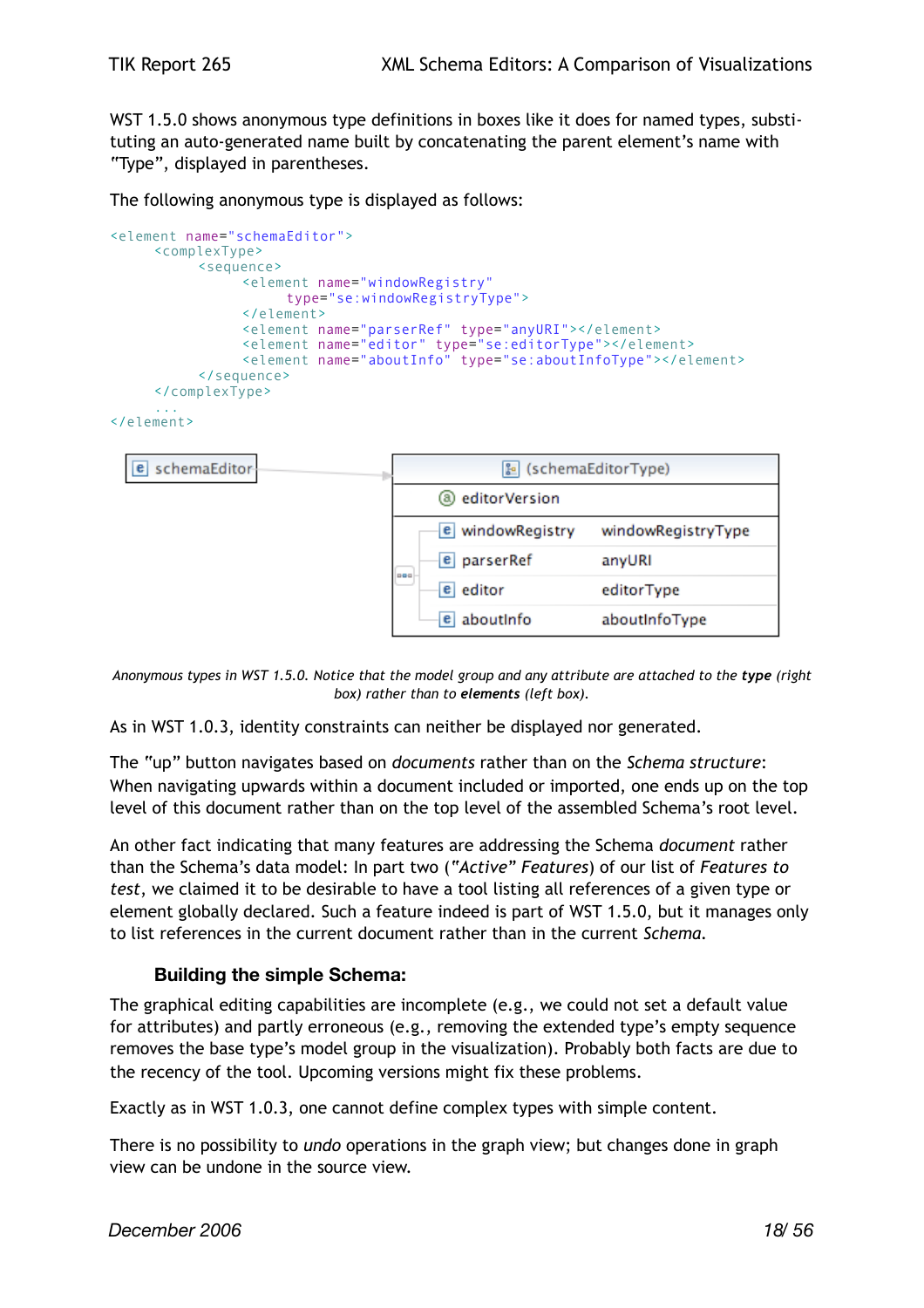There is a pattern editor for building regular expressions used for simple type restrictions.

#### <span id="page-18-0"></span>*5.1.3. XML Spy*

Altova's XML Spy's strategy when visualizing Schemas is a element-centric one. The symbols representing the model groups are quite similar than the ones found in WST, but model groups with non-single cardinality are depicted in a manner of stacked symbols. The following *choice* group shows this:



*A* choice *group in XML Spy. The model group symbol is annotated with the cardinality. Documentary annotations are included into the graphical view. The little arrows prepending elements' names indicate that these elements are referencing globally declared elements.*

The content of documentary annotations – if present – is displayed in proximity of the elements it describes. This is a much more *conceptual* way to do it, than to emphasize the annotation *elements* and their place within the Schema document's structure.

XML Spy is one of the few editors that provide an appropriate formalism to represent content models using *substitution groups*: Most often, substitution groups are used by Schema designers as a functional equivalent to *choice* groups (however with a possibly different semantic connotation). We consider it therefore to be appropriate to visualize *appearances* of members of a substitution groups in a similar way as the members of a choice model groups would be visualized.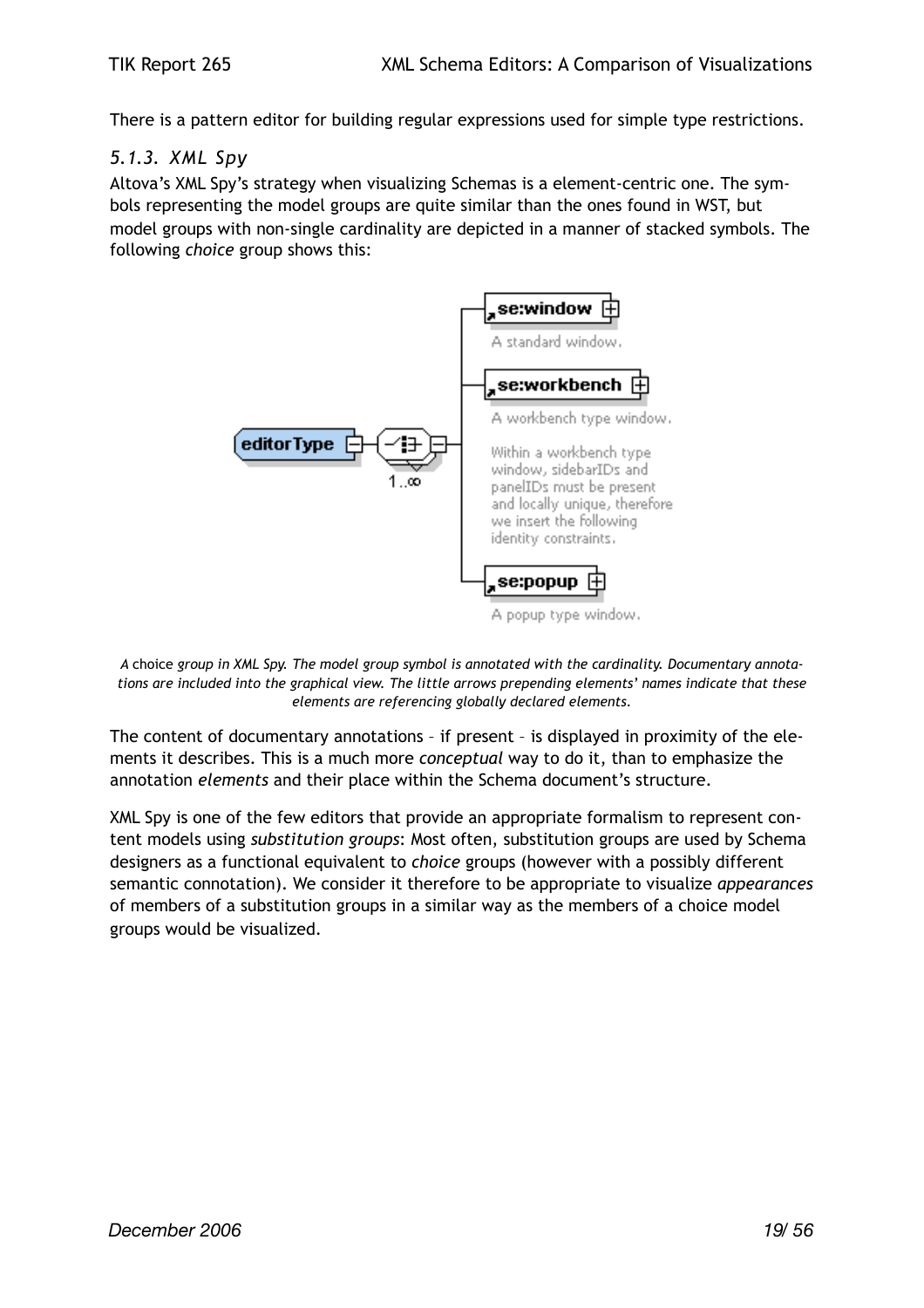The appearance of a model group containing a member of a substitution group is rendered as follows:



*Visualization of a* substitution group *in XML Spy. We chose to display this case amidst the model groups in order to stress the visual similarity to the* choice *group (see above) achieved in XML Spy.*

The *sequence* model group is rendered by XML Spy this way:



*A* sequence *in XML Spy. While the parent node of the tree visualization in the example above was a named type, here* aboutInfo *is an element, the named type referenced is shown in a yellow box. Note the representation of* mixed content *in* developerInfo*: A little symbol in the top left corner indicates character content, the model group attached to the right complex content.*

From the example above we can see that optional model groups are indicated by dashed surrounding boxes. The same holds for elements, as the next example, which shows the *all* model group, demonstrates: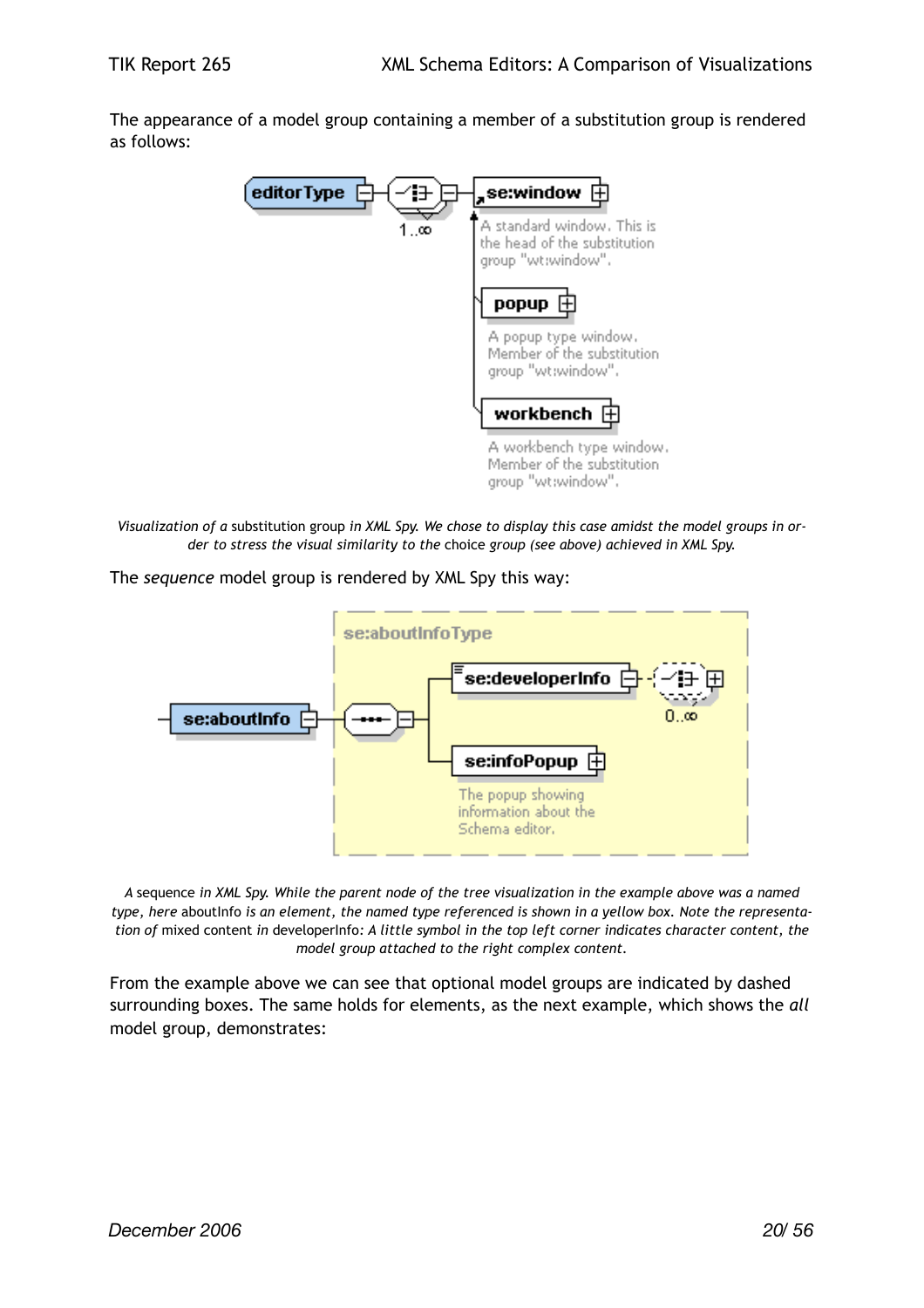

*The* all *model group in XML Spy. Note that optional elements are indicated by a dashed box attached by a dashed edge.*

Attributes are displayed as a dedicated child element of the parent element (if in the context of an element – regardless whether its type is local anonymous or a referenced global type) or the parent global type (if in the context of a global type definition). Constraints are shown in a similar way, except that their box is rendered on the bottom branch originating from the same fork. Note that using this notation the visualization tree obtains an additional, intermediate forking which represents the fact that attributes and constraints are part of the element declaration, but not of the model group. While the two outer branches connect to the attributes and constraints, the middle branch forks into the subtree that represents the model group:



*The basic visualization of an element of complex type in XML Spy: There are three basic branches originating from the element's collapse symbol: attributes, model group, constraints.*

Although element-centric, XML Spy provides elaborate visualization of type derivation. The connection from derived to base types has no graphical representation, but at least the base types name and content model is displayed indicating the kind of inheritance as well (both base type name and kind of inheritance in a textual way in the top left corner of the box surrounding the base type's content model). The content model inherited attached to the first of the two trees discussed before, backed by a yellow panel clearly distinguishing it from local definitions: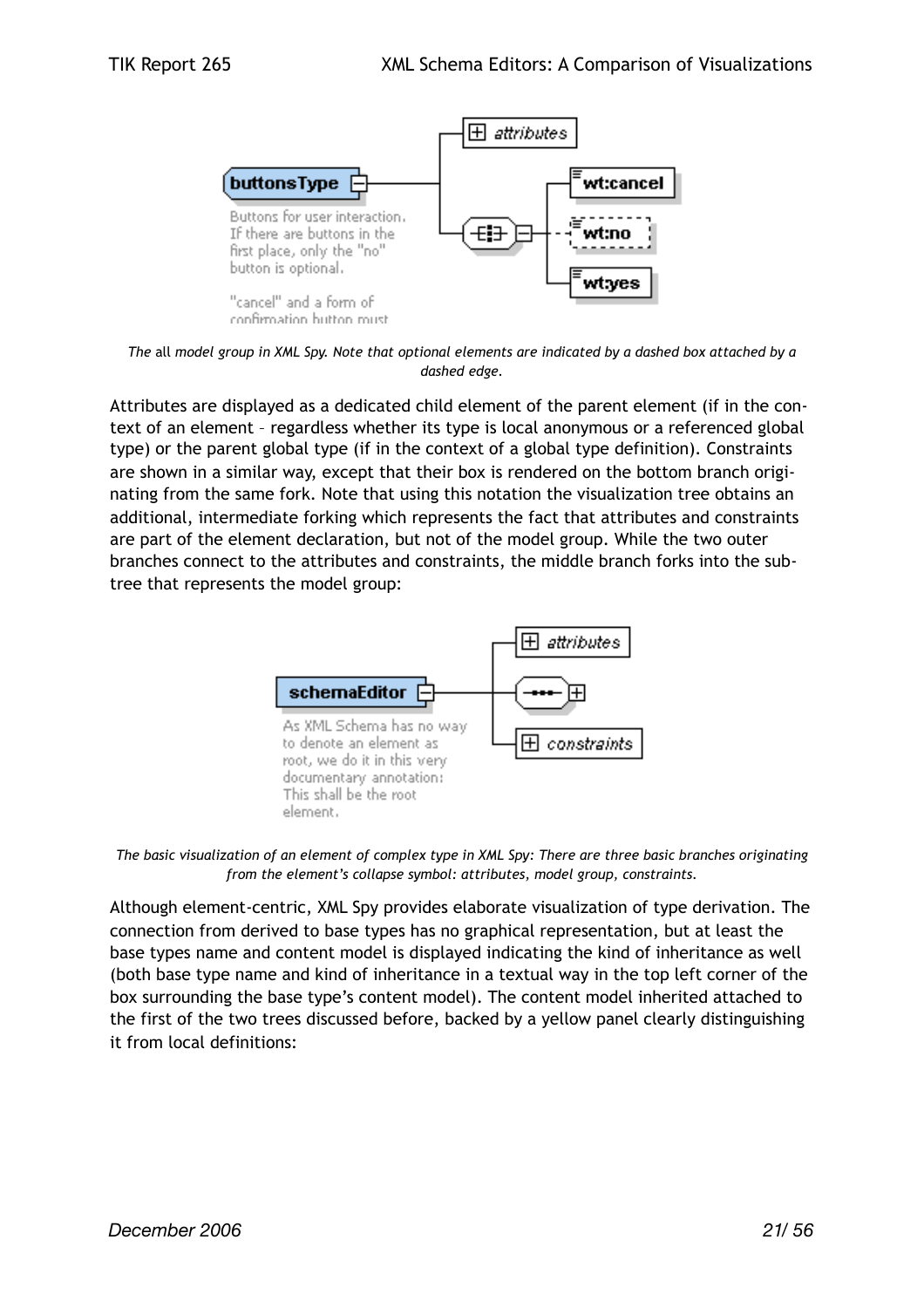

*Type inheritance by* extension *as represented in XML Spy. Base type and kind of inheritance are enumerated within the yellow box showing the base type's content model. The derived type's model group is appended to the main branch.*

Compared to type *extension*, we consider *restriction* to be more complicated for the aforementioned reasons, i.e., because of the particularities of the XML syntax of XML Schema: *Attributes* require to be repeated in the derived type's declaration, if they are to be restricted. Most often, this restriction simply is the prohibition of attributes that were optional in the base type. Parts of the *content model* are required to be repeated, if they are to be inherited. The problems arise form these two aspects: The former necessitates inspection of the base type (for the derived type's data model usually cannot be inferred from Schema's XML syntax), the latter makes it easy for a developer to write incorrect (in terms of his intentions) or invalid (in terms of Schema's XML syntax) code. We expect a visualization to address both points. XML Spy attempts to do so: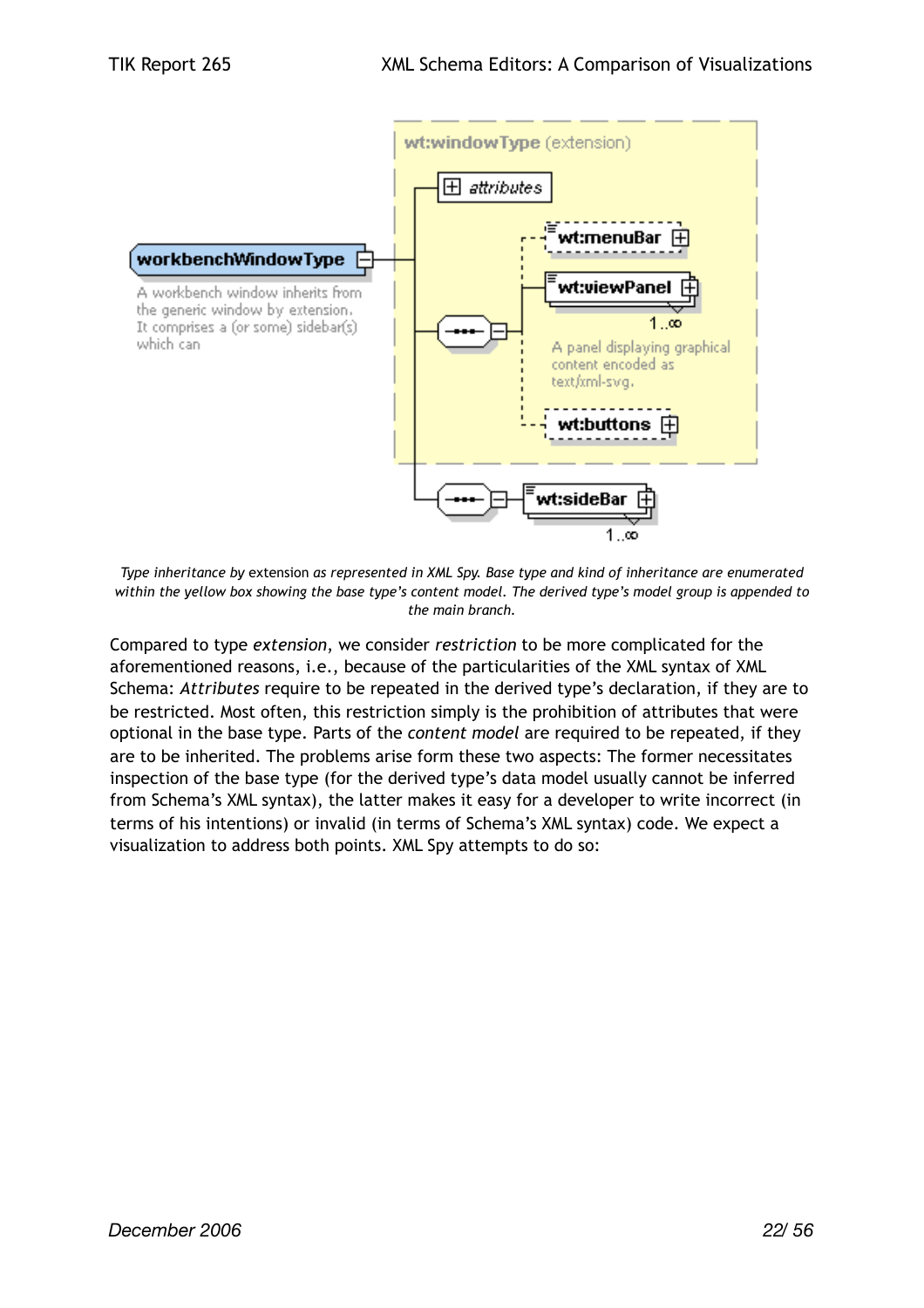

*Type inheritance by* restriction *in XML Spy. The inherited content model as well as restrictions applied are represented correctly. The left figure shows the editor recognizing that* menuBar *has trivial cardinality, offering a close box next to it. The figure in the right column shows the rendering after having completely removed* menuBar *from the derived type's content model.*

Even though type restrictions are not shown to that extent when displayed in a bigger context (e.g., when showing subtrees where some elements are using this type) for the sake of visual clarity, this addresses the intrinsic problems of the syntax of type restrictions: Attributes inherited from the base type, but not literally repeated in the XML syntax are shown as well, but greyed-out; non-optional parts of the content model are outlined in red, if omitted illegally. Furthermore, every box representing parts of the base type shows a little symbol indicating the operations permitted for restriction: Parts that are optional in the base type for example show a close box, indicating that such a part legally may be omitted in the derived type. Finally, parts of the base type whose use have been prohibited in the derived type are displayed stroke through.

Attributes show only their name; using a button called "Add predefined details", type and default values are added in the graphical view. Further details like constraining facets are displayed in a special pane.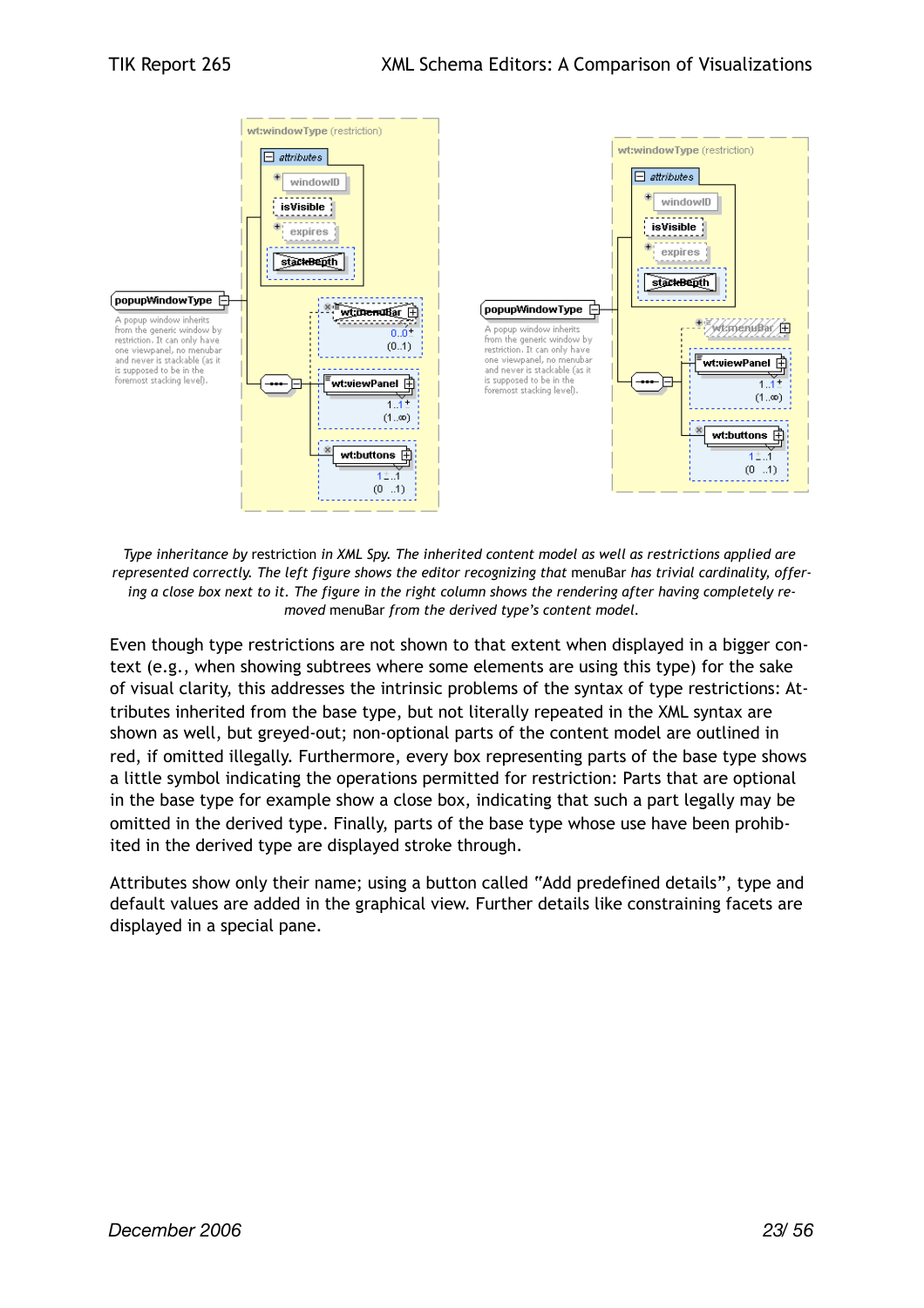

| Facets<br>×    |          |              |
|----------------|----------|--------------|
|                |          |              |
| unning         |          |              |
| asleep         |          |              |
| blocking       |          |              |
| not responding |          |              |
| Facets         | Patterns | Enumerations |

*A complex type with simple content in XML Spy. Note that elements and attributes show more detailed information than in the examples above; this is selectable via a button called "Add predefined details".*

*The value set of the attribute* status, *which is restricted by enumeration, can be seen and edited in a special Facet pane.*

As in most of editors inspected, there is a list view of elements and global types. XML Spy offers an additional view of that list ordered by namespaces.

| Components<br>Д                                                                        |
|----------------------------------------------------------------------------------------|
| □ <mark>[83</mark> ] http://people.ee.ethz.ch/~femichel/namespaces/SchemaEditor-Schema |
| ⊹⊟element                                                                              |
|                                                                                        |
| E se:popup                                                                             |
| <b>E</b> se:window                                                                     |
| E se:workbench                                                                         |
| ≔⊞complexType                                                                          |
| 田 <b>MS http://people.ee.ethz.ch/~femichel/namespaces/WindowTypes-Schema</b>           |
| 田 <mark>MS</mark> http://www.w3.org/2001/XMLSchema                                     |
|                                                                                        |
| by Namespace<br>by Type                                                                |

 *The* Components *sidebar in XML Spy. The list of global elements and types is available in a view sorted by namespaces as well, including the built-in types from W3C Schema namespace.*

Besides the graphical view discussed, XML Spy also provides a so called "Grid View". This is a slightly varied form of a tree view and is much closer to the XML syntax of the Schema document. Thus, it reveals much more detail and offers more control for experienced users. The purpose of this view is clearly more being a *document editor*, and it can be used for editing instance documents as well.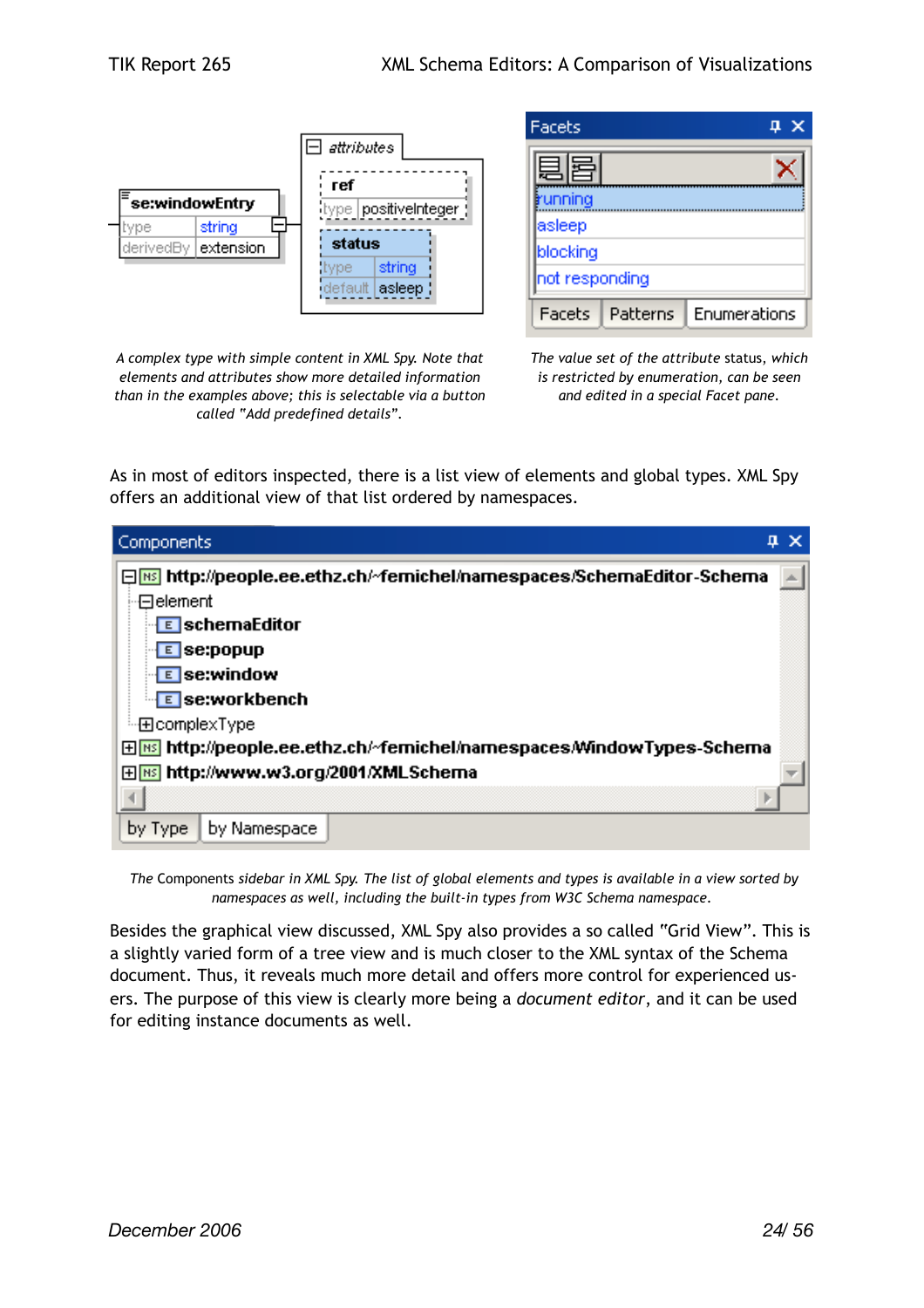| Q⊷ Comment              | edited with XMLSpy v2006 rel. 3 sp2 (http://www.altova.com) by SIMS User (University of<br>California, Berkeley). |  |  |
|-------------------------|-------------------------------------------------------------------------------------------------------------------|--|--|
| $\blacktriangle$ schema |                                                                                                                   |  |  |
|                         | $\equiv$ xmlns<br>http://www.w3.org/2001/XMLSchema                                                                |  |  |
|                         | http://people.ee.ethz.ch/~femichel/namespaces/WindowTypes-Schema<br>$\equiv$ xmlns:wt                             |  |  |
|                         | $\equiv$ targetNamespace $\vert$ http://people.ee.ethz.ch/~femichel/namespaces/WindowTypes-Schema                 |  |  |
|                         | $\equiv$ element Form De qualified                                                                                |  |  |
|                         | l0.5a<br>$\equiv$ version                                                                                         |  |  |
|                         | annotation                                                                                                        |  |  |
|                         | <b>E</b> complexType name=mixedXHTMLType mixed=true                                                               |  |  |
|                         | <b>E</b> complexType name=panelContentType mixed=true                                                             |  |  |
|                         | <b>E</b> complexType name=buttonsType                                                                             |  |  |
|                         | complexType name=windowType                                                                                       |  |  |
|                         | $\triangle$ complex Type                                                                                          |  |  |
|                         | popupWindowType<br>name                                                                                           |  |  |
|                         | $\blacksquare$ annotation                                                                                         |  |  |
|                         | ▲ complexContent                                                                                                  |  |  |
|                         | <b>E</b> restriction base=wt:windowType                                                                           |  |  |

*The* Grid View *in XML Spy. This is a view of the Schema document tree.*

#### **Building the simple Schema:**

The *import* has to be done either in a list view that "displays all globals" or in the grid view. After doing so, an appropriate namespace declaration is inserted automatically.

Deleting global elements or types seems to be impossible in the purely graphical view; one again has to go to the aforementioned list view.

In the graphical view, cardinalities can't be specified exactly; only "optional" and "unbounded" are offered.

Derivation has to be started in a sidebar, but once the derivation is defined, its editing is heavily facilitated by the features mentioned.

XML Spy rewrites files opened. Most prominently, it inserts a comment line on the documents top line. Furthermore, it removes unnecessary facets like {*min, max}Occurs="1".*

#### <span id="page-24-0"></span>*5.1.4. oXygen*

SyncRO's oXygen editor clearly is element-centric and focuses on the Schema document much more than on the data model. The tool's symbolism even is mostly a one-to-one representation of the Schema's document structure. This basically means replacing nested pointy brackets by boxes connected by a tree<sup>16</sup>. This at least has the advantage that Schema features often disregarded in other visualizations are shown in oXygen: For example, complex types containing only simple content are visualized as follows:

<span id="page-24-1"></span><sup>16</sup> An indication of this approach is the fact that the Schema document's root element *xs:schema* is the root element of the representation – even though this element has nothing to do with the conceptual structure *represented* by the Schema document.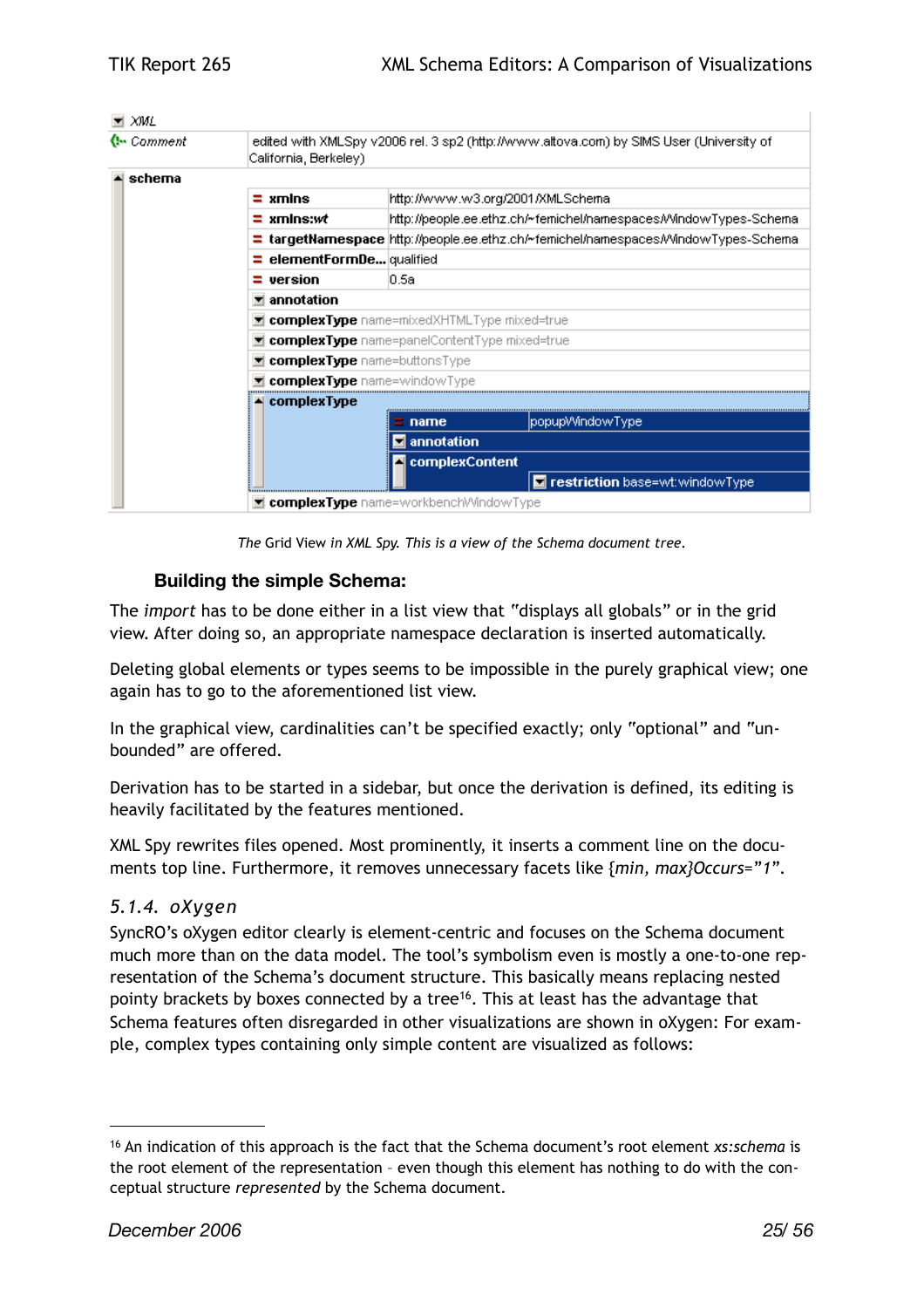

*Simple content in a complex type in oXygen: The boxes stand for (from left to right): The element using the complex type, the complex type, the simple content, the relation (extension) to the base type (xs:string, in a yellow box as the type is defined externally) and finally the attributes making necessary introduction of a complex type in the first place.*

In more detail, the symbols for the model groups and the inheritance kinds:



The aforementioned differentiation of {complex, simple}  $\times$  {content, type} is built from these symbols:



While this degree of detail can be useful in some cases (especially for the developer having in mind the structure of the underlying Schema *document*), it obscures and confuses the visualization of the Schema's conceptual structure in most cases. Probably the most obvious example is the representation of the *annotation* element:



*Rendering of* annotation *elements as nodes in the tree structure.*

Showing those elements as tree-nodes and -leaves perhaps is consistent with the Schema document (i.e., the Schema's *serialization*), but can be considered quite confusing from the conceptual point of view.

Using a graphical formalism very close to the XML syntax, visualization of type derivations becomes rather verbose and lengthy. oXygen uses dedicated symbols representing derivation, the derived type's content model is attached to that symbol as well as the definition of the base type. This again obscures the structural relationship as it exists from a data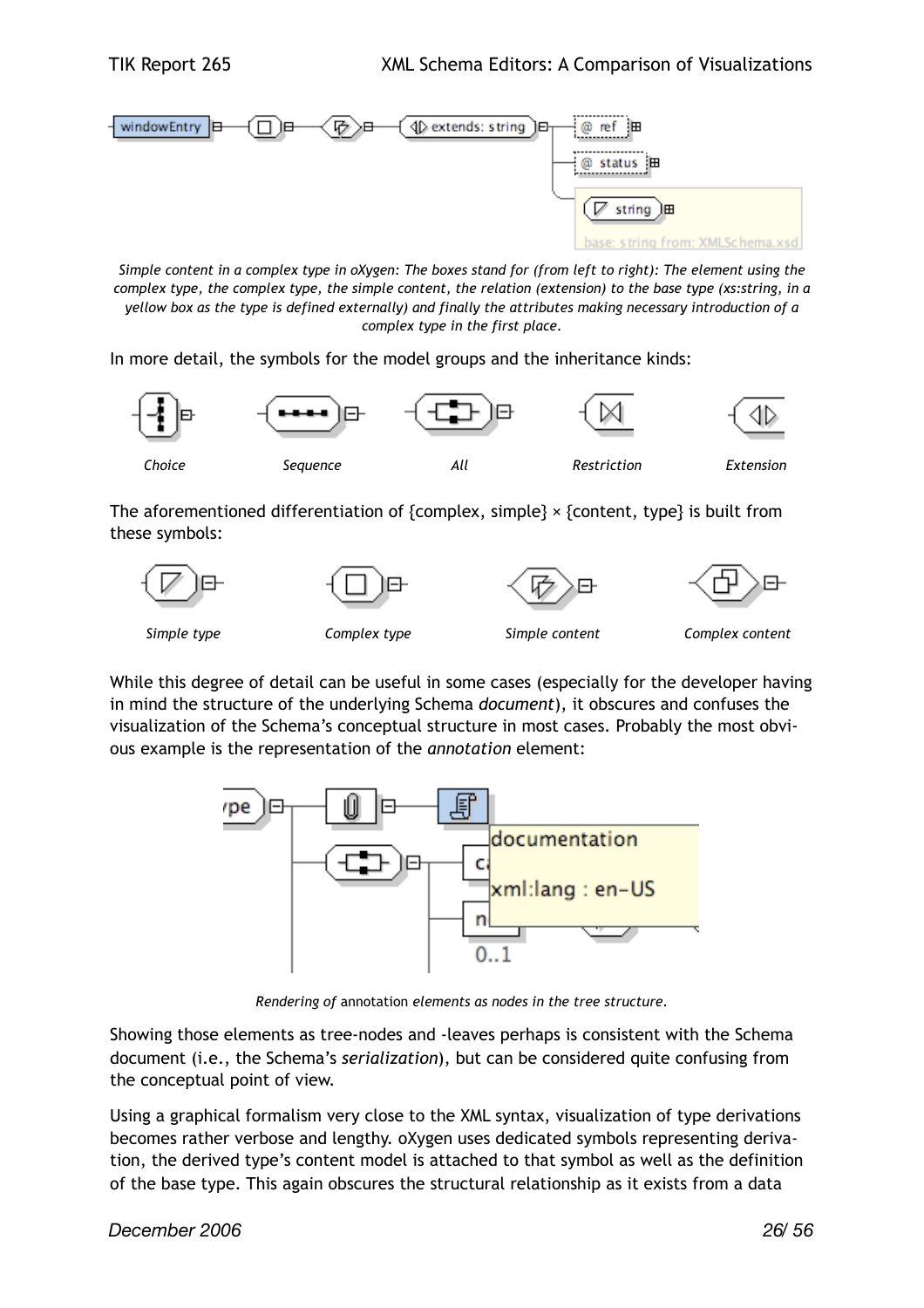model perspective: Rather than merely being *somehow attached* to the derived type, the content model (i.e., the attributes and model group) is first inherited and then extended or restricted. In the formalism chosen here, this relationship does not have a appropriate graphical expression.

Type derivation by *extension* looks like this:



*Type extension in oXygen: The derived type's model group is drawn in the usual way model groups are; the inherited content model is attached before the model group box.*

Only a developer familiar with Schema's XML syntax recognizes that in an XML instance, an element *sideBar* will be treated equivalently to all other elements of the inherited model group. The visualization does not reflect this. Derivation by *restriction* is rendered as follows:



*Type restriction in oXygen: The fact that the attribute* stackDepth *is stroke through does not reflect a consequence of the restriction; it is just the way oXygen renders prohibited use of attributes.*

Referring to the thoughts on restriction discussed in the section above, we clearly see the two problematic properties of Schema's syntax translated to, but not resolved by a graphical representation. Again, properties *not* present in the data model are shown (the attribute "stackDepth", because it has to be repeated in the XML syntax), whereas properties present *indeed* are omitted (the required attribute "windowID" inherited from the base type).

Substitution groups are recognized and displayed. Dashed lines and little upward arrows connect green boxes containing the elements participating in the substitution group to the line between the substitution group head's element and type symbol: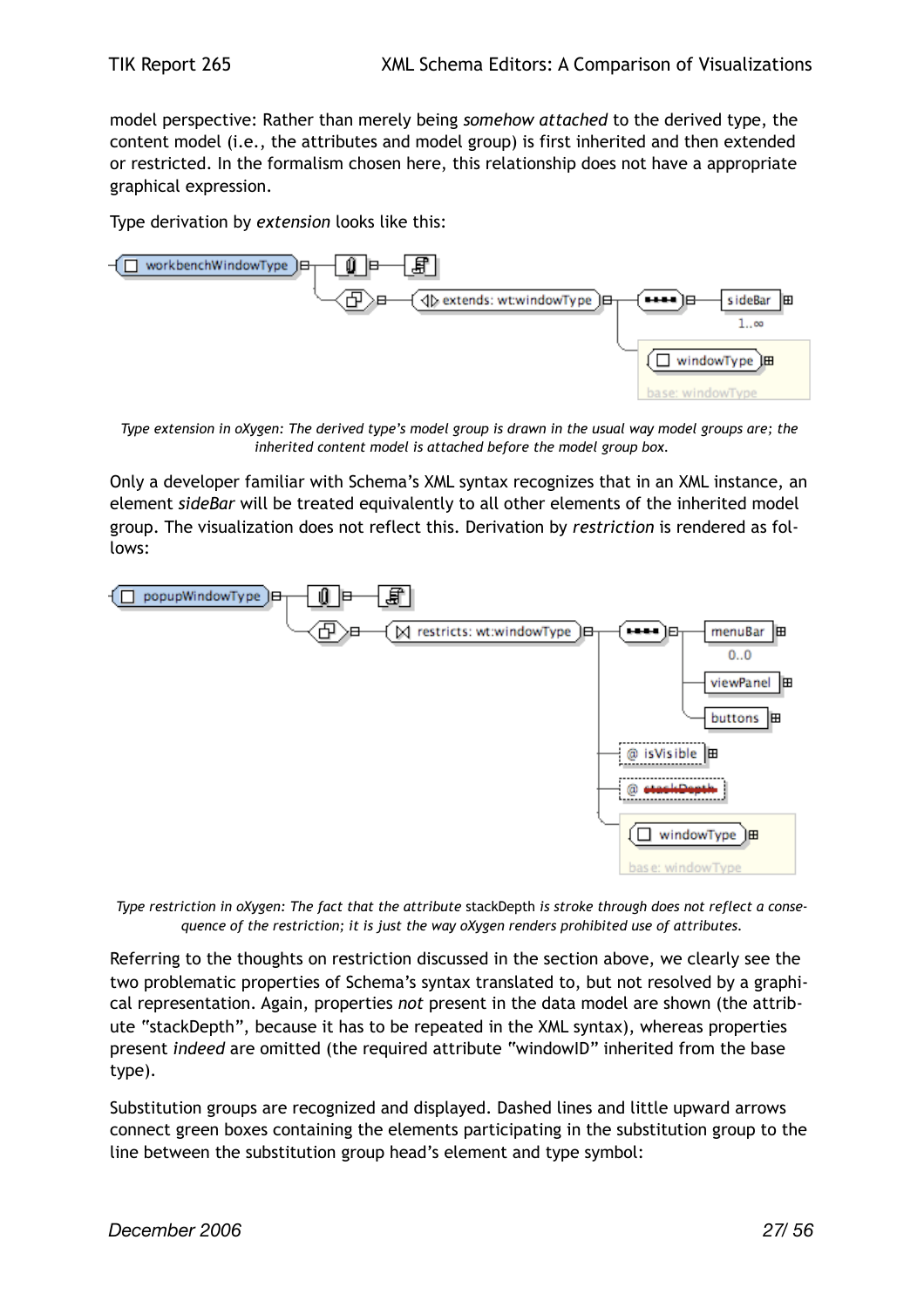

*A substitution group as rendered by oXygen.* window *is the head,* workbench *and* popup *are members of the substitution group.*

The question remains whether the visualization of a substitution group should focus on the place where elements actually are substitutable, rather than focusing on the place where the head element is declared. Put differently: In our example Schema, the content model of the global type *editorType* is basically the same from a conceptual point of view, regardless of whether the set of legal sub-elements is expressed by means of a choice model group enumerating all sub-elements or a substitution group containing these sub-elements. A visualization expressing this equality could be very useful, as it potentially hides XML Schema-specific particularities, providing a clearer *conceptual* view.

oXygen allows for references to be found easily. The search for references (and for definitions, vice versa) spans multiple schema documents, if the Schema is composed of multiple schema documents. This meets our expectation that such functionalities should focus on the Schema's data model rather than on the schema documents.

oXygen offers an alternative view of Schemas which is called *Logical Model View*. It provides a bird's view on the whole Schema, considering all Schema documents, and omitting much of XML Schema's syntax parts which are depicted in a very detailed way in the standard view. It basically only displays entities that can appear in instances, i.e. attributes and elements. While such a simplified view can be useful at revealing the structure of possible instance documents, it fails e.g. when the Schema is a library-like collection of types, such as the document *WindowTypes-Schema.xsd* of our guinea-pig Schema. Furthermore, the simplified view also omits parts that can be relevant for the model-perspective structure of a Schema. For instance, substitution groups are no longer indicated, and neither are substitutable elements, although such properties are essential for capturing the logical structure of a Schema.

One advantage of the simplified view is that the content models of derived types are resolved, thus showing the content model which is relevant for instance documents. The fol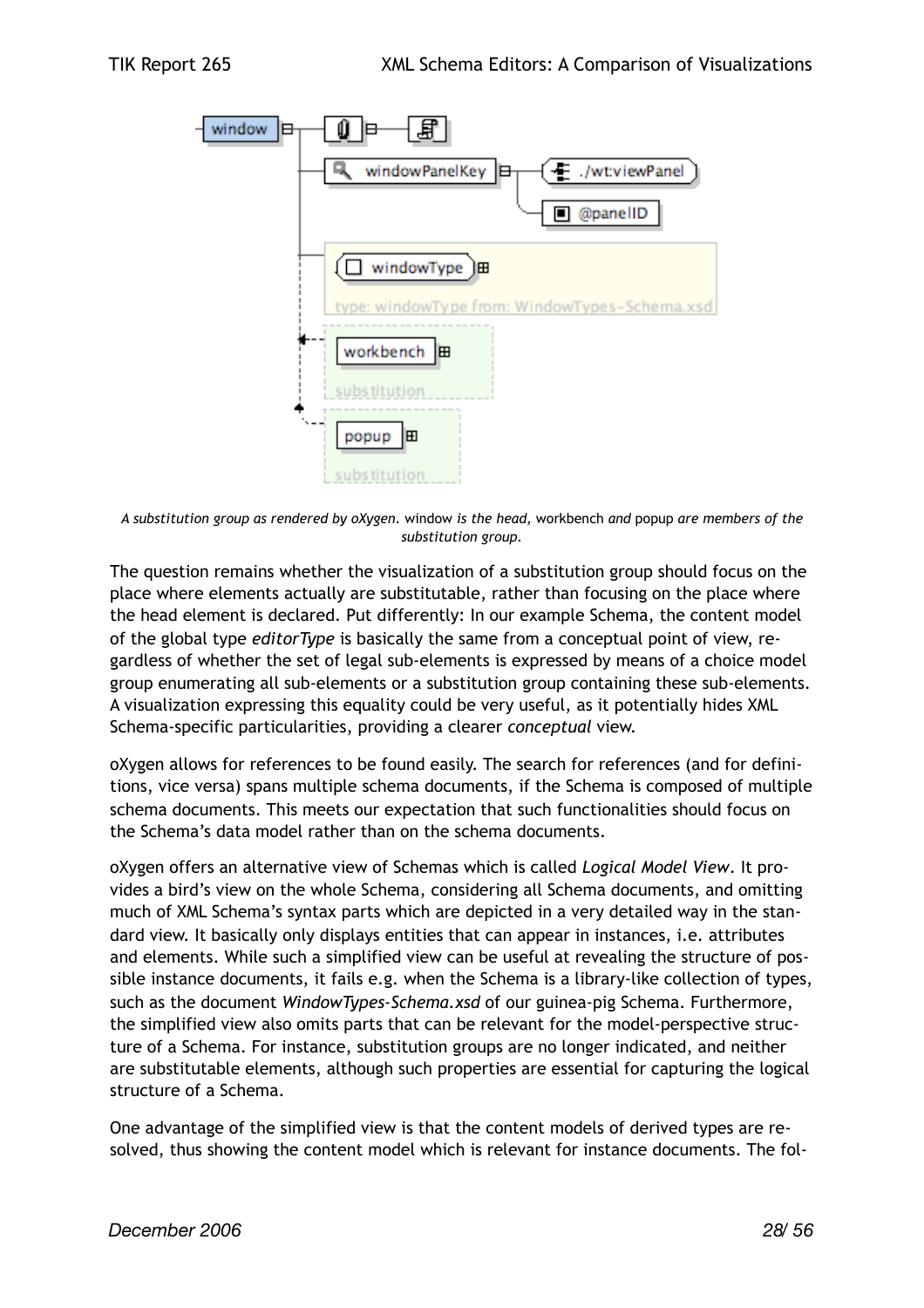lowing figure contains a rendering of a model group that results from a type derivation by restriction.



*The "Logical Model View" of oXygen, showing a more compact representation of an element whose type is derived by restriction. Note that components may have different namespaces; the view shows namespace URIs rather than on namespace prefixes.*

Inherited attributes are – even though not present in the XML syntax – shown, while prohibited elements and attributes are not shown any longer. This indeed helps revealing the logical structures and avoids some of the problems caused by the XML syntax.

#### **Building the simple Schema:**

Because of the close proximity of the graphical notation to the XML syntax of Schema, graphically building schemas basically is writing a Schema document using right-click instead of writing pointy brackets.

The predominating input method are property boxes displayed upon context click. Unfortunately, clicking was not very reliable in our set-up, resulting in a somewhat annoying user experience. Selecting rows in such context boxes inserts the corresponding attributes into the Schema document. They remain in the source, even if no value has been selected. This results in invalid Schemas – either because the respective attribute is not allowed to be empty, or because specification of two attributes at one time is forbidden (e.g., *fixed* and *default*).

The editor does not enforce use of element names or references. It is possible to create *element* elements having neither a *name* nor a *ref* attribute set, which again invalidates the Schema.

The placement of some of the entries in those menus is counterintuitive, e.g. the (alphabetical) order of *minOccurs* and *maxOccurs*.

*Undo* operations in the graphical view are possible.

There is no obvious way for specifying namespaces. We had to use the *tree editor*, in fact a simple XML editor, and add the namespaces by inserting an attribute with name *xmlns:wt* and the appropriate value. In our opinion, this is disappointing, because tasks perhaps unfamiliar to a lesser experienced users like specifying namespaces are among those we would expect to be supported in a reasonable way by a graphical editing tool.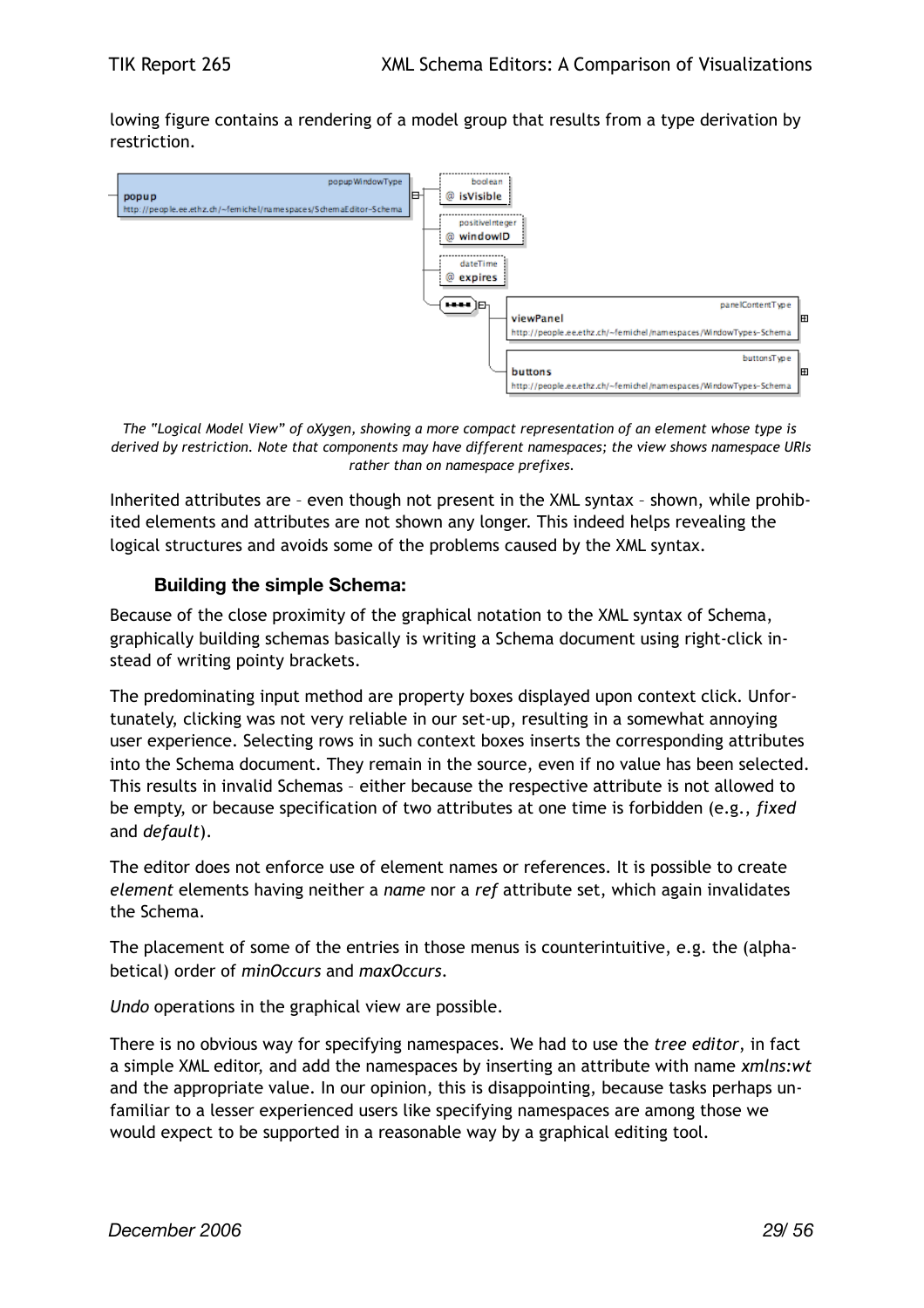The tool apparently manages to resolve all imports when visualizing entities, but it does not list imported types in the selection menus used for defining base types and alike.

The tool allows one to insert both *extension* and *restrictions* within one complex type, which again results in a document that violates the XML Schema specification.

Documentation elements can be inserted, but not filled with text.

Identity constraints can be created, but again only in a manner very similar to sourceediting. There is no support for building the XPaths.

#### <span id="page-29-0"></span>*5. Turbo XML*

Tibco's Turbo XML is an element-centric editor, but with a visual formalism somewhat different from other common tools.

When opening our Guinea Pig Schema, the tool has problems with the namespace declaration *xmlns:xml="www.w3.org/XML/1998/namespace"*. It complains:

```
<?xml version="1.0" encoding="UTF-8"?>
<schema xmlns="http://www.w3.org/2001/XMLSchema"
   targetNamespace="http://people.ee.ethz.ch/~femichel/namespaces/SchemaEditor-Schema"
   xmlns:se="http://people.ee.ethz.ch/~femichel/namespaces/SchemaEditor-Schema"
   xmlns:wt="http://people.ee.ethz.ch/~femichel/namespaces/WindowTypes-Schema"
   xmlns:xml="http://www.w3.org/XML/1998/namespace" version="0.6a"
   elementFormDefault="qualified">
```

```
2 errors/warnings found!
```
• Namespace prefix should not start with 'xml' - that is reserved.

#### *Turbo XML claiming* 'xml' *to be a "reserved" namespace prefix.*

According to the specification [\[xmlns\]](#page-44-5), the prefix "xml" is bound to the namespace "http://www.w3.org/XML/1998/namespace", but an explicit declaration is not illegal. The specification says: "It may, but need not, be declared". However, the problem is considered to be an error rather than a warning and requires the offending lines to be removed from the Schema files. Afterwards, parsing succeeds smoothly.

Whereas most of the other editors commonly represent the order constraints of the model groups (i.e., the differentiation choice / sequence / all group) as a box between parent and children elements (maybe with a little "+" / "-" box<sup>17</sup> indicating the ability to expand / collapse the model group's subtree), Turbo XML goes a slightly different way: There is no dedicated box for the model group. The order constraint rather is expressed by the way the branches of the subtree are drawn: Angular branches indicate sequences, straight lines stand for choices, and curved arcs represent all groups. Note that there are only arcs to the outmost child elements, not to each of them; the arcs form a *bracket* rather than a *tree*. This leads to some of the simplification of adjacent model groups we stated in section *Features to Test*.

<span id="page-29-1"></span><sup>&</sup>lt;sup>17</sup> Akin to the node symbols in the tree views in Microsoft Window's Explorer.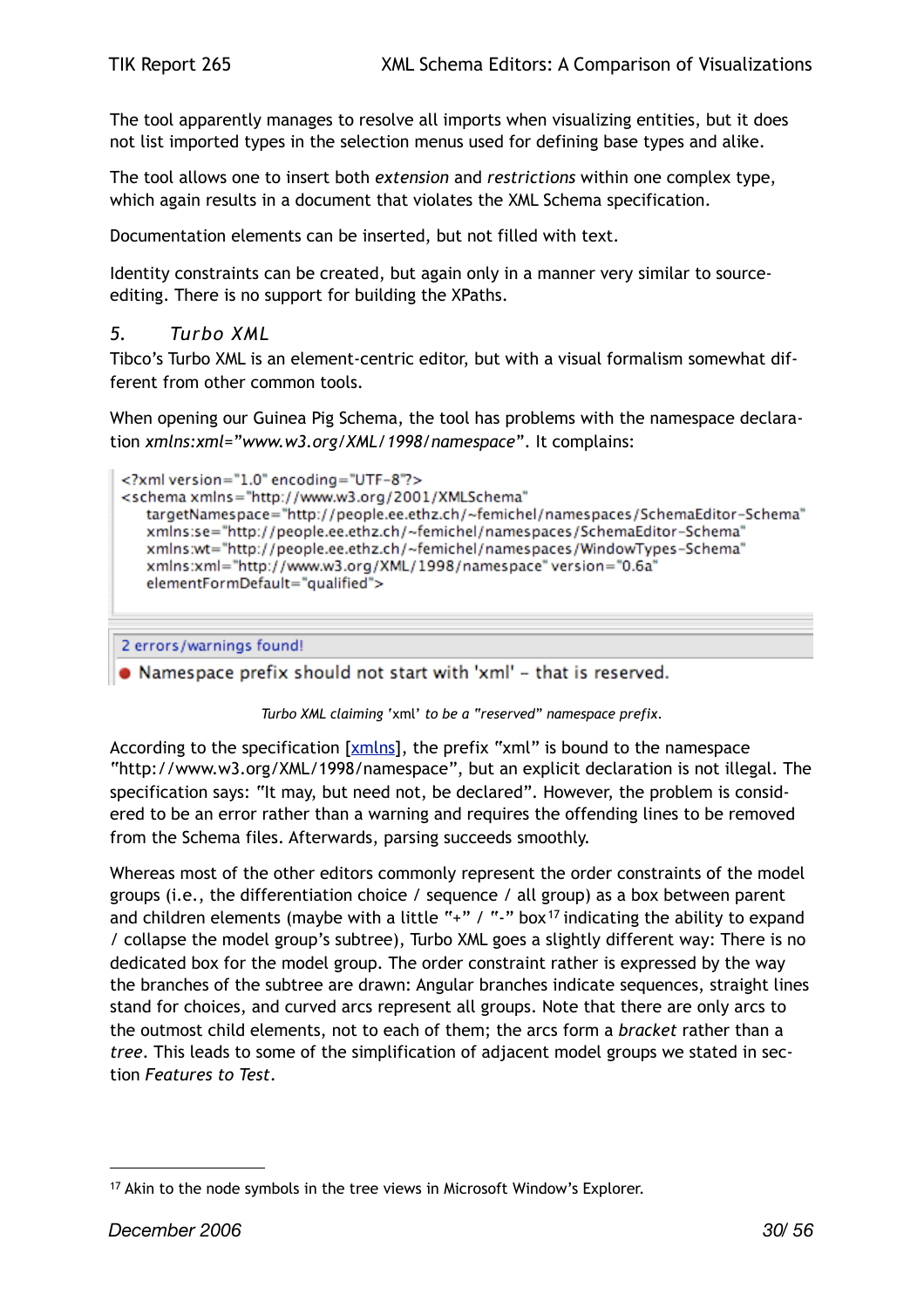

*A choice model group in Turbo XML. The boxes are split vertically; the lower, grey-shaded part displays the element type, including a namespace prefix, if the type is imported . Note the little circle containing a "+" symbol: This indicates the model group's cardinality using Kleene operator syntax.*

The functionality of the "+" / "-" boxes found in many other tools, i.e., the ability to unfold / collapse the subtree, here is provided by the little symbols within the parent element's box, on the right side, next to the red arc connecting the model group children elements. Note that these symbols not only are simple push-buttons for unfolding the subtree, but also give information whether the content model is of simple or complex content, and if the latter is the case, it indicates if the content is *mixed* or not.



*Content model / simple types in Turbo XML. In the case of complex type / simple content, an appropriate simple type symbol is employed for the content model..*

The model group also shows its cardinality by means of little circles at the splitting point of the red arcs: This circle either contains a *Kleene operator* giving the cardinality, or a range symbol ".." and the lower and upper bound written above and beneath the circle respectively<sup>[18](#page-30-0)</sup>.



*A* sequence *model group in Turbo XML. The left box represents a named type, the box on top right the contrary, an element using an anonymous type.*

Anonymous types are represented by leaving empty the lower, grey-shaded half of the elements boxes, usually filled with the element's type name. Named type declarations are handled the complementary way: The upper half normally used for the element's name is left blank, while the type's name is displayed in the lower half.

<span id="page-30-0"></span><sup>&</sup>lt;sup>18</sup> Unfortunately, there seems to be a rendering problem here, clipping off parts of the numbers, resulting in somehow bizarre, symbol-resembling signs.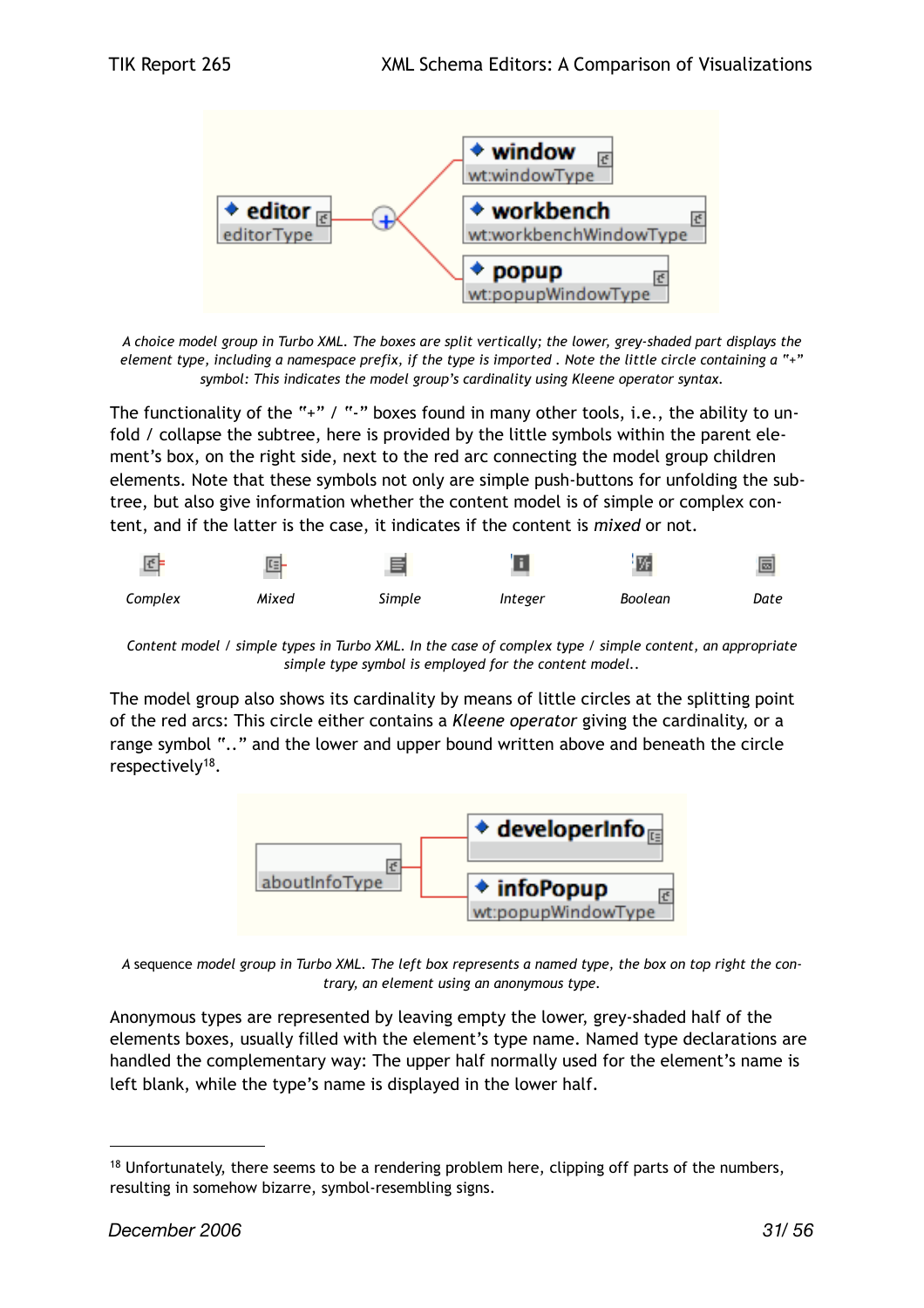

*A* all *model group in Turbo XML. Note the visualization of attributes as a specially outlined element child. Furthermore, one can see that the little circles containing Kleene operators can be prepended to single elements as well indicating their cardinality.*

Attributes are represented as children of the element they belong to. The discrimination from child elements is done by a red outline comprising all attributes and being attached to the parent element's box via a dedicated arc, and a blue disk rather than a blue diamond in the top left corner of their box.

The aforementioned circles containing Kleene operators can be prepended to any element or attribute, indicating their respective cardinality. In the latter case, obviously only the Kleene operator "?" is applicable, but the symbol vocabulary is extended to express special properties of attributes instead, e.g. if the attribute has a default value or prohibited use.



*Representation of multiple attributes with symbols indicating default values (*isVisible*), optional (*expires*) or prohibited (*stackDepth*) use. The topmost element (*menuBar*) shows a* [0..0]*-cardinality and wildcard content.*

Type inheritance relationship is not indicated graphically. But a sidebar listing types in a spreadsheet-like manner shows base type and the kind of inheritance:

|  | □ D Complex Type          | <b>Restricts</b> | Content         | <b>Content Model</b>               | <b>Attributes</b>      |
|--|---------------------------|------------------|-----------------|------------------------------------|------------------------|
|  | E popupWindowType/menuBar |                  | Type            | mixedXHTMLType                     |                        |
|  | E popupWindowType/viewPa  |                  | Type            | panelContentType                   |                        |
|  | E popupWindowType/buttons |                  | Type            | buttonsType                        |                        |
|  | T popupWindowType         | r_windowType     | <b>Elements</b> | (menuBar{0,0}, viewPanel, buttons) | is Visible, stackDepth |

*Spreadsheet-like sidebar listing types in Turbo XML.*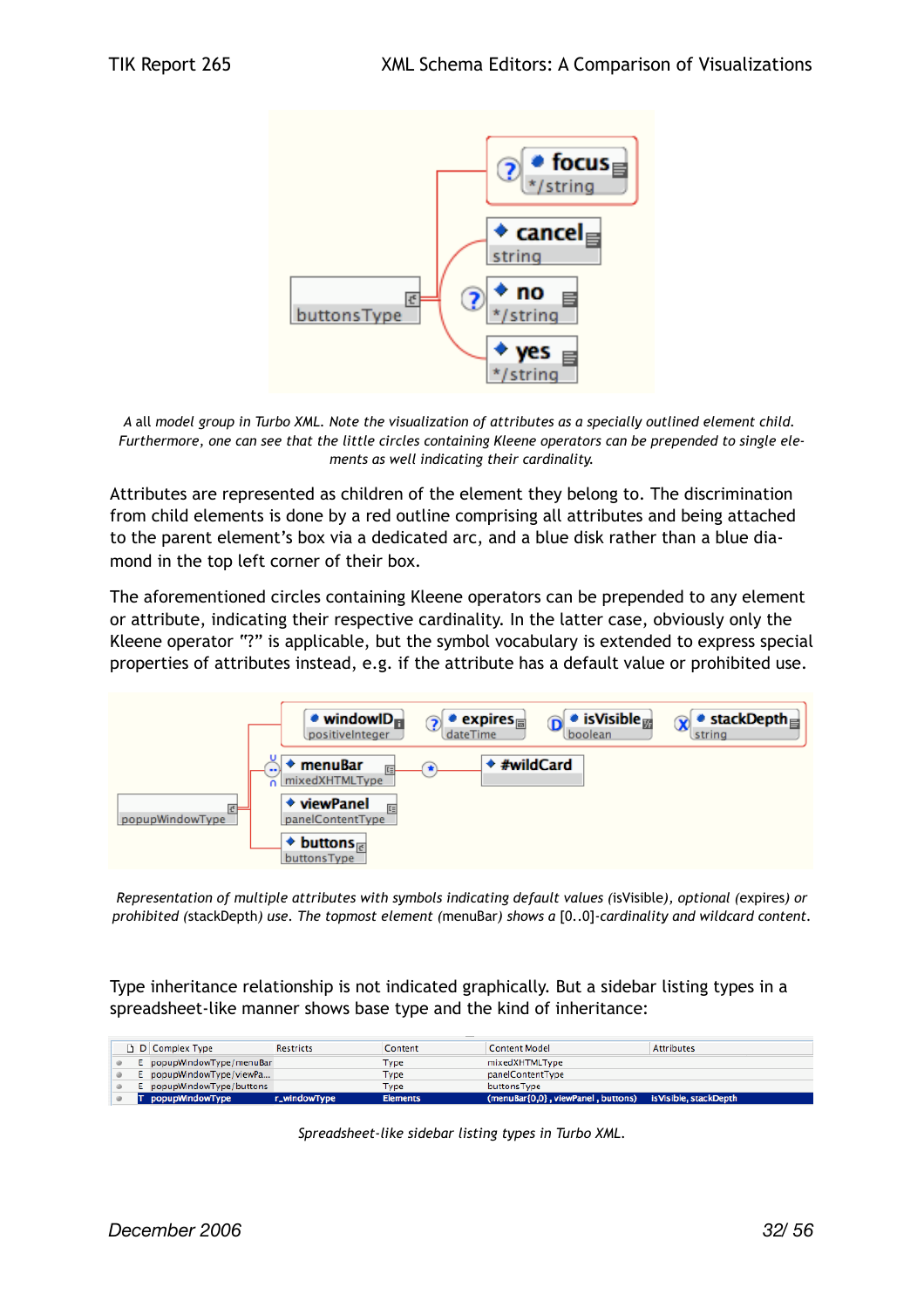Note that there is a column "Attributes" and a column "Content Model", where the content model is given in a DTD-like form using logical operators ("|", "&", ","), Kleene operators ("?", "+", "∗") and range indicators similar to the syntax found in regular expressions ("{1..5}"). Here the "Attribute" column lists only the attributes repeated in the derived type's declaration (*popupWindowType* is a restriction of *windowType*). This is especially confusing as the attribute *stackDepth* is only repeated to be marked *prohibited*. Listing this attribute, but leaving out other ones not affected by the restriction draws a distorted picture.

Annotations are not shown in the graphical view itself. Instead, a dedicated pane lists all available annotations letting the user choose between *AppInfo* and *Documentation* content (a differentiation made by XML Schema) and a source preview of the respective element. This can be an interesting approach especially for elements with incomplete or no annota-tions<sup>[19](#page-32-0)</sup>.



*The annotation pane in Turbo XML, including a source preview tab.*

Substitution groups are neither resolved nor represented graphically. At least, a pane in a sidebar lists the property *substitutionGroup* of the elements affected.

Apparently, there is a way to generate documentation called "Schemadoc", but attempting to use the tool, it throws a JAVA error and quits.

#### **Building the simple Schema:**

The tool provides convenient support for importing namespaces: It offers a dialog box where one can select the desired schema document; according prefix and namespace are retreived from that and inserted automatically.

The attribute "elementDefault" is set to "qualified" by default. This is a very sensible choice, circumventing an arguable issue of the Schema specification. It again is one of such conveniences we expect an editor to provide.

As described above, the content models have to be specified in a DTD-ish syntax. Even though this leads to rapid development in case of users familiar with the DTDs syntax, it is not a fully graphical input mechanism we are looking for.

Complex types are not defined in the type pane, but in the element pane, which can be very confusing. Maybe there are conceptual reasons to treat complex types more like elements than simple types, but these reasons would have to be reflected in a more elaborate

<span id="page-32-0"></span><sup>19</sup> Or for developers adhering to the principle: *The source code is the best documentation.*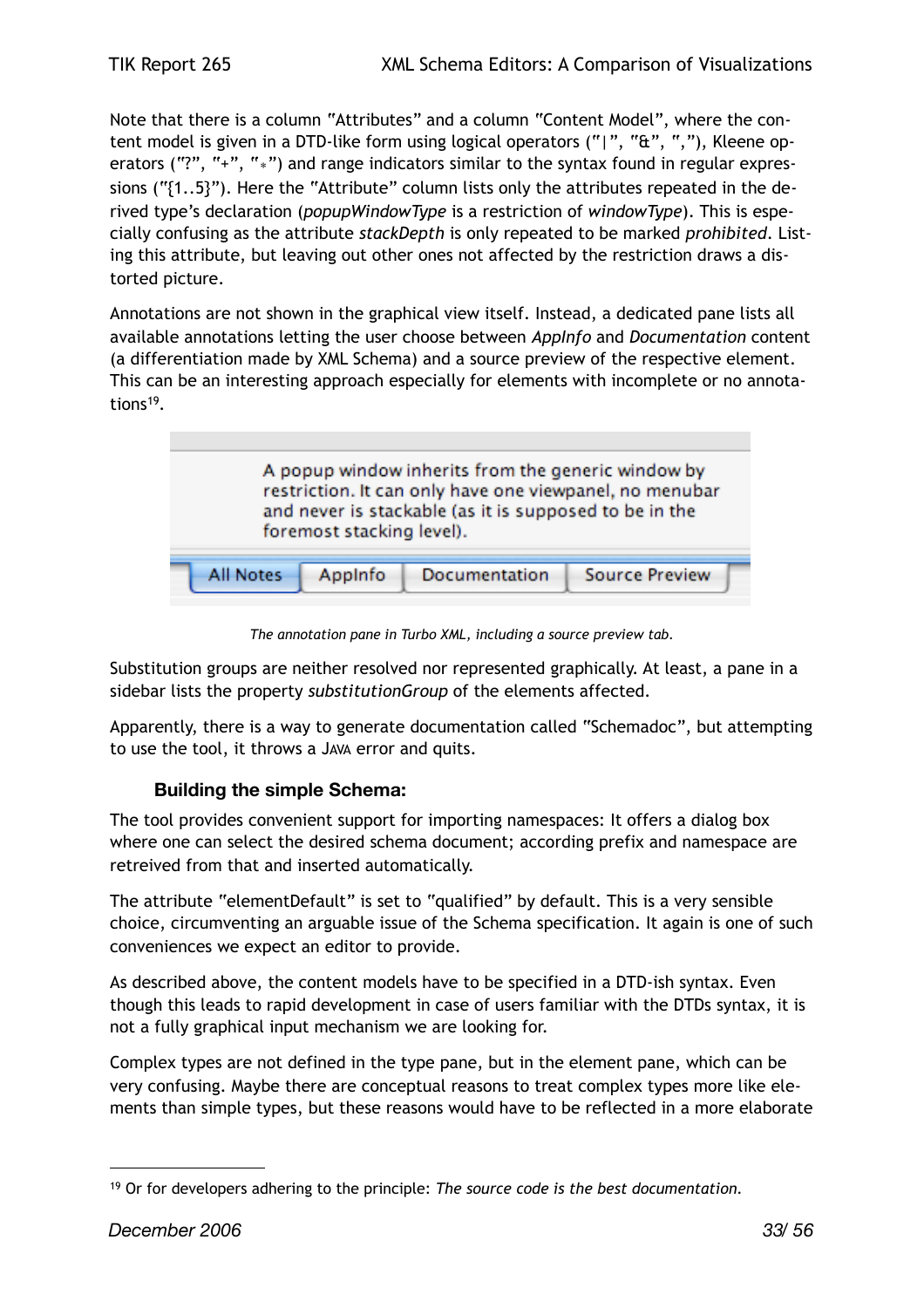way in order to be as convincing as the evidence, that both are named "types", which strongly suggests to look for these features in the same place when using a tool.

Again, constraints cannot be specified.

The editor rewrites the documents edited, doing some kind of canonicalization, potentially heavily rewriting the document.

#### <span id="page-33-0"></span>*6. Stylus Studio*

DataDirect's Stylus Studio is an element-centric editor. It resembles SyncRO's oXygen in the way it maps Schema's XML syntax onto a graphical representation. The model groups are visualized in the following way, using only slightly different symbols for *choice*, *sequence* and *all* model group:



*The* choice *model group in Stylus Studio. The model group has set* maxOccurrence *to* "unbounded"*: This is expressed by a model group symbol shown in a stacked manner.*

The boxes only show element names by default, but additional information like type or base type can easily be switched on:



*The* sequence *model group in Stylus Studio. The element* infoPopup *shows the visualization of an element using a global type, for the element* developerInfo *it can be seen how anonymous complex types, mixed content and wildcard elements are represented.*

Although the wildcard element in the example above only allows elements from a specific namespace, this namespace is not shown. However, the visibility of this information can be edited (besides the display properties of many other attributes) in a special dialog. The target namespace of the schema for example can be set to "Show if not empty":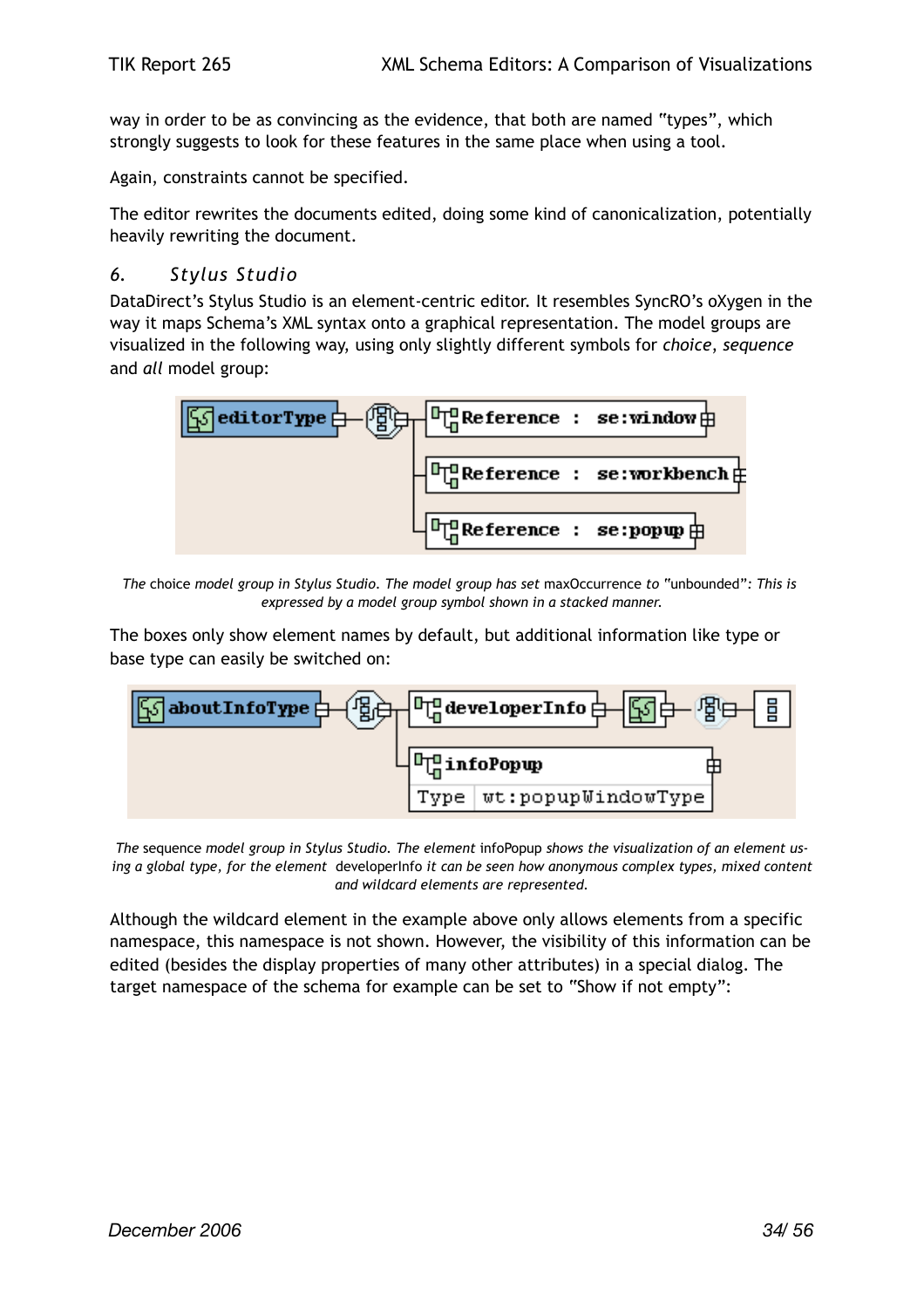| <b>Schema Diagram Properties</b><br>$\vert x \vert$             |                              |  |  |  |  |
|-----------------------------------------------------------------|------------------------------|--|--|--|--|
| Inline Visible Properties                                       |                              |  |  |  |  |
| Category/Property                                               | Inline visibility in diagram |  |  |  |  |
| Annotation<br>⇒<br>曱                                            | Hide                         |  |  |  |  |
| $\delta$ <sub>D</sub> Any<br>$\Box$                             |                              |  |  |  |  |
| 刯<br>ID                                                         | Hide                         |  |  |  |  |
| EÌ<br>Max Occur.                                                | Hide                         |  |  |  |  |
| ΞÌ<br>Min Occur.                                                | Hide                         |  |  |  |  |
| 刯<br>Target Namespace                                           | Show if not empty            |  |  |  |  |
| Process Content<br>ΞÌ                                           | Hide                         |  |  |  |  |
| $\equiv$ <sup>*</sup><br>AnyAttribute<br>$\overline{+}$         | Hide                         |  |  |  |  |
| စူ<br>Appinfo<br>$\overline{\mathbf{H}}$                        | Hide                         |  |  |  |  |
| Attribute<br>Ξ<br>$\overline{\mathbf{H}}$                       | Hide                         |  |  |  |  |
| AttributeGroup<br>啯<br>ஈ                                        | Hide                         |  |  |  |  |
| ComplexContent<br>ဂေ<br>ஈ                                       | Hide                         |  |  |  |  |
| 郾<br>ComplexType<br>$\overline{+}$                              | Hide                         |  |  |  |  |
| Documentation<br>$\overline{\mathbf{H}}$                        | Hide                         |  |  |  |  |
| <b>『</b> 唱 Element<br>$\overline{+}$<br><b>Drei manageriche</b> |                              |  |  |  |  |
|                                                                 |                              |  |  |  |  |
| Hide All<br><b>Restore Defaults</b>                             |                              |  |  |  |  |
| 0K<br>Cancel<br>Apply                                           |                              |  |  |  |  |

*Stylus Studio's property dialog, where display of a vast number of Schema attributes can be configured.*

Finally, the *all* model group looks as follows:



*The* all *model group in Stylus Studio. Note how optional elements like the element "no" are shown in grey boxes.*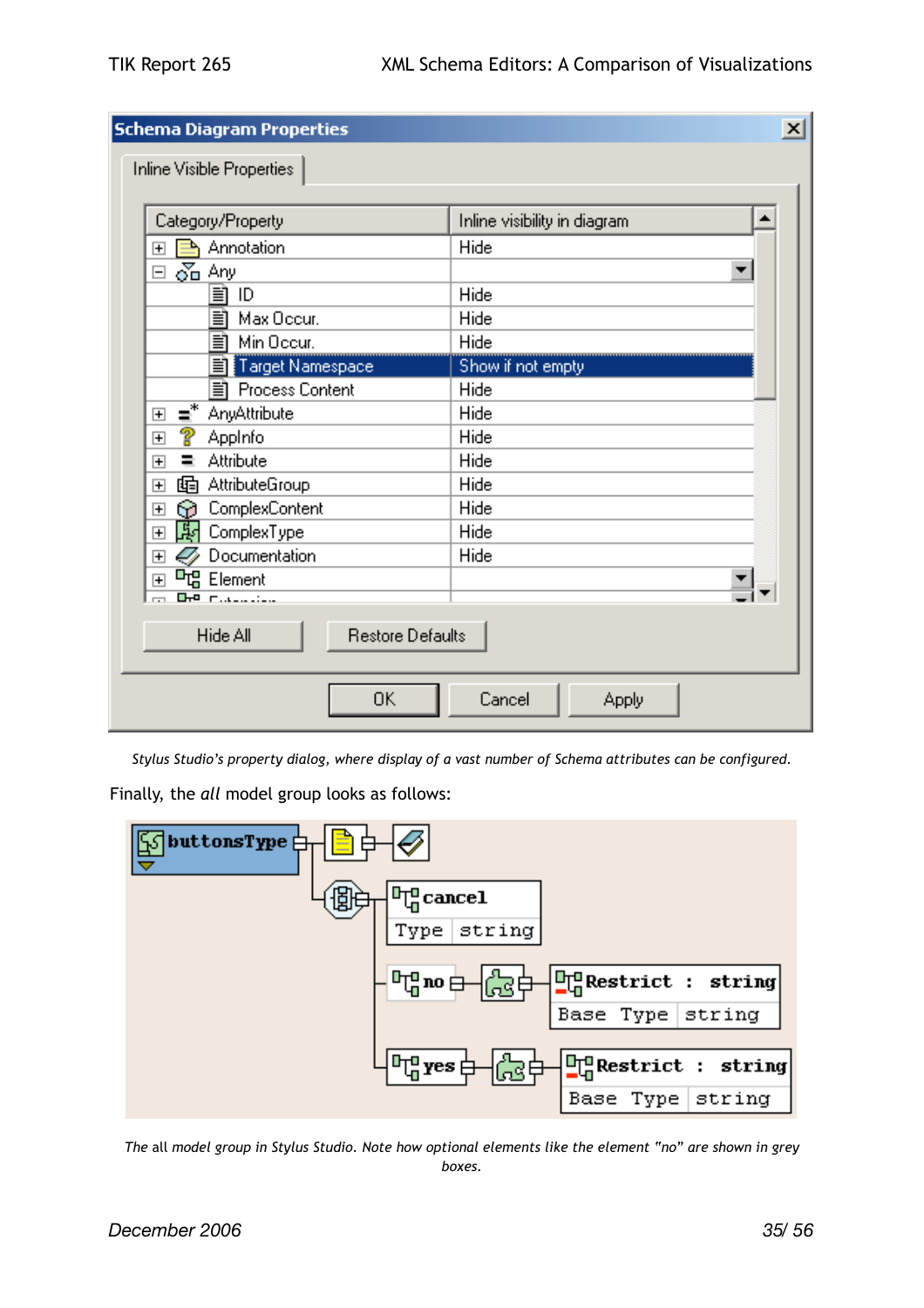Type derivation is rendered in a way very similar to oXygen, with the same criticism applicable to Stylus Studio as well. *Extension* and restriction are visualized in the following ways:

| 自<br>$\sqrt{\frac{1}{2}}$ workbenchWindowType $\frac{1}{\sqrt{1}}$<br>₿     |                                                                   |
|-----------------------------------------------------------------------------|-------------------------------------------------------------------|
| <mark>마</mark> Extend :<br>wt:windowType<br>₿<br>Base Type<br>wt:windowType | $\frac{1}{2}$ window Type $\frac{1}{2}$<br>Ø<br>8<br>▿            |
|                                                                             | 倒<br><sup>D</sup> <sub>In</sub> menuBar<br>田<br>wt:mixedXHTMLType |
|                                                                             | Type  <br><sup>D</sup> u viewPanel                                |
|                                                                             | wt:panelContentType<br>Type                                       |
|                                                                             | $L_{\mathbf{q}}^{\mathbf{p}}$ buttons<br>田                        |
|                                                                             | wt:buttonsType<br>Type  <br>windowType, extended                  |
|                                                                             | $\Gamma$ sideBar<br>倒身                                            |
|                                                                             | wt:panelContentType<br>Type                                       |

*Type* extension *in Stylus Studio. The model group appended by the extension is shown connected to a box representing the extension type.*

| ⊪<br>$\sqrt{\frac{1}{2}}$ popup MindowType $\frac{1}{\sqrt{1}}$<br>$\frac{10}{10}$ Restrict : wt:windowType $\frac{1}{11}$<br>Base Type   wt: windowType<br>sVisible Type : boolean<br>$\equiv$ stackDepth | WindowType<br>$=$ windowID Type : positiveInteger<br>母<br><sup>D</sup> <sub>in</sub> menuBar<br>⊞<br>sisVisible Type : boolean<br>Type   wt:mixedXHTMLType<br>expires Type : dateTime<br>$=$ stackDepth<br>$\sqrt{\frac{1}{2} \frac{1}{2}}$ viewPanel<br>Type   wt:panelContentType |
|------------------------------------------------------------------------------------------------------------------------------------------------------------------------------------------------------------|-------------------------------------------------------------------------------------------------------------------------------------------------------------------------------------------------------------------------------------------------------------------------------------|
|                                                                                                                                                                                                            | $-\frac{D_{\Box}}{D_{\Box}}$ buttons<br>⊞<br>Type wt:buttonsType<br>windowType,restricted<br>御一<br>$\frac{1}{2}$ viewPanel<br>Type   wt:panelContentType<br>- <b>Tep</b> but tons<br>Type   wt:buttonsType                                                                          |

*Type* restriction *in Stylus Studio. Again this is a mere mapping of the Schema document.*

The symbols representing complex types are very similar to the ones used for simple types; in fact, the latter is represented by a piece of a jigsaw puzzle, while the former shows a symbol of multiple such pieces, connected to each other. This might be a nice idea reflecting the "complex" properties in its literal sense. For practical use however, a more clear graphical distinction might be beneficial.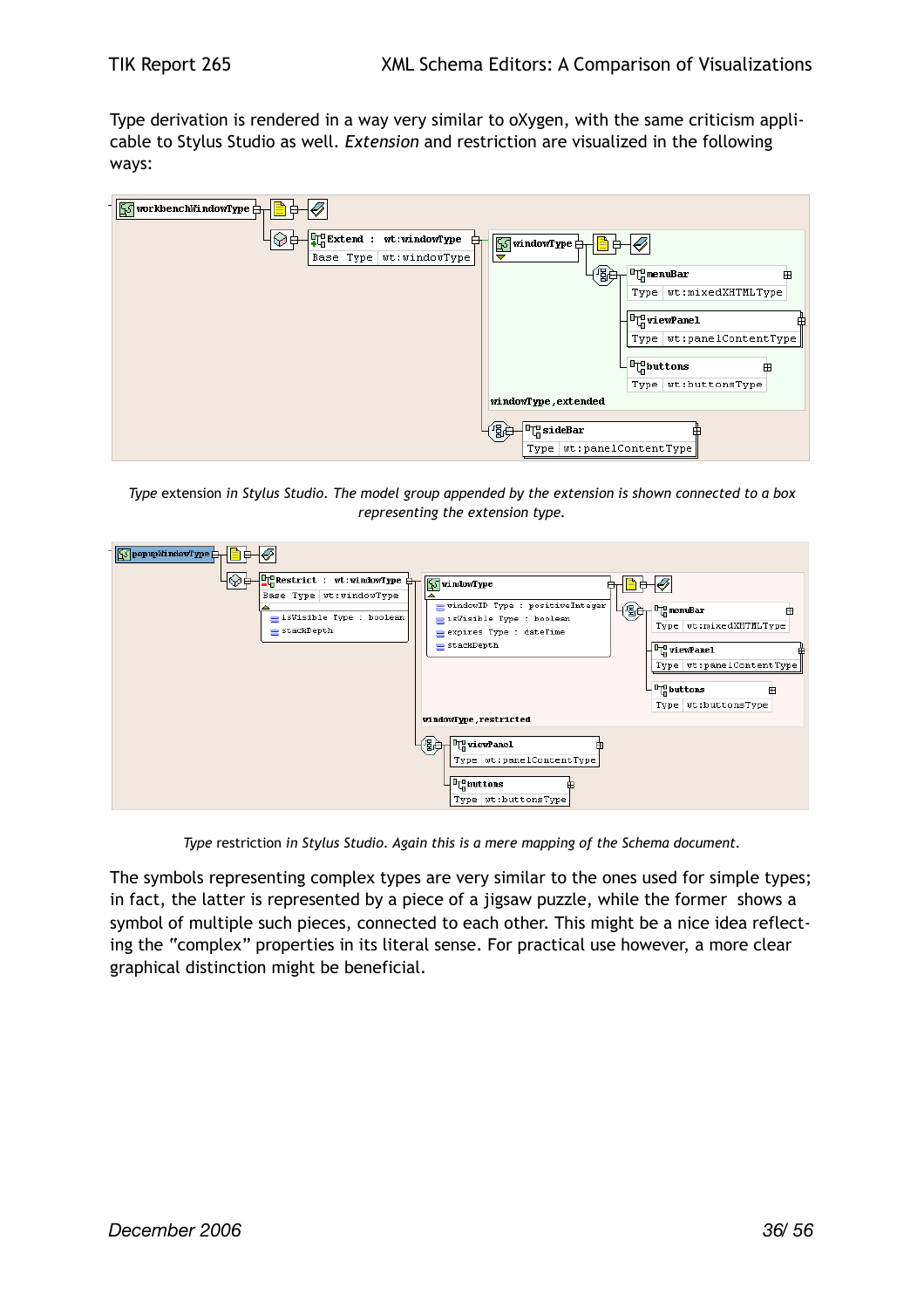

*Display of elements defining* identity constraints *in Stylus Studio. Note that attributes (like* editorVersion*) are attached to the box representing the anonymous complex type rather than to the element's box.*

Having a visual symbolism close to the Schema's XML syntax, constraints are graphically shown, but only in terms of the elements defining them.

Substitution groups are recognized and resolved; a little, free-floating expansion box within the group's head element reveals the group members:

| $\begin{array}{ c c c c c }\n\hline\n\text{``a} & \text{``a} & \text{``b} & \text{``b} \\ \hline\n\text{``a} & \text{``b} & \text{``c} & \text{``c} \\ \hline\n\text{``b} & \text{``c} & \text{``c} & \text{``c} \\ \hline\n\text{``c} & \text{``c} & \text{``c} & \text{``c} \\ \hline\n\text{``c} & \text{``c} & \text{``c} & \text{``c} \\ \hline\n\text{``c} & \text{``c} & \text{``c} & \text{``c} \\ \hline\n\text{``c}$ | $\mathbf{F}$ window<br>由<br>⊟                                                              |
|--------------------------------------------------------------------------------------------------------------------------------------------------------------------------------------------------------------------------------------------------------------------------------------------------------------------------------------------------------------------------------------------------------------------------------|--------------------------------------------------------------------------------------------|
|                                                                                                                                                                                                                                                                                                                                                                                                                                | <sup>D</sup> <sub>in</sub> workbench<br>wt:workbenchWindowType<br>Type                     |
|                                                                                                                                                                                                                                                                                                                                                                                                                                | $\mathbb{P}^{\mathbf{q}}_{\mathbf{q}}$ pop $\mathbf{q}$<br>Æ<br>wt:popupWindowType<br>Type |
|                                                                                                                                                                                                                                                                                                                                                                                                                                | wt:windowType<br>Type<br>window                                                            |

*Type substitution in Stylus Studio. A little "+"-box within the substitutable element reveals the other members of the substitution group.*

When used in a bigger context, this approach leads to a very lengthy visualization of a fact structurally very similar to a simple choice model group (we discussed this before). If we look at the following graphic while keeping in mind the sleek representation in XML Spy, we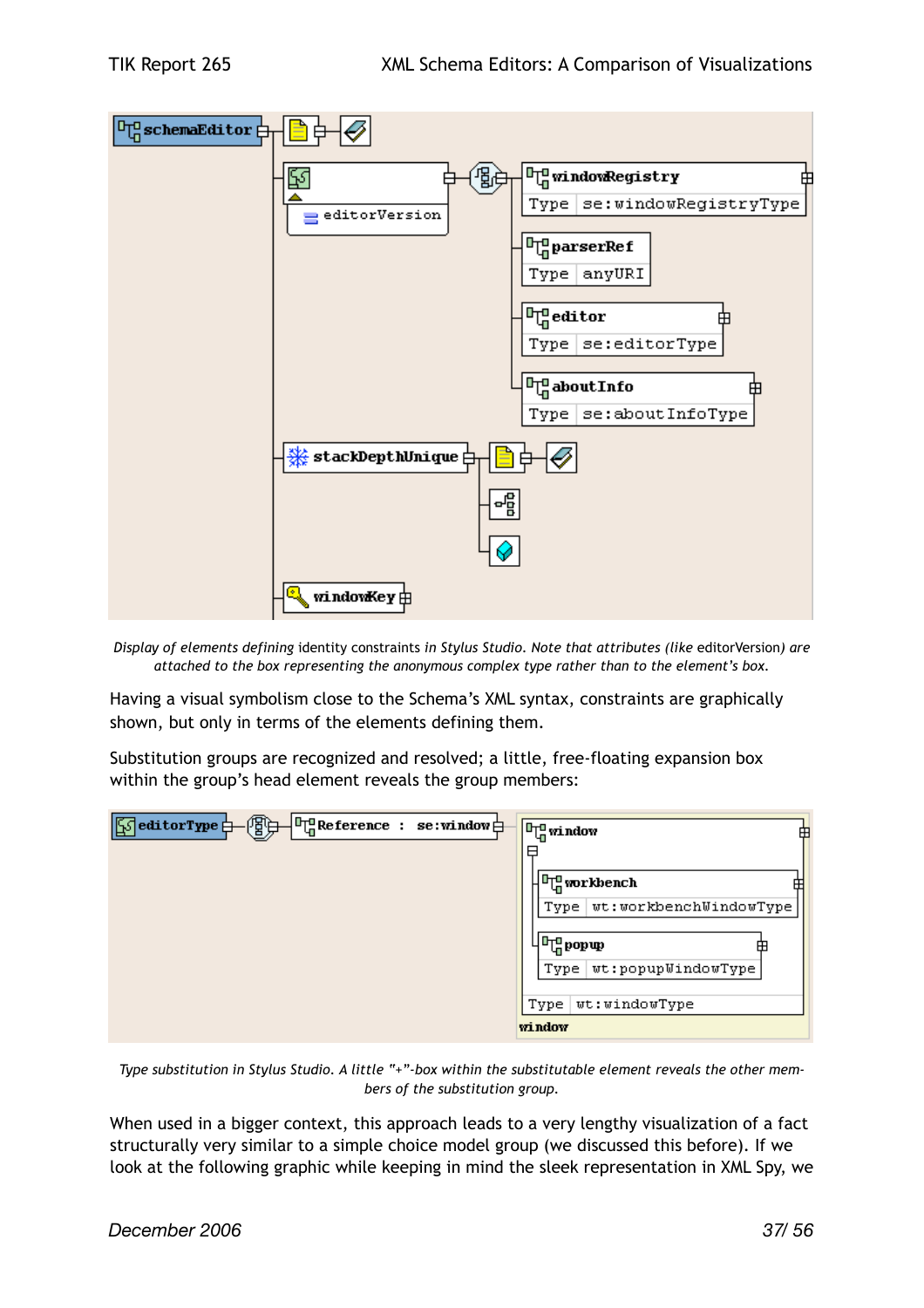clearly can see how weakly the structural or functional meaning of the data model is expressed by the visualization:

| $\frac{1}{2}$ editor<br>₿<br>Type se:editorType | 「SeditorType <del>」</del> (图) 「「 Reference : se:window <del>】</del> | <b>Fu</b> window                                                                     |
|-------------------------------------------------|---------------------------------------------------------------------|--------------------------------------------------------------------------------------|
|                                                 |                                                                     | ⊟<br>H <sup>ng</sup> workbench                                                       |
|                                                 |                                                                     | Type   wt: workbenchWindowType                                                       |
|                                                 |                                                                     | , վն <sub>ա</sub> րօրաթ<br>Æ                                                         |
|                                                 |                                                                     | Type   wt:popupWindowType                                                            |
|                                                 |                                                                     | Type   wt: windowType<br>window, defined in EditorComponents-Substitution-Schema.xsd |
|                                                 |                                                                     |                                                                                      |
|                                                 | editorType, defined in EditorComponents-Substitution-Schema.xsd     |                                                                                      |

*A head element of a substitution group as depicted in Stylus Studio. The designer's intention may have been to use the substitution group as a functional equivalent of a choice model group. This fact is more obscured rather than emphasized by the visualization strategy.*

Additional properties of attributes are easily visible in an overview sidebar:

| Properties<br>∸ ×<br>ᄮ |            |        |       |  |  |  |
|------------------------|------------|--------|-------|--|--|--|
| Name                   |            | Value  |       |  |  |  |
| ID<br><b>Base Type</b> |            | string |       |  |  |  |
| Name                   | Value      |        | Fixed |  |  |  |
| Enumeration            | No         |        |       |  |  |  |
| Enumeration            | Don't save |        |       |  |  |  |
| Enumeration            | Deny       |        |       |  |  |  |
|                        |            |        |       |  |  |  |

*Property sidebar showing the value list of a simple type restricted by enumeration.*

#### **Building the simple Schema:**

If one defines (for there is no default one) a target namespace (after having enabled view of the corresponding attribute or using the *Properties* sidebar), Stylus Studio at least inserts a corresponding default XML namespace.

There is some support for *importing* Schemas, but the wizard creates absolute path names for the *schemaLocation* and does not provide any possibility to specify a namespace prefix. If a prefix more descriptive than *auto1* is desired, one has to change that in the source.

Attribute types and default values cannot be defined by purely graphical editing, but the property sidebar mentioned before provides a convenient way for doing so.

Because Stylus Studio again is following a visualization approach that simply maps the elements of a Schema document to boxes, it is possible to specify all identity constraints required by the *pseudoSchema* above. But there is no support at all when inserting the elements defining the constraints. The designer has to know all the – partly intricate – particularities (namely: where to declare those elements, the inner structure of those elements, connecting *keyRefs* to *keys*, choosing the right selector set, building correct XPath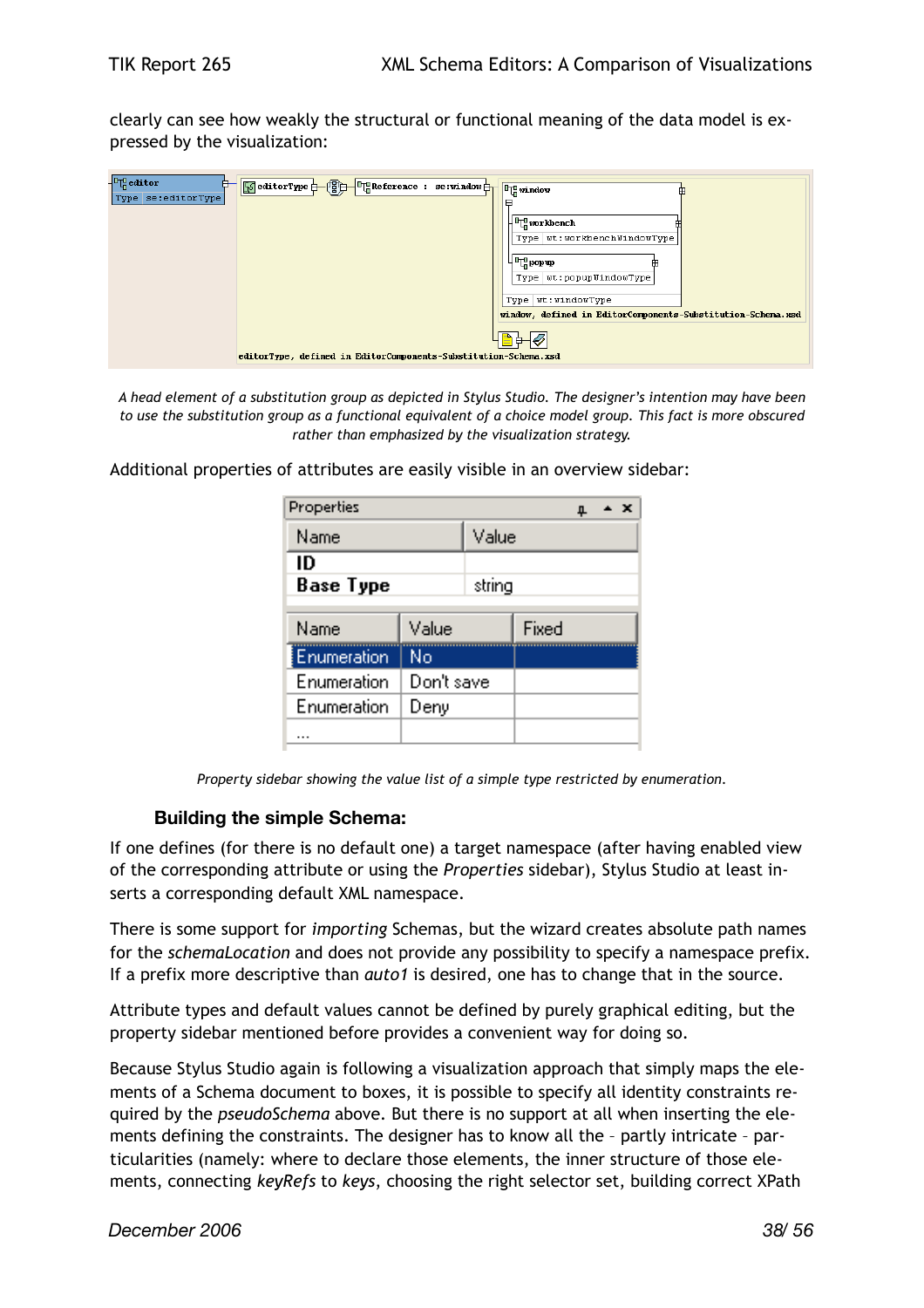expressions). In fact, it not only is possible to define *key* elements with the wrong order of *selector* and *field* sub-elements, *keys* defined in such a manner even pass the built-in validation.

The context menu appearing when right-clicking elements includes a way to copy XPath expressions identifying them. One could think that this perhaps eases the task of assembling correct XPath expressions. But on the one hand, path expressions selecting more complex node sets still have to be built or concatenated by hand, and on the other hand, the path expressions built are very verbose (using *local-name* and *namespace-uri* instead of prefixes<sup>[20](#page-38-1)</sup>) and therefore hard to understand for the less experienced user seeking for support.

## <span id="page-38-0"></span>**5.2. The Matrix**

The following matrix gives a more strict, tabular overview. The rows of the table correspond to the *Features to Test* defined above.

<span id="page-38-1"></span><sup>20</sup> This is not a bad idea *per se*; in fact, not relying on prefixes and the values of *\*FormDefault* attributes makes the XPath expressions more robust to changes. But here, we are investigating it in the context of a GUI supposed to ease XPath construction.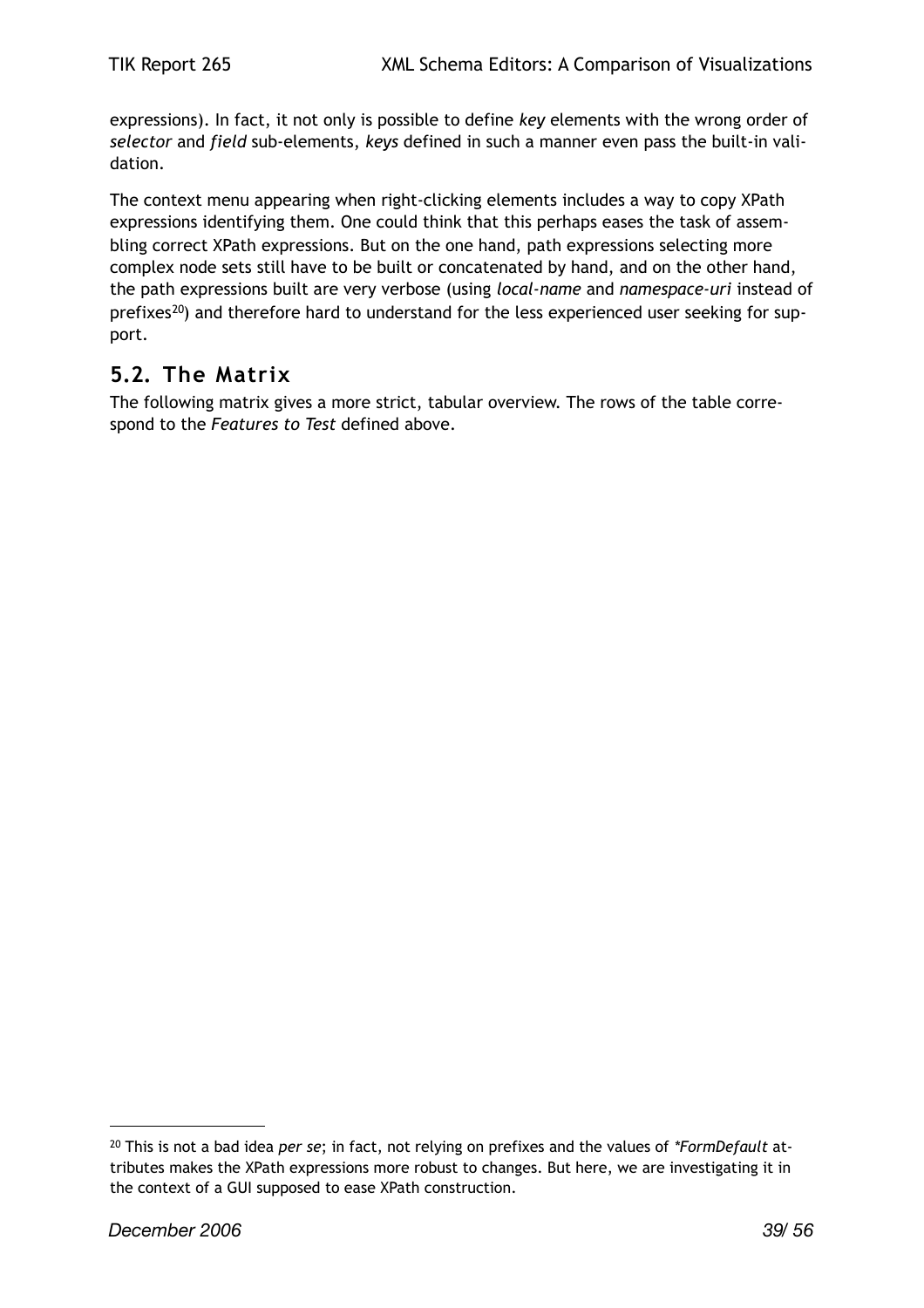|                      | <b>WST 1.0.3</b>                                                                                        | <b>WST 1.5.0</b>                                                | <b>XML Spy</b>                                                                                                                                                                                                                                                                      |  |
|----------------------|---------------------------------------------------------------------------------------------------------|-----------------------------------------------------------------|-------------------------------------------------------------------------------------------------------------------------------------------------------------------------------------------------------------------------------------------------------------------------------------|--|
| Model groups         | No simplifications                                                                                      | No simplifications                                              | No simplification                                                                                                                                                                                                                                                                   |  |
| Mixed content        | Not indicated                                                                                           | Not indicated                                                   | Indicated                                                                                                                                                                                                                                                                           |  |
| <b>Types</b>         | List in sidebar, boxes<br>around content model,<br>containing type name                                 | Type-centric visualiza-<br>tion; List in sidebar                | List in sidebar, boxes<br>around types, global<br>types as root of partial<br>trees selectable                                                                                                                                                                                      |  |
| Type inheritance     | Extension: Inherited<br>content model in a<br>dashed box. No graphi-<br>cal connection to base<br>type. | Shown, but arrows not<br>differentiating type of<br>inheritance | Boxes around inherited<br>content model, grey-<br>shaded restricted<br>parts, cardinalities of<br>the base type's con-<br>tent model etc. Even<br>more details when se-<br>lecting the derived<br>type directly (control<br>elements, attribute<br>restrictions, base type<br>name) |  |
| Substitution         | Not shown                                                                                               | Not shown                                                       | Shown; rendered simi-<br>larly to choice group                                                                                                                                                                                                                                      |  |
| Constraints          | Not shown                                                                                               | Not shown                                                       | Shows constraint de-<br>fining elements, but<br>not constraints                                                                                                                                                                                                                     |  |
| Annotations          | Sidebar, text shown on<br>focus                                                                         | Sidebar, text shown on<br>focus                                 | <b>Annotation contents</b><br>embedded within the<br>graphical view                                                                                                                                                                                                                 |  |
| Invisible properties | Weak support. Inher-<br>ited attributes not<br>shown                                                    | Weak support (some<br>restrictions in sidebar)                  | Dedicated facet panes<br>etc. GUI display highly<br>configurable via<br>"Schema settings"                                                                                                                                                                                           |  |
| <b>GUI editing</b>   | Limited. No con-<br>straints, complex types<br>with simple content.                                     | Limited & erroneous.<br>No constraints.                         | Powerful, but some<br>things still need the<br>Grid View. Weak sup-<br>port for imports and<br>constraints                                                                                                                                                                          |  |
| Documentation        | <b>No</b>                                                                                               | <b>No</b>                                                       | Rich, configurable hy-<br>pertext documentation<br>including source frag-<br>ments and graphics                                                                                                                                                                                     |  |
| <b>Foundations</b>   | Ad hoc                                                                                                  | Ad hoc                                                          | Ad hoc                                                                                                                                                                                                                                                                              |  |

*Comparison table listing the various* Features to test *specified in section* Comparison Set-Up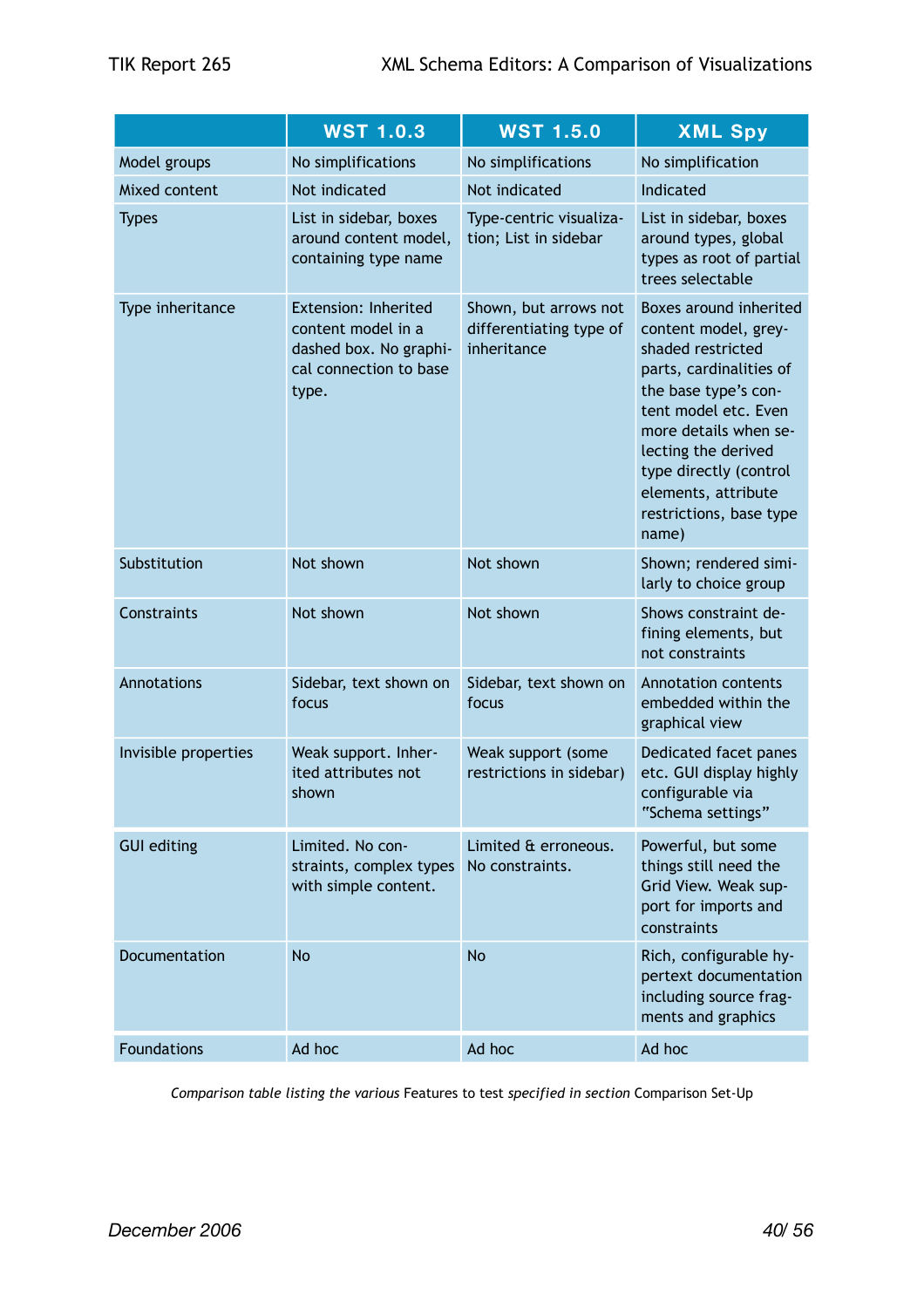|                      | oXygen                                                                                                                                         | <b>Turbo XML</b>                                                                                                   | <b>Stylus Studio</b>                                                                                                                                                                                                |  |
|----------------------|------------------------------------------------------------------------------------------------------------------------------------------------|--------------------------------------------------------------------------------------------------------------------|---------------------------------------------------------------------------------------------------------------------------------------------------------------------------------------------------------------------|--|
| Model groups         | No simplifications                                                                                                                             | Symbolism leads to<br>some simplification                                                                          | No simplifications                                                                                                                                                                                                  |  |
| Mixed content        | Not indicated                                                                                                                                  | Indicated                                                                                                          | Not indicated                                                                                                                                                                                                       |  |
| <b>Types</b>         | Separate pane listing<br>the current docu-<br>ments's types, boxes<br>similar to WST 1.0.3                                                     | Tabular type perspec-<br>tive. Apparently not<br>working.                                                          | No type-oriented views<br>or trees.                                                                                                                                                                                 |  |
| Type inheritance     | Base types in separate<br>boxes, that are con-<br>nected to the line be-<br>tween the boxes de-<br>picting inheritance role<br>and model group | Not shown. A<br>spreadsheet-like tabu-<br>lar view lists base type<br>and kind of inheritance<br>for derived types | <b>Dedicated boxes</b><br>representing inheri-<br>tance, listing the base<br>type's name. Base type<br>(in a green box) and<br>additional or repeated<br>parts of the content<br>model are attached to<br>this box. |  |
| Substitution         | Shown at head declara-<br>tion                                                                                                                 | Not shown                                                                                                          | Group members are<br>listed under a free-<br>floating "+"-box within<br>the group head's box                                                                                                                        |  |
| Constraints          | Shows constraint-<br>defining elements, but<br>not the constraints                                                                             | Not shown                                                                                                          | Shows constraint-<br>defining elements, but<br>not the constraints                                                                                                                                                  |  |
| Annotations          | Elements shown in<br>tree, contents in<br>source pane                                                                                          | Dedicated pane differ-<br>entiating between app-<br>Info, documentation<br>and source view                         | Elements shown, con-<br>tents unfolded de-<br>pending on a button in<br>a menu bar.                                                                                                                                 |  |
| Invisible properties | Almost everything<br>shown in tree; multiple<br>sidebars available                                                                             | Different, redundant<br>sidebars & perspec-<br>tives.                                                              | Neat overview in the<br>sidepane; GUI display<br>highly configurable                                                                                                                                                |  |
| <b>GUI editing</b>   | Powerful, but very<br>close to source editing.<br>Weak namespace sup-<br>port.                                                                 | No constraints. Con-<br>tent model has to be<br>typed DTD-like. Handy<br>support for imports.                      | Very close to source<br>editing. Allows for er-<br>roneous Schemas to be<br>created.                                                                                                                                |  |
| Documentation        | Rich, configurable hy-<br>pertext documentation<br>including graphics,<br>source as well as a leg-<br>end and glossary                         | Available, but not<br>working                                                                                      | In-window documenta-<br>tion view including<br>source, graphics, and<br>glossary.                                                                                                                                   |  |
| <b>Foundations</b>   | Ad hoc                                                                                                                                         | Ad hoc (DTDs)                                                                                                      | Ad hoc                                                                                                                                                                                                              |  |

*Comparison table listing the various* Features to test *specified in section* Comparison Set-Up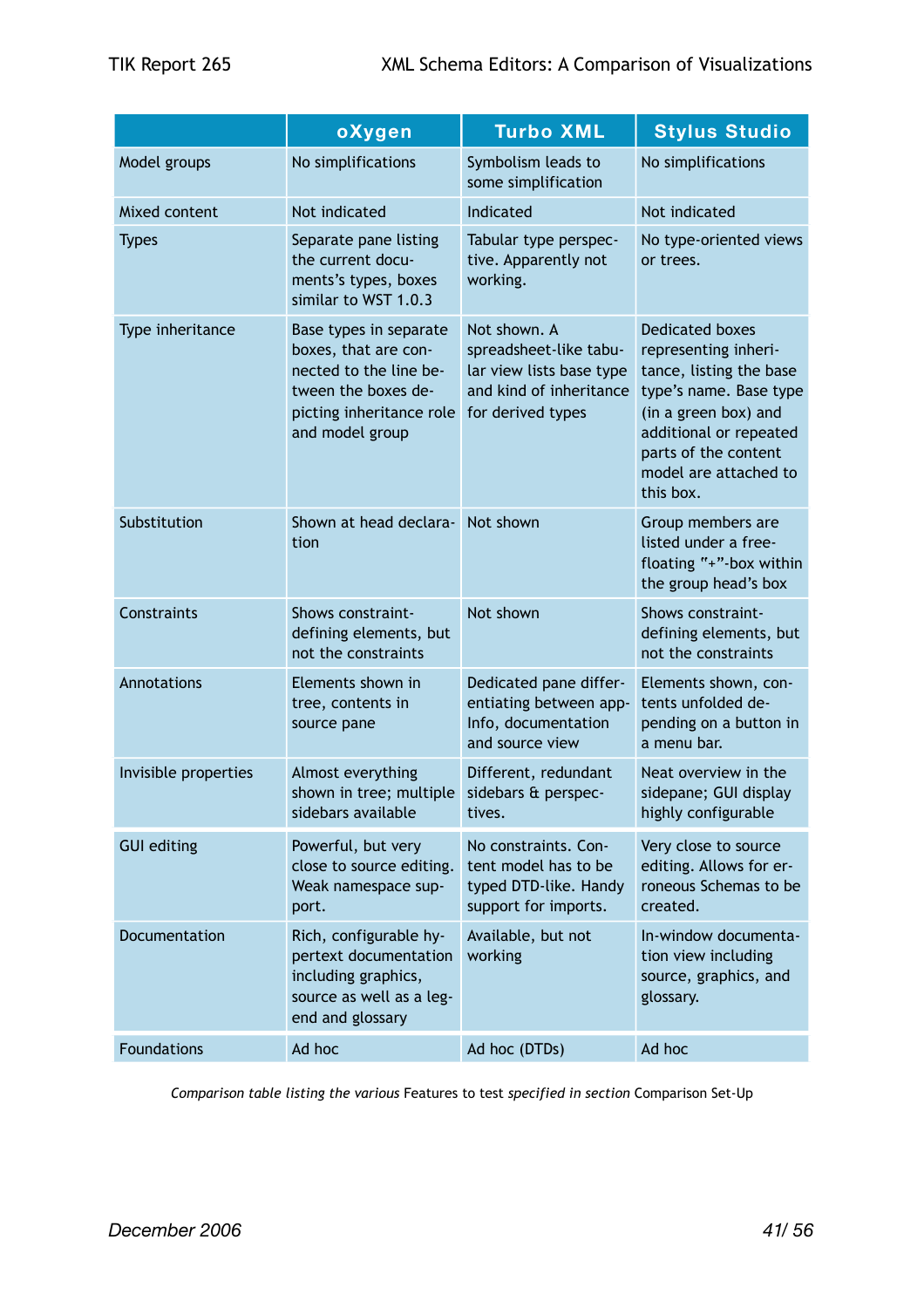## <span id="page-41-0"></span>**5.3. Special observations**

#### <span id="page-41-1"></span>*5.3.1. Common Problems*

Almost all editors under test failed at revealing the actual structure (i.e.,the resulting content model and set of allowed attributes) of types derived by restriction, with XML Spy being the only exception.

None of the editors investigated provided substantial support for building or visualizing identity constraints: Some of them do not display identity constraints at all (1,2,5), the other merely display the definition elements of the identity constraints instead of their effect (3,4,6).

Although some editors offer different *views*, these views are usually not the different perspectives on the data model we described as point 2.3 of our list of *Criteria*. Some of the *views* available are simply XML editors (perhaps slightly adapted for use with XML Schema documents), and as a consequence, the structure they display is the tree of the Infoset of the XML representation. This clearly is not a visualization of the XML Schema structure that we are looking for. Other *views* only let the user choose another level of granularity. While this can prove beneficial for keeping large Schemas displayable, it does not help revealing the structures of the Schema or focusing on different concepts of the data model. Most notably, such kinds of *views* offer no support for coping with both element and type perspective.

Substitution groups are not shown by several editors (1,2,5), and the visualization strategies of the other editors  $(3,4,6)$  are of varying usefulness depending on the context of use and the level of proficiency of the user of the tool. The next section discusses this in more detail.

Overall it can be said that exactly the problematic parts of XML Schema (that we hoped to be addressed by sophisticated visualizations) also are the parts where the editors show the most problems and deficiencies. The lacking, erroneous, or insufficient support for XML namespaces completes this discovery.

#### <span id="page-41-2"></span>*5.3.2. Promising Approaches*

The visualization of *type restriction* in XML Spy may serve as an example of how visualization can alleviate use and understanding of advanced features of XML Schema, thereby hiding difficulties introduced by the XML syntax of XML Schema. We imagine that equally strong support for other problematic ares of XML Schema like identity constraints and substitution groups would be very beneficial and desirable.

Nevertheless the graphical formalism of XML Spy's representation still is not that easily intelligible. This is due to the level of detail and  $-$  because it allows for editing the Schema by means of the closing boxes etc. explained above — control. Maybe the trade-off between level of detail and visual simplicity could be reconciled by introduction of different views.

A different view (at least different from other editors) offers WST 1.5.0 with its decision of using the type hierarchy as the principal structure of its visualization. This is a promising approach for different reasons: First, the type hierarchy is well-suited for visualization, because it forms a tree. This does not hold for the element structure that cannot be represented by one single tree, as it expresses a grammar that describes a *class of trees*. Sec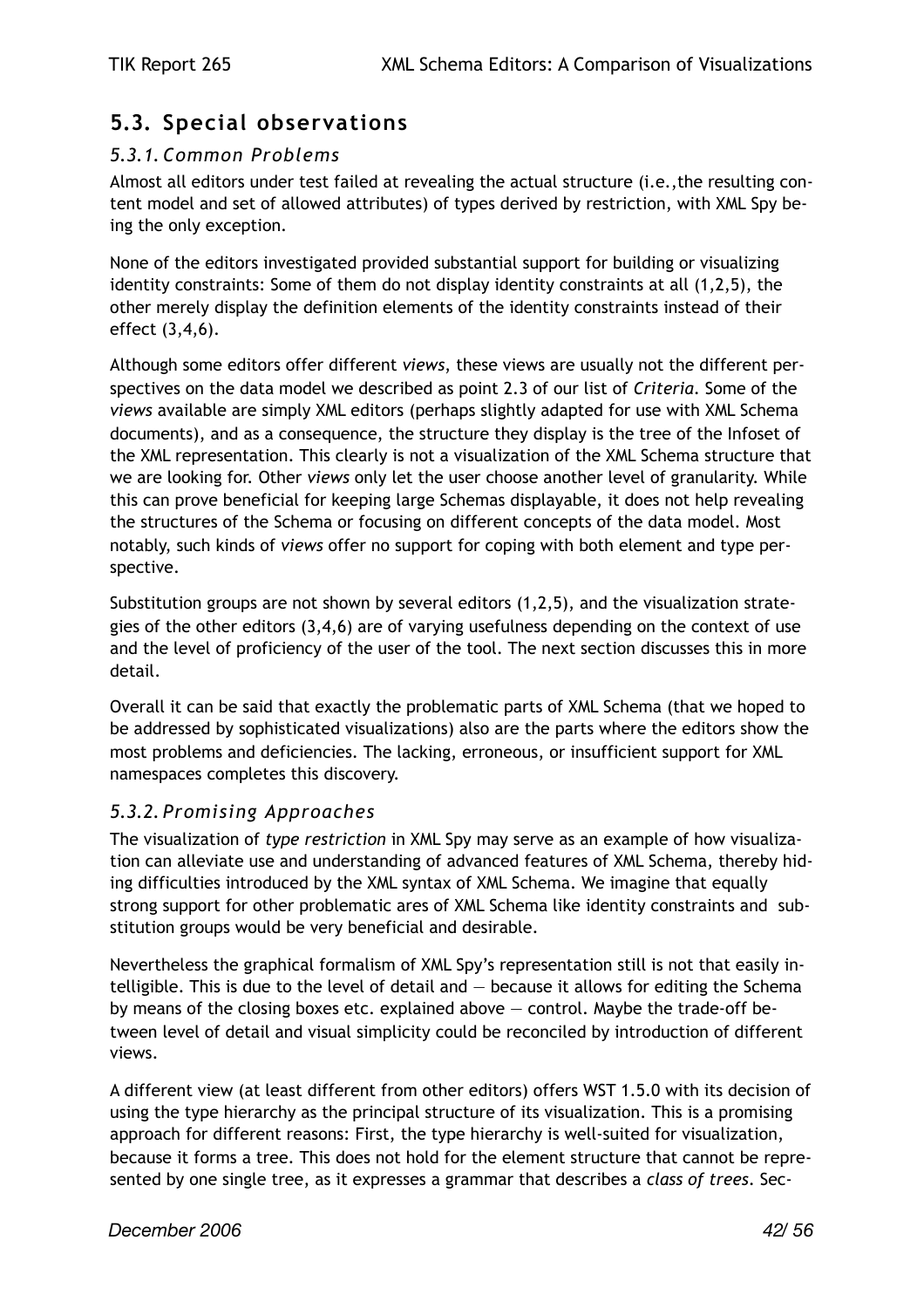ond, type derivation is one of the advanced features of XML Schema that we identified as one of the parts where support through a good visualization would be helpful. And finally, visualizing the type hierarchy can help to recover an essential part of the underlying model.

However, the visualization of the type hierarchy in WST 1.5.0 unfortunately is very limited. The restriction to only two tiers at a time does not allow for displaying the whole type hierarchy. Even worse, it makes it almost impossible to navigate the type hierarchy. And only the combination with an element-oriented perspective would allow to fully exploit the concept of views.

The *Logical Model View* of oXygen partially satisfies our requirement of a model-oriented view, but it also hides properties that are essential for the logical structure (such as substitution groups), and it fails at visualizing types and their relationships. However, it allows for whole Schemas to be viewed (even if components are imported from different namespaces), and it may prove very helpful when creating instances conforming to this Schema, because it focusses on visualizing the structure of possible instance documents.

Different views are not only helpful in the case of types. Different scenarios of use can be supported by specialized views as well. Substitution groups may serve as an example here: It is hard to decide whether the approach chosen by XML Spy or the one of oXygen is better *per se*. It depends on the context of use. For developing Schemas, the latter approach can be fine: A developer familiar with XML Schema needs to see which elements are using a given element as their substitution group head. But from perspective of using the Schema, one probably is more interested in a model group-like view, where the question is not "to which substitution group does this element belong". The only interesting fact is "which elements can occur at this point in the model group (i.e., substituting for a given element)". The latter situation very much resembles the concept of a choice model group, therefore the approach taken in XML Spy might be preferable.

Speaking of content models, Turbo XML's non-graphical input method has to be mentioned. Even though not a visualization, the short and DTD-like notation that uses parentheses and Kleene operators can satisfy many of the requirements we demanded a visualization to fulfill: Good overview, simplified input, and hiding of particularities that are due to the XML syntax of XML Schema. From this we can conclude that the problem of how to support development of, reasoning about, and documentation for XML Schema is not limited to visualization. Other innovative ideas can contribute their parts to a solution as well.

## <span id="page-42-0"></span>6. Conclusions

The visualizations found in today's XML Schema editors often focus on the Schema *document* (the Schema's representation, more precisely the W3C's normative XML syntax), rather than on the Schema's model. Most of the editors do not address the data model at all and provide no interface to the model that is underlying the schema documents. It thus can be concluded that today's Schema editors view on XML Schema is still far from conceptual.

In general, we were disappointed by the weak features of the editors, particularly because many of the tools apparently have problems or very poor support for exactly those parts of XML Schema where we identified the biggest need for visualization support.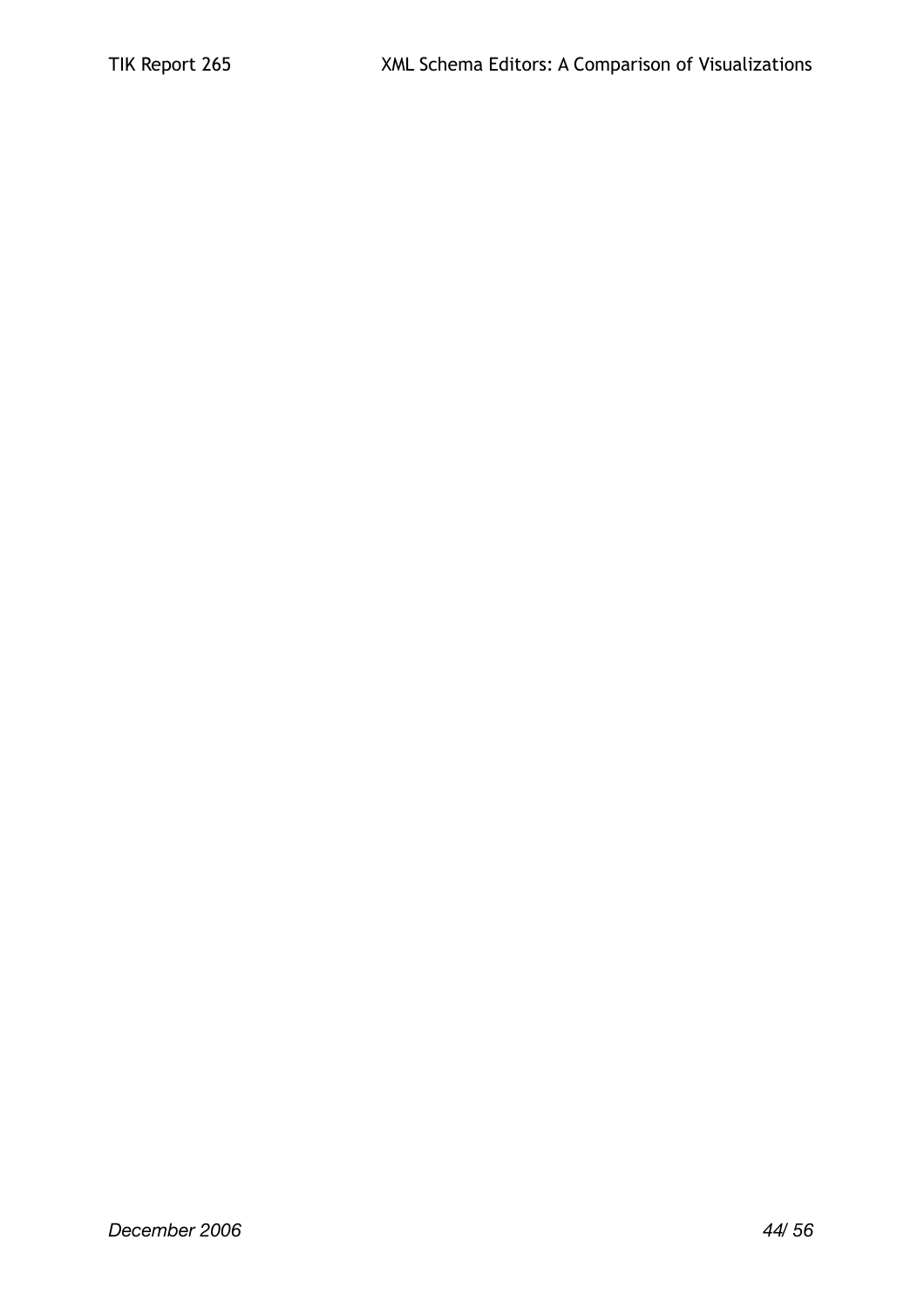## <span id="page-44-0"></span>7. Bibliography

- <span id="page-44-1"></span>[wil06d] Arijit Sengupta and Erik Wilde, "The Case for Conceptual Modeling for XML", TIK Report 244, ETHZ, 2006
- <span id="page-44-3"></span>[moh05] Sriram Mohan and Arijit Sengupta, "Conceptual Modeling for XML — A Myth or Reality?" in Zongmin Ma (ed.), "Database Modeling for Industrial Data Management: Emerging Technologies and Applications", Idea Group Inc, 2005
- [wil04i] Erik Wilde, "Metaschema Layering for XML", Workshop on XML Technologies for the Semantic Web (XSW 2004), Berlin, Germany, October 2004
- <span id="page-44-2"></span>[nec05] Martin Nečaský, "Conceptual Modeling for XML: A Survey", Praha, 2005
- <span id="page-44-4"></span>[xsd1] Henry S. Thompson, David Beech, Murray Maloney and Noah Mendelsohn: "XML Schema Part 1: Structures", Second Edition, W3C Recommendation 28 October 2004
- <span id="page-44-8"></span>[rng] James Clark and MURATA Makato, "RELAX NG Specification", OASIS Comittee Specification, December 3, 2001
- <span id="page-44-9"></span>[bex] Geert Jan Bex, Wim Martens, Frank Neven, and Thomas Schwentick. "Expressiveness of XSDs: From Practice to Theory, There and Back Again." In Proceedings of the 14th International World Wide Web Conference, pages 712–721, Chiba, Japan, May 2005. ACM Press.formal-20010925, September 2001.
- <span id="page-44-11"></span>[xso] "XML Schema Object Model", [https://xsom.dev.java.net/](https://xsom.dev.java.net)
- <span id="page-44-5"></span>[xmlns] Tim Bray, Dave Hollander, Andrew Layman, and Richard Tobin: "Namespaces in XML 1.0", Second Edition, W3C Recommendation 16 August 2006, <http://www.w3.org/TR/REC-xml-names/>
- <span id="page-44-6"></span>[.net] "Microsoft .NET Homepage", [http://www.microsoft.com/net/default.](http://www.microsoft.com/net/default.mspx) [mspx](http://www.microsoft.com/net/default.mspx)
- <span id="page-44-7"></span>[j2ee]<http://java.sun.com/javaee/>
- <span id="page-44-10"></span>[xis] John Cowan and Richard Tobin: "XML Information Set", Second edition, W3C Recommendation 4 February 2004
- <span id="page-44-13"></span>[som] "XML Schema Object Model (SOM)", .Net Framework's Developer Guide, [http://msdn.microsoft.com/library/defa](http://msdn.microsoft.com/library/default.asp?url=/library/en-us/cpguide/html/cpconXSDSchemaObjectModelSOM.asp) [ult.asp?url=/library/en-us/cpguide/html](http://msdn.microsoft.com/library/default.asp?url=/library/en-us/cpguide/html/cpconXSDSchemaObjectModelSOM.asp) [/cpconXSDSchemaObjectModelSOM.asp](http://msdn.microsoft.com/library/default.asp?url=/library/en-us/cpguide/html/cpconXSDSchemaObjectModelSOM.asp)
- <span id="page-44-12"></span>[wst0] "XML Schema Infoset Model (XSD)", [http://www.eclipse.org/xsd/](http://livepage.apple.com/)
- <span id="page-44-14"></span>[sqc] "Schema Quality Checker" [http://www.alphaworks.ibm.com/tech/x](http://www.alphaworks.ibm.com/tech/xmlsqc) [mlsqc](http://www.alphaworks.ibm.com/tech/xmlsqc)
- <span id="page-44-15"></span>[cov1] "Schema/DTD Editors" on www.xml.com, <http://www.xml.com/pub/pt/2>
- <span id="page-44-16"></span>[xsd4] Section "Tools" on the W3C XML Schema web page, [http://www.w3.org/XML/Schema#Tools](http://www.w3.org/XML/Schema%23Tools)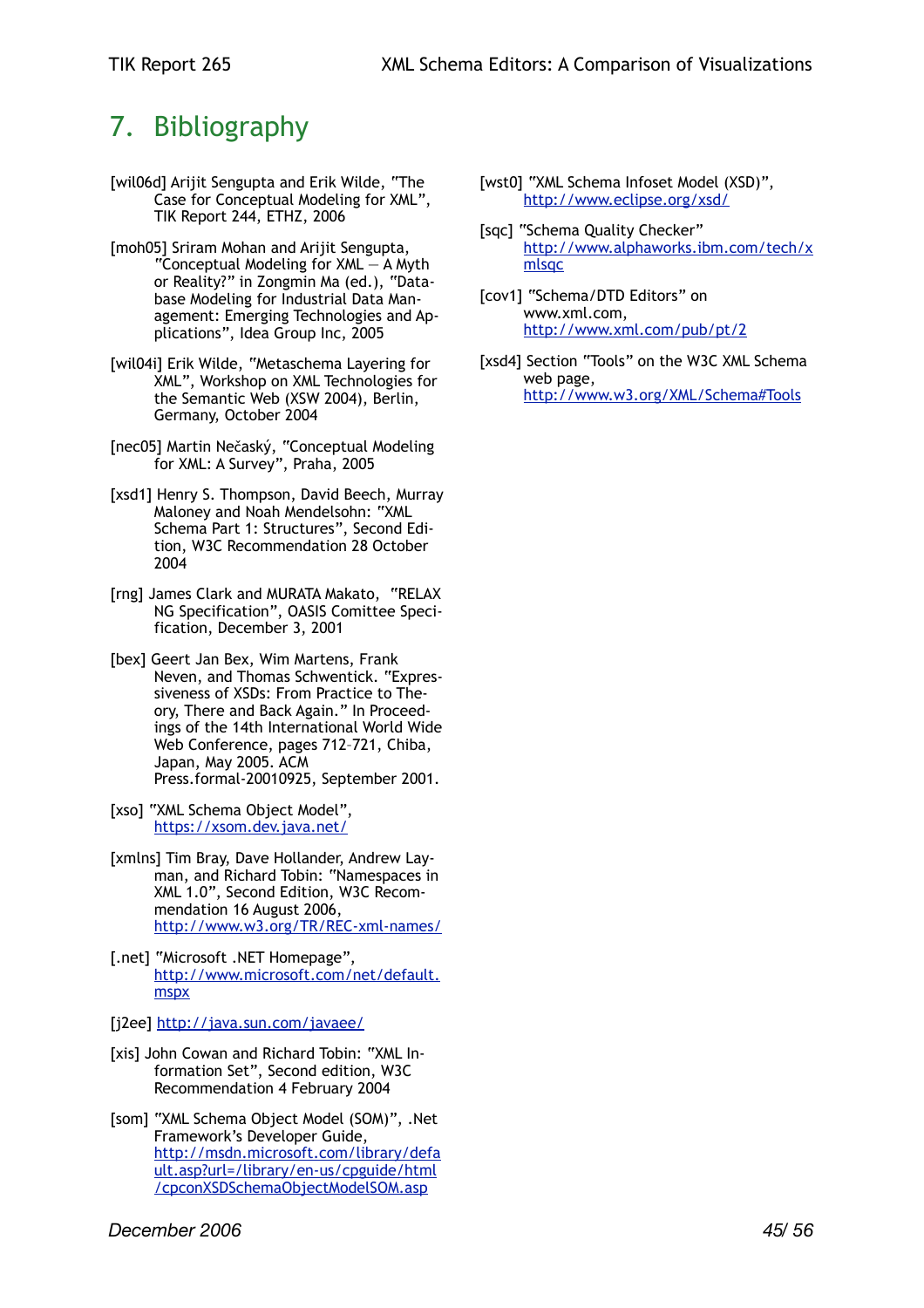## <span id="page-45-0"></span>8. XML Schema Documents

### <span id="page-45-1"></span>**8.1. WindowTypes-Schema.xsd**

```
<?xml version="1.0" encoding="UTF-8"?>
<schema xmlns="http://www.w3.org/2001/XMLSchema"
     targetNamespace="http://people.../WindowTypes-Schema"
     xmlns:wt="http://people.../WindowTypes-Schema"
     xmlns:xml="http://www.w3.org/XML/1998/namespace" version="0.5a"
     elementFormDefault="qualified">
     <annotation>
          <documentation xml:lang="en-US">
                Some generic types representing different kinds of
                application windows.
          </documentation>
     </annotation>
     <complexType name="mixedXHTMLType" mixed="true">
          <choice minOccurs="0" maxOccurs="unbounded">
                <any namespace="http://www.w3.org/1999/xhtml"></any>
          </choice>
     </complexType>
     <complexType name="panelContentType" mixed="true">
          <choice minOccurs="0" maxOccurs="unbounded">
                <any
                     namespace="http://www.w3.org/1999/xhtml
                                http://www.w3.org/2000/svg">
                \langle any \rangle</choice>
          <attribute name="panelID" type="positiveInteger"
                use="optional">
          </attribute>
     </complexType>
     <complexType name="buttonsType">
           <annotation>
                <documentation xml:lang="en-US">
                     Buttons for user interaction. If there are buttons in
                     the first place, only the "no" button is optional.
                     "cancel" and a form of confirmation button must always
                     be present (unless it's supposed to be an aporetic
                     button selection).
                </documentation>
          </annotation>
          \langleall\rangle<element name="cancel" type="string" fixed="Cancel">
                </element>
                <element name="no" minOccurs="0">
                     <simpleType>
                           <restriction base="string">
                                <enumeration value="No"></enumeration>
                                <enumeration value="Don't save"></enumeration>
                                <enumeration value="Deny"></enumeration>
                           </restriction>
                     </simpleType>
                </element>
                <element name="yes">
                     <simpleType>
                           <restriction base="string">
                                <enumeration value="Ok"></enumeration>
                                <enumeration value="Yes"></enumeration>
                                <enumeration value="Save"></enumeration>
                           </restriction>
```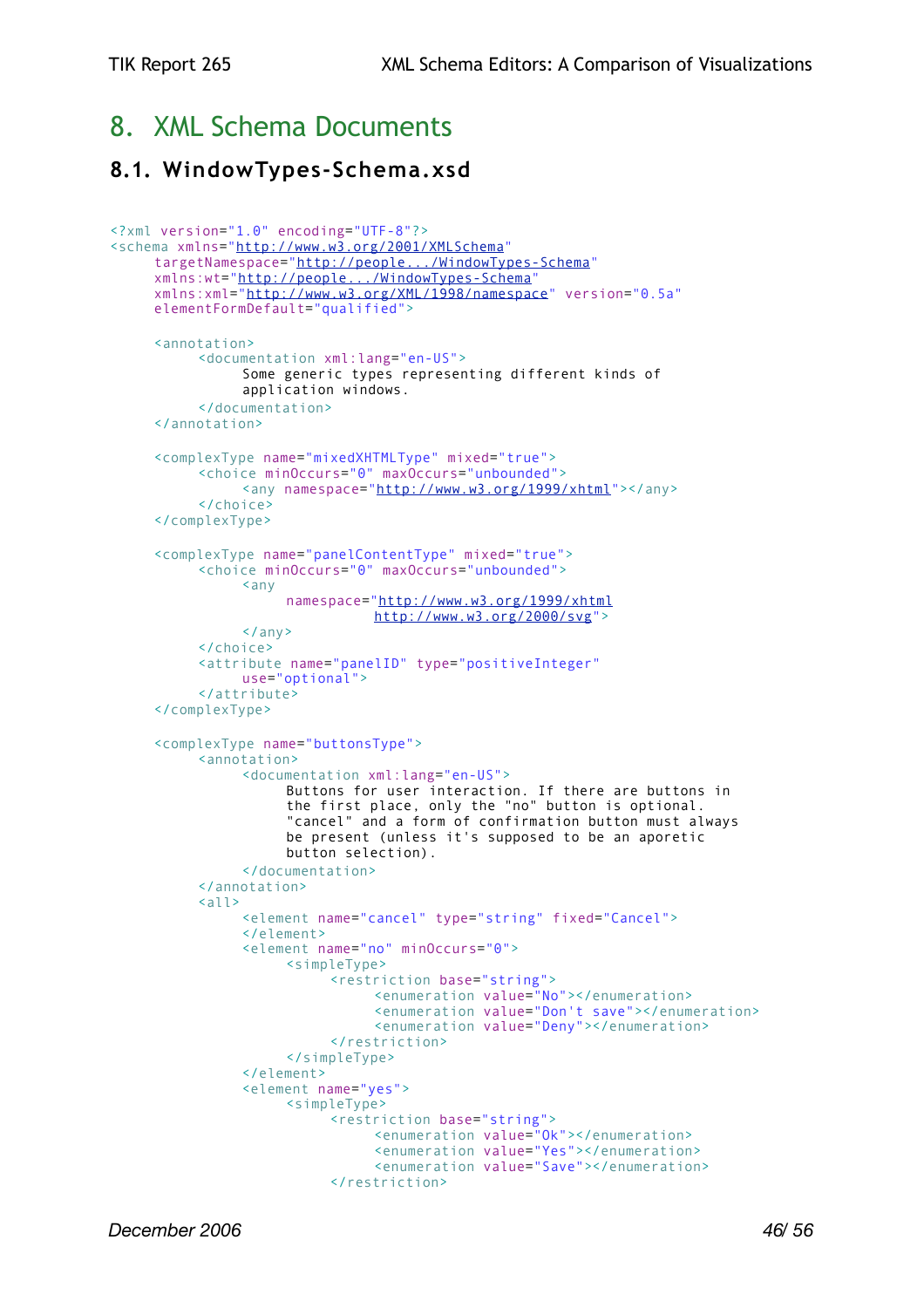```
</simpleType>
          </element>
     \langle/all\rangle<attribute name="focus">
          <simpleType>
                <restriction base="string">
                     <enumeration value="cancel"></enumeration>
                     <enumeration value="no"></enumeration>
                     <enumeration value="ok"></enumeration>
                </restriction>
           </simpleType>
     </attribute>
</complexType>
<complexType name="windowType">
     <annotation>
          <documentation xml:lang="en-US">
                The basic type representing windows. defined as an
                abstract type. (No, it isn't anymore. I changed my
                mind.)
          </documentation>
     </annotation>
     <sequence>
          <element name="menuBar" minOccurs="0" maxOccurs="1"
                type="wt:mixedXHTMLType">
          </element>
          <element name="viewPanel" minOccurs="1"
                maxOccurs="unbounded" type="wt:panelContentType">
                <annotation>
                     <documentation xml:lang="en-US">
                           A panel displaying graphical content encoded as
                           text/xml-svg.
                     </documentation>
                </annotation>
          </element>
          <element name="buttons" minOccurs="0" maxOccurs="1"
                type="wt:buttonsType">
          </element>
     </sequence>
     <attribute name="windowID" type="positiveInteger"
          use="required">
     </attribute>
     <attribute name="isVisible" type="boolean" default="false"></attribute>
     <attribute name="expires" type="dateTime"></attribute>
     <attribute name="stackDepth">
          <simpleType>
                <restriction base="integer">
                     <maxInclusive value="0"></maxInclusive>
                </restriction>
          </simpleType>
     </attribute>
</complexType>
<complexType name="popupWindowType">
     <annotation>
          <documentation xml:lang="en-US">
                A popup window inherits from the generic window by
                restriction. It can only have one viewpanel, no menubar
                and never is stackable (as it is supposed to be in the
                foremost stacking level).
          </documentation>
     </annotation>
     <complexContent>
           <restriction base="wt:windowType">
```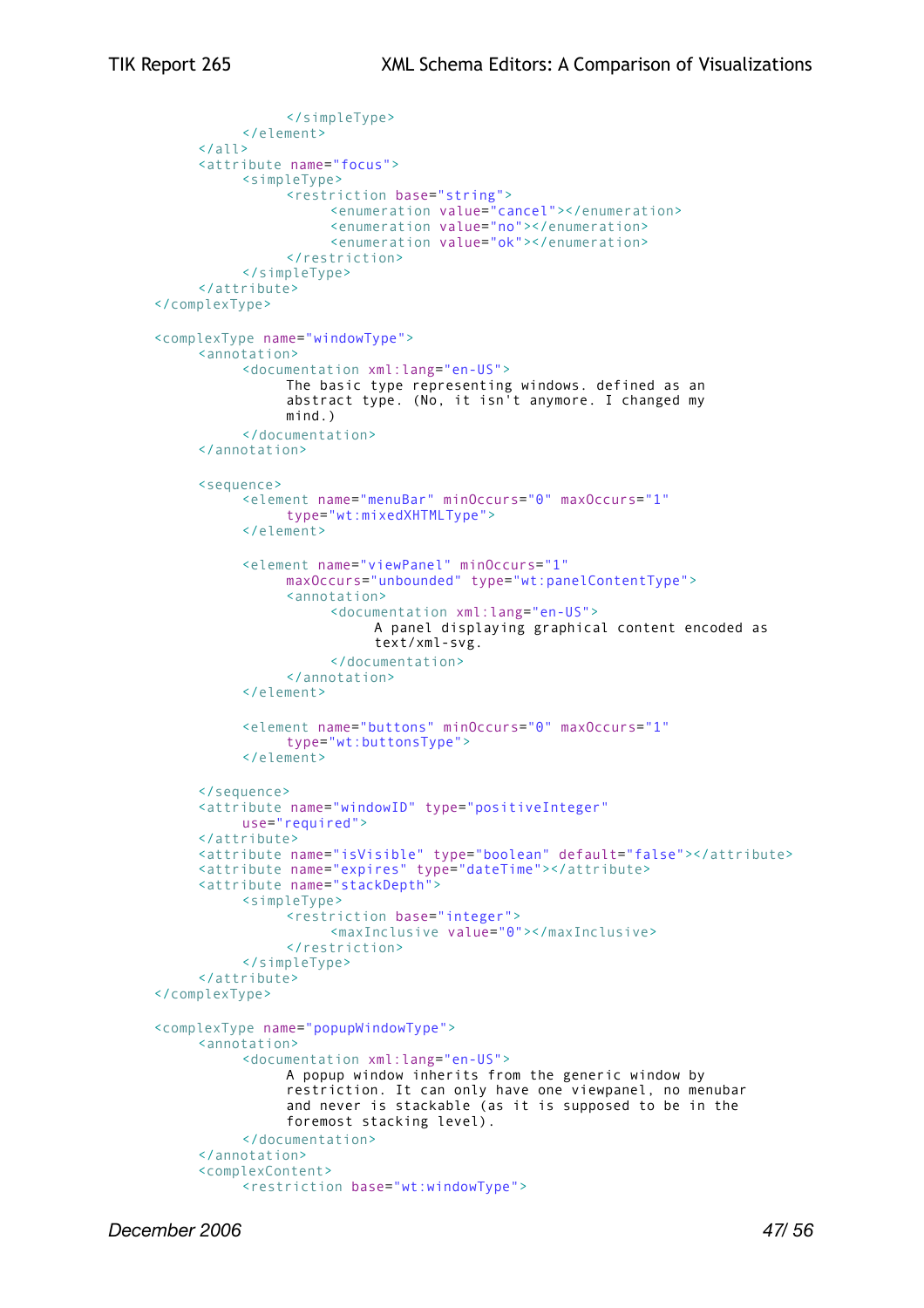```
<sequence>
                     <element name="menuBar" minOccurs="0" maxOccurs="0"
                          type="wt:mixedXHTMLType">
                     </element>
                     <element name="viewPanel" minOccurs="1"
                          maxOccurs="1" type="wt:panelContentType">
                     </element>
                     <element name="buttons" minOccurs="1" maxOccurs="1"
                          type="wt:buttonsType">
                     </element>
                </sequence>
                <attribute name="isVisible" type="boolean"
                     default="false">
                </attribute>
                <attribute name="stackDepth" use="prohibited"></attribute>
          </restriction>
     </complexContent>
</complexType>
<complexType name="workbenchWindowType">
     <annotation>
          <documentation xml:lang="en-US">
                A workbench window inherits from the generic window by
                extension. It comprises a or some sidebar(s) which can
                contain arbitrary content.
          </documentation>
     </annotation>
     <complexContent>
          <extension base="wt:windowType">
                <sequence>
                     <element name="sideBar" minOccurs="1"
                          maxOccurs="unbounded" type="wt:panelContentType">
                     </element>
                </sequence>
          </extension>
     </complexContent>
</complexType>
```
</schema>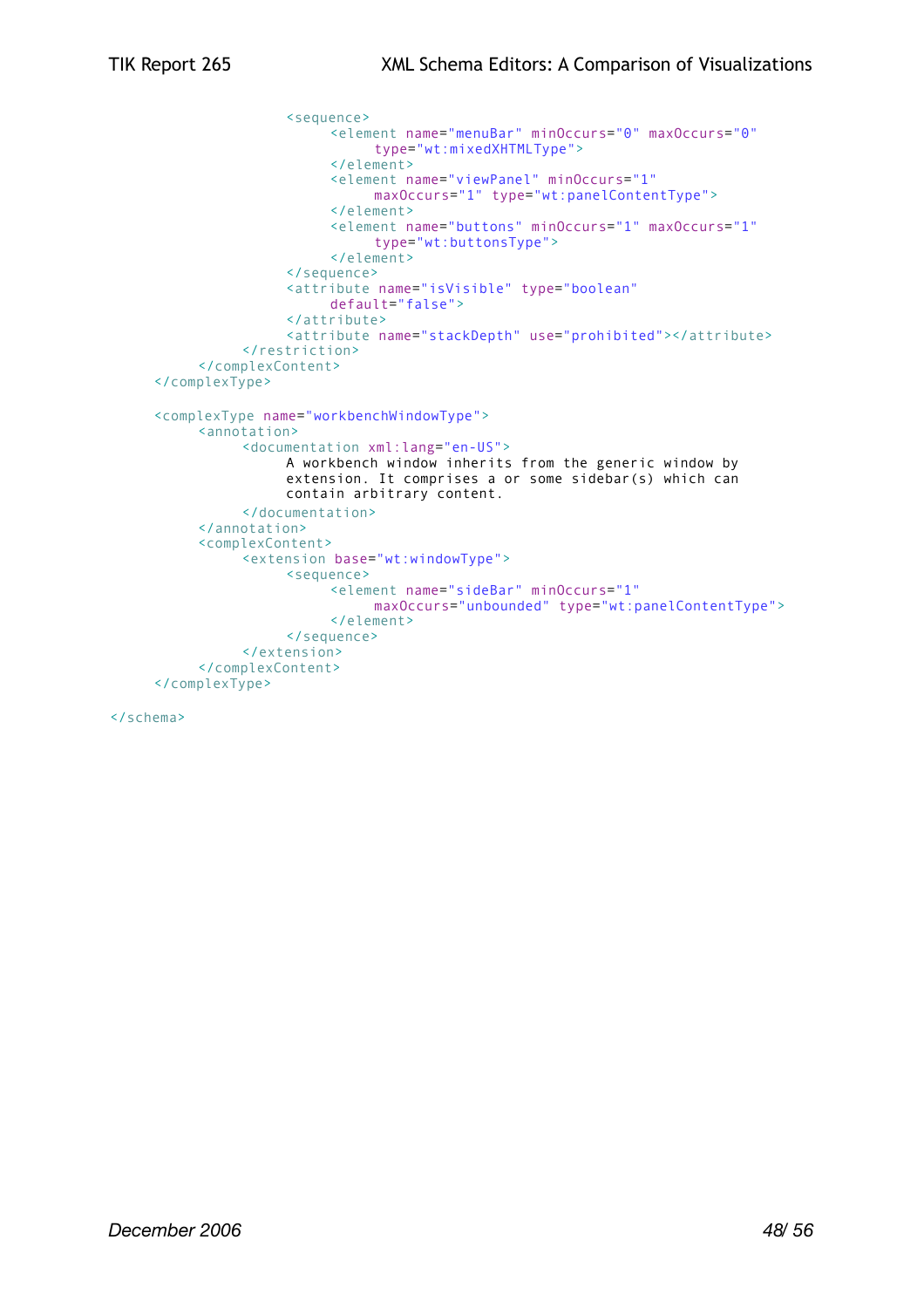## <span id="page-48-0"></span>**8.2. EditorCompmonent-Choice-Schema.xsd**

```
<?xml version="1.0" encoding="UTF-8"?>
<schema xmlns="http://www.w3.org/2001/XMLSchema"
     targetNamespace="http://people.../SchemaEditor-Schema"
     xmlns:se="http://people.../SchemaEditor-Schema"
     xmlns:wt="http://people.../WindowTypes-Schema"
     xmlns:xml="http://www.w3.org/XML/1998/namespace" version="0.6a"
     elementFormDefault="qualified">
     <annotation>
          <documentation xml:lang="en-US">
                Some central components used for building the Schema editor
               model in SchemaEditor-Schema.xsd, using the "choice model group"
                approach.
          </documentation>
     </annotation>
     <!-- Imports, includes -->
     <import
          namespace="http://people.../WindowTypes-Schema"
          schemaLocation="WindowTypes-Schema.xsd">
          <annotation>
                <documentation xml:lang="en-US">
                     Import the generic window types defined in
                     EditorWindows-Schema.xsd.
                </documentation>
          </annotation>
     </import>
     <!-- Global type definitions -->
     <complexType name="editorType">
          <choice maxOccurs='unbounded'>
               <element ref="se:window"></element>
                <element ref="se:workbench"></element>
                <element ref="se:popup"></element>
          </choice>
     </complexType>
     <!-- Global element definitions -->
     <element name="window" type="wt:windowType" block="#all">
          <annotation>
                <documentation xml:lang="en-US">
                     A standard window.
                </documentation>
          </annotation>
          <key name="windowPanelKey">
                <selector xpath="./wt:viewPanel"></selector>
                <field xpath="@panelID"></field>
          </key>
     </element>
     <element name="workbench" type="wt:workbenchWindowType" block="#all">
          <annotation>
                <documentation xml:lang="en-US">
```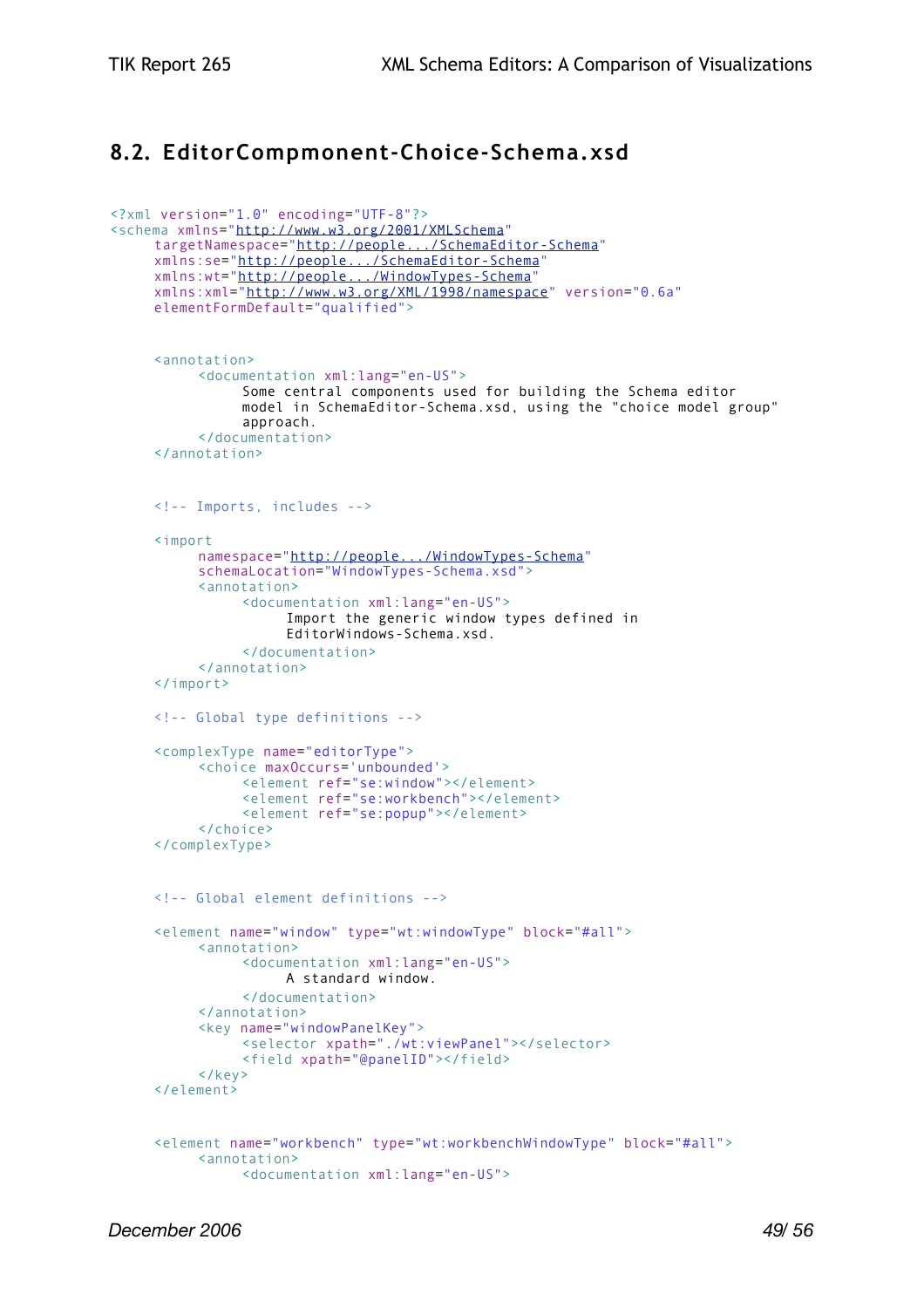A workbench type window. Within a workbench type window, sidebarIDs and panelIDs must be present and locally unique, therefore we insert the following identity constraints. </documentation> </annotation> <key name="workbenchPanelKey"> <selector xpath="./wt:viewPanel|./wt:sideBar"></selector> <field xpath="@panelID"></field> </key> </element> <element name="popup" type="wt:popupWindowType" block="#all"> <annotation> <documentation xml:lang="en-US">

```
A popup type window.
          </documentation>
     </annotation>
</element>
```
</schema>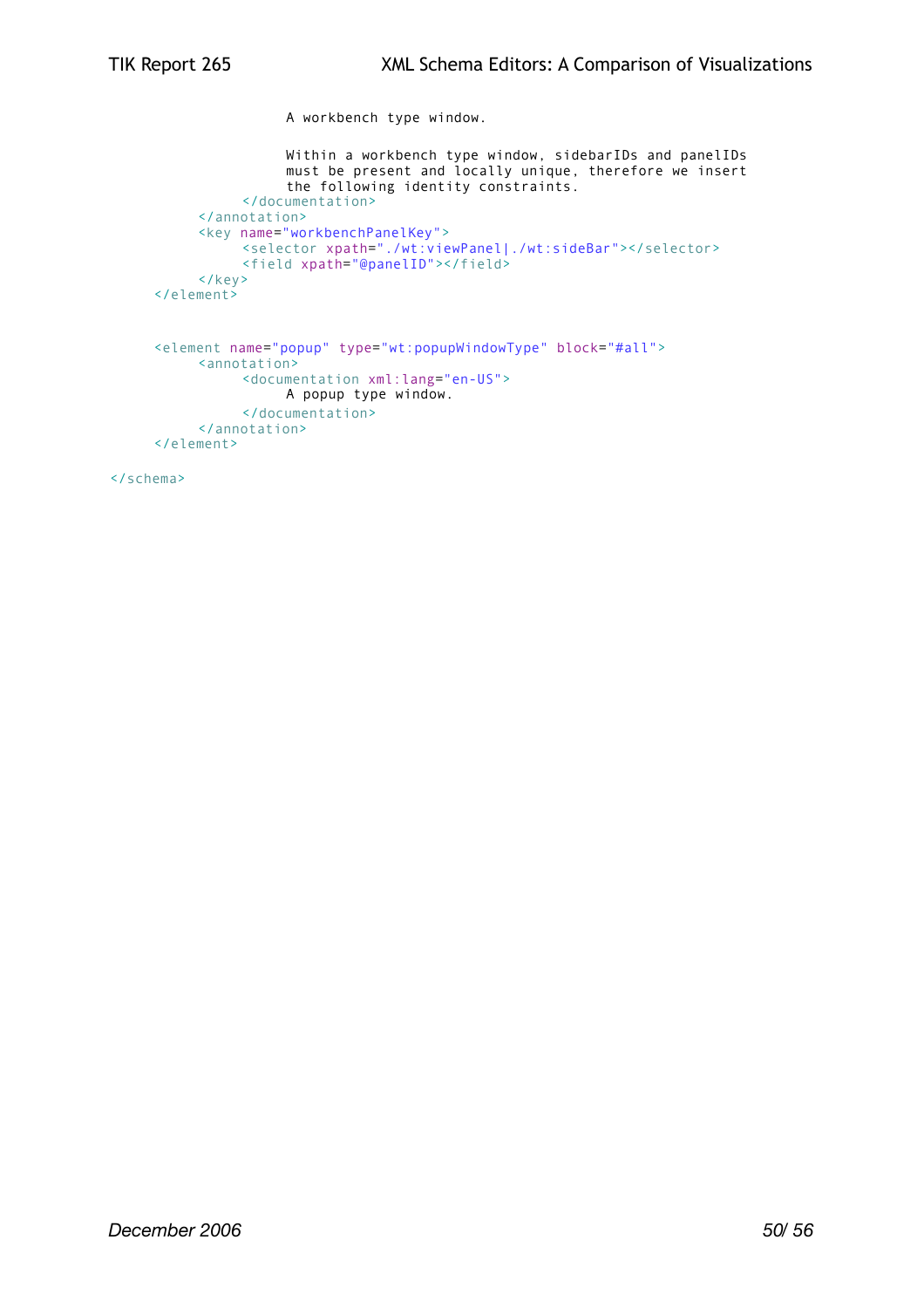## <span id="page-50-0"></span>**8.3. EditorComponent-Substitution-Schema.xsd**

```
<?xml version="1.0" encoding="UTF-8"?>
<schema xmlns="http://www.w3.org/2001/XMLSchema"
     targetNamespace="http://people.../SchemaEditor-Schema"
     xmlns:se="http://people.../SchemaEditor-Schema"
     xmlns:wt="http://people.../WindowTypes-Schema"
     xmlns:xml="http://www.w3.org/XML/1998/namespace" version="0.6a"
     elementFormDefault="qualified">
     <annotation>
           <documentation xml:lang="en-US">
                Some central components used for building the Schema editor
                model in SchemaEditor-Schema.xsd, using the "substitution
                group" approach.
          </documentation>
     </annotation>
     <!-- Imports, includes -->
     <import
          namespace="http://people.../WindowTypes-Schema"
          schemaLocation="WindowTypes-Schema.xsd">
          <annotation>
                <documentation xml:lang="en-US">
                     Import the generic window types defined in
                     EditorWindows-Schema.xsd.
                </documentation>
          </annotation>
     </import>
     <!-- Global type definitions -->
     <complexType name="editorType">
          <choice maxOccurs='unbounded'>
                <element ref="se:window"></element>
          </choice>
     </complexType>
     <!-- Global element definitions -->
     <element name="window" type="wt:windowType">
           <annotation>
                <documentation xml:lang="en-US">
                     A standard window. This is the head of the substitution
                     group "wt:window".
                </documentation>
          </annotation>
          <key name="windowPanelKey">
                <selector xpath="./wt:viewPanel"></selector>
                <field xpath="@panelID"></field>
          </key>
     \langle/element>
```
<element name="workbench" type="wt:workbenchWindowType"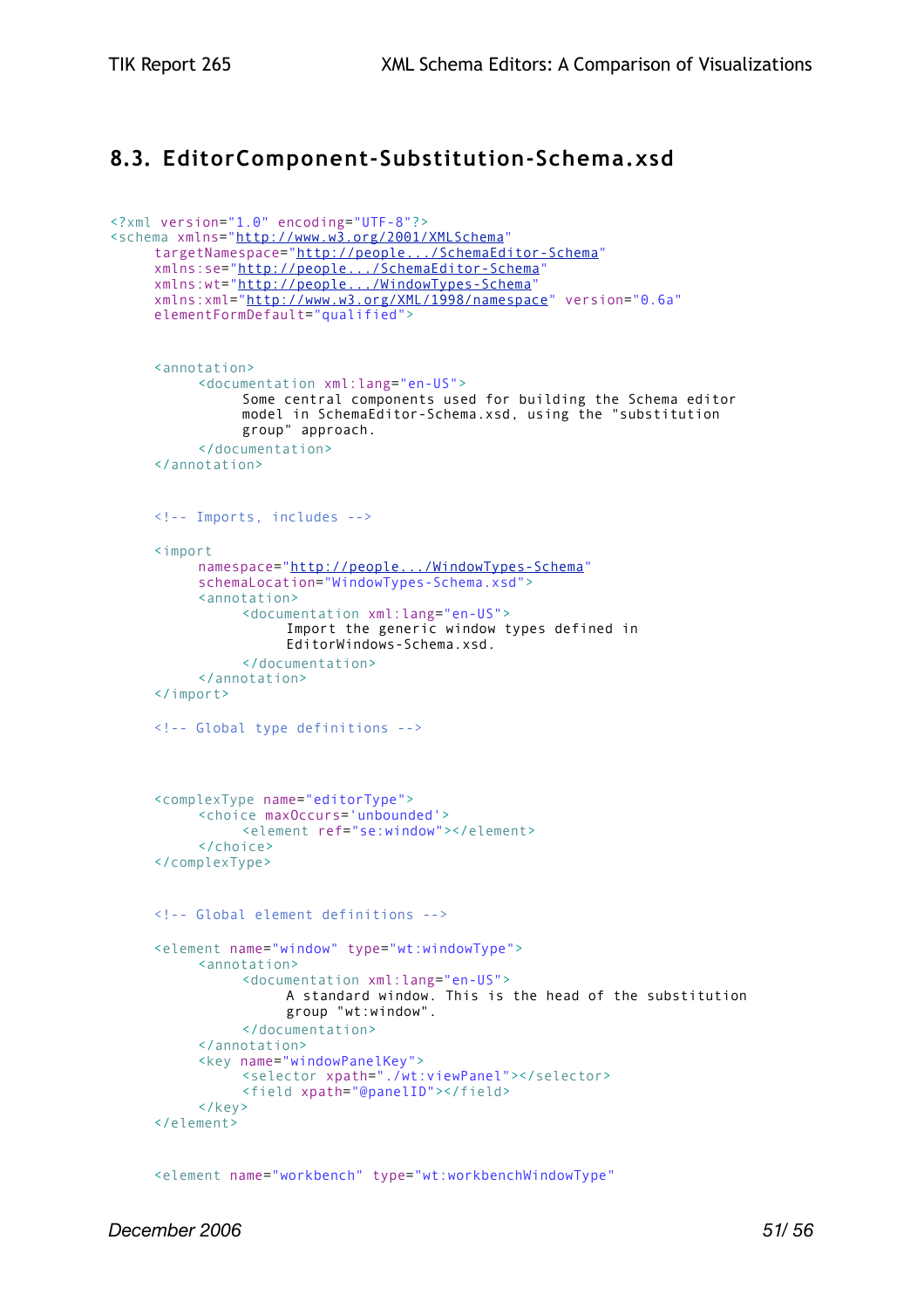```
substitutionGroup="se:window">
     <annotation>
          <documentation xml:lang="en-US">
                A workbench type window. Member of the substitution
                group "wt:window".
               Within a workbench type window, sidebarIDs and panelIDs
               must be present and locally unique, therefore we insert
                the following identity constraints.
          </documentation>
     </annotation>
     <key name="workbenchPanelKey">
           <selector xpath="./wt:viewPanel|./wt:sideBar"></selector>
           <field xpath="@panelID"></field>
     \langle/key>
</element>
<element name="popup" type="wt:popupWindowType"
     substitutionGroup="se:window">
     <annotation>
          <documentation xml:lang="en-US">
               A popup type window. Member of the substitution group
                "wt:window".
          </documentation>
     </annotation>
</element>
```
</schema>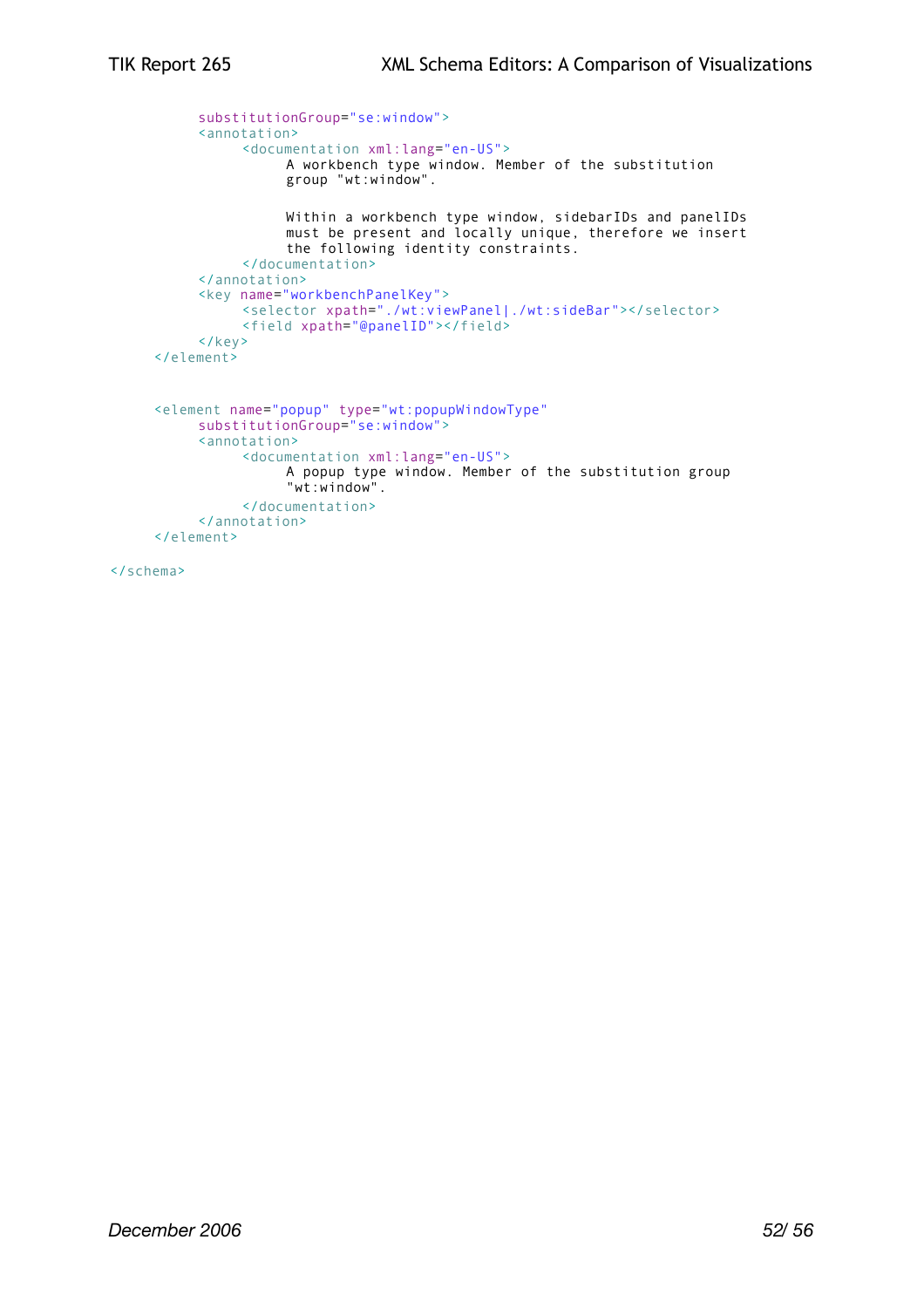### <span id="page-52-0"></span>**8.4. SchemaEditor-Schema.xsd**

```
<?xml version="1.0" encoding="UTF-8"?>
<schema xmlns="http://www.w3.org/2001/XMLSchema"
     targetNamespace="http://people.../SchemaEditor-Schema"
     xmlns:se="http://people.../SchemaEditor-Schema"
     xmlns:wt="http://people.../WindowTypes-Schema"
     xmlns:xml="http://www.w3.org/XML/1998/namespace" version="0.6a"
     elementFormDefault="qualified">
     <annotation>
          <documentation xml:lang="en-US">
                A sample file used for a comparsion among different Schema
                editors.
          </documentation>
     </annotation>
     <!-- Imports, includes -->
     <import
          namespace="http://people.../WindowTypes-Schema"
          schemaLocation="WindowTypes-Schema.xsd">
          <annotation>
                <documentation xml:lang="en-US">
                     Import the generic window types defined in
                     EditorWindows-Schema.xsd.
                </documentation>
          </annotation>
     </import>
     <annotation>
           <documentation xml:lang="en-US">
                There's a hard coded include switch that decides whether a
                "choice" or a "substitution group" appoach shall be chosen
                in order to model the se:editorType's content model.
          </documentation>
     </annotation>
     <include schemaLocation="EditorComponents-Choice-Schema.xsd"></include>
< ! - -<include
          schemaLocation="EditorComponents-Substitution-Schema.xsd">
     </include>
  -->
     <!-- Global type definitions -->
     <complexType name="windowRegistryType">
           <sequence maxOccurs="unbounded">
                <element name="windowEntry">
                     <complexType>
                           <simpleContent>
                                <extension base="string">
                                     <attribute name="ref"
                                          type="positiveInteger">
                                     </attribute>
                                     <attribute name="status" default="asleep">
                                           <simpleType>
```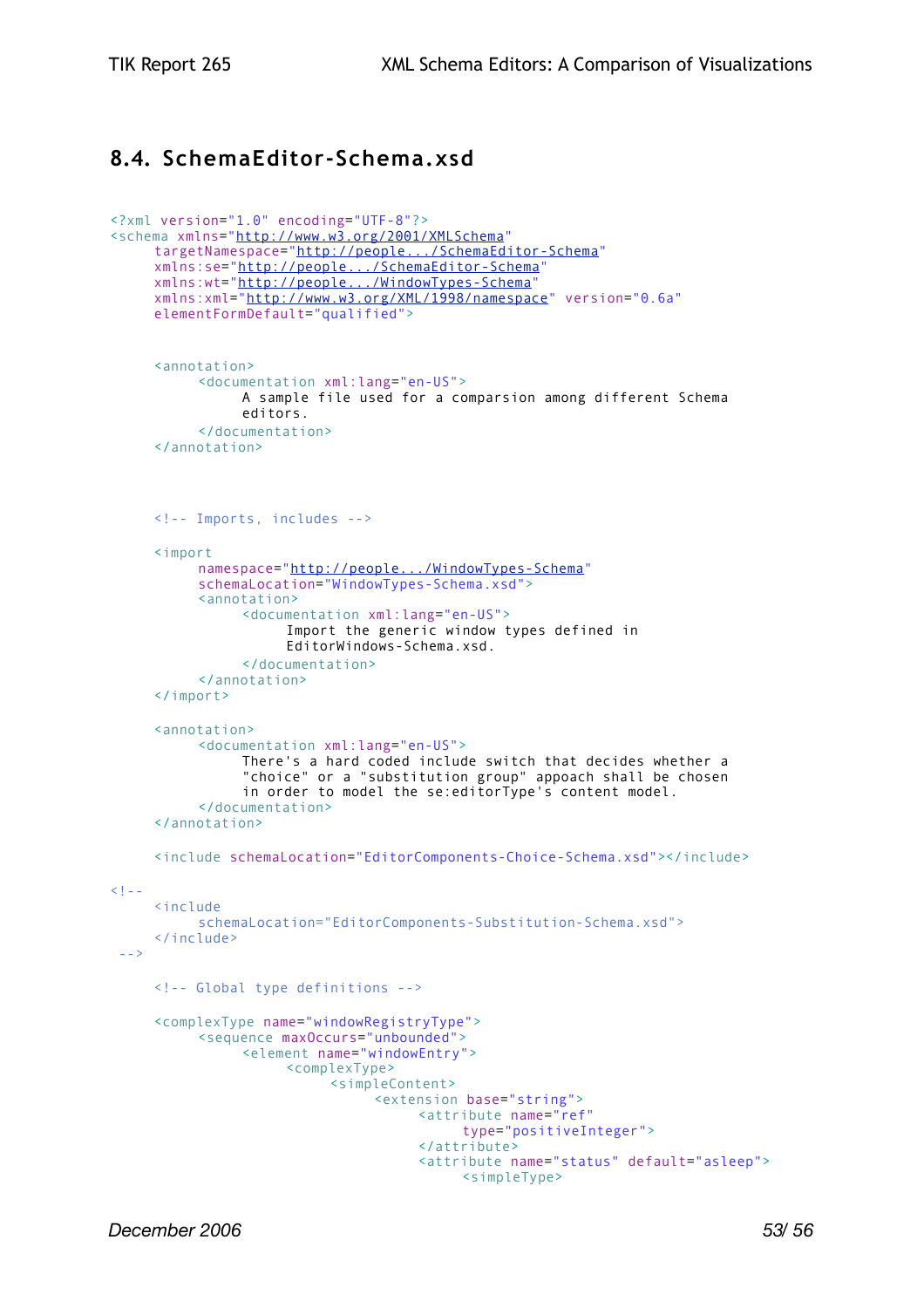```
<restriction base="string">
                                                 <enumeration 
                                                      value="running">
                                                 </enumeration>
                                                 <enumeration 
                                                      value="asleep">
                                                </enumeration>
                                                 <enumeration 
                                                      value="blocking">
                                                </enumeration>
                                                 <enumeration
                                                      value="not responding">
                                                 </enumeration>
                                           </restriction>
                                      </simpleType>
                                </attribute>
                           </extension>
                     </simpleContent>
                </complexType>
          </element>
     </sequence>
     <attribute name="current" type="positiveInteger"></attribute>
</complexType>
<complexType name="aboutInfoType">
     <sequence>
          <element name="developerInfo">
                <complexType mixed="true">
                     <choice minOccurs="0" maxOccurs="unbounded">
                          <any namespace="http://www.w3.org/1999/xhtml"></any>
                     </choice>
                </complexType>
          </element>
          <element name="infoPopup" type="wt:popupWindowType"
                block="#all">
                <annotation>
                     <documentation xml:lang="en-US">
                           The popup showing information about the Schema
                           editor.
                     </documentation>
                </annotation>
          </element>
     </sequence>
</complexType>
<!-- The global root element -->
<element name="schemaEditor">
     <annotation>
          <documentation xml:lang="en-US">
                As XML Schema has no way to denote an element as
                root, we do it in this very documentary annotation:
                This shall be the root element.
          </documentation>
     </annotation>
     <complexType>
          <sequence>
                <element name="windowRegistry"
                     type="se:windowRegistryType">
                </element>
                <element name="parserRef" type="anyURI"></element>
                <element name="editor" type="se:editorType"></element>
                <element name="aboutInfo" type="se:aboutInfoType"></element>
          </sequence>
          <attribute name="editorVersion" use="required">
                <annotation>
                     <documentation xml:lang="fr-FR">
```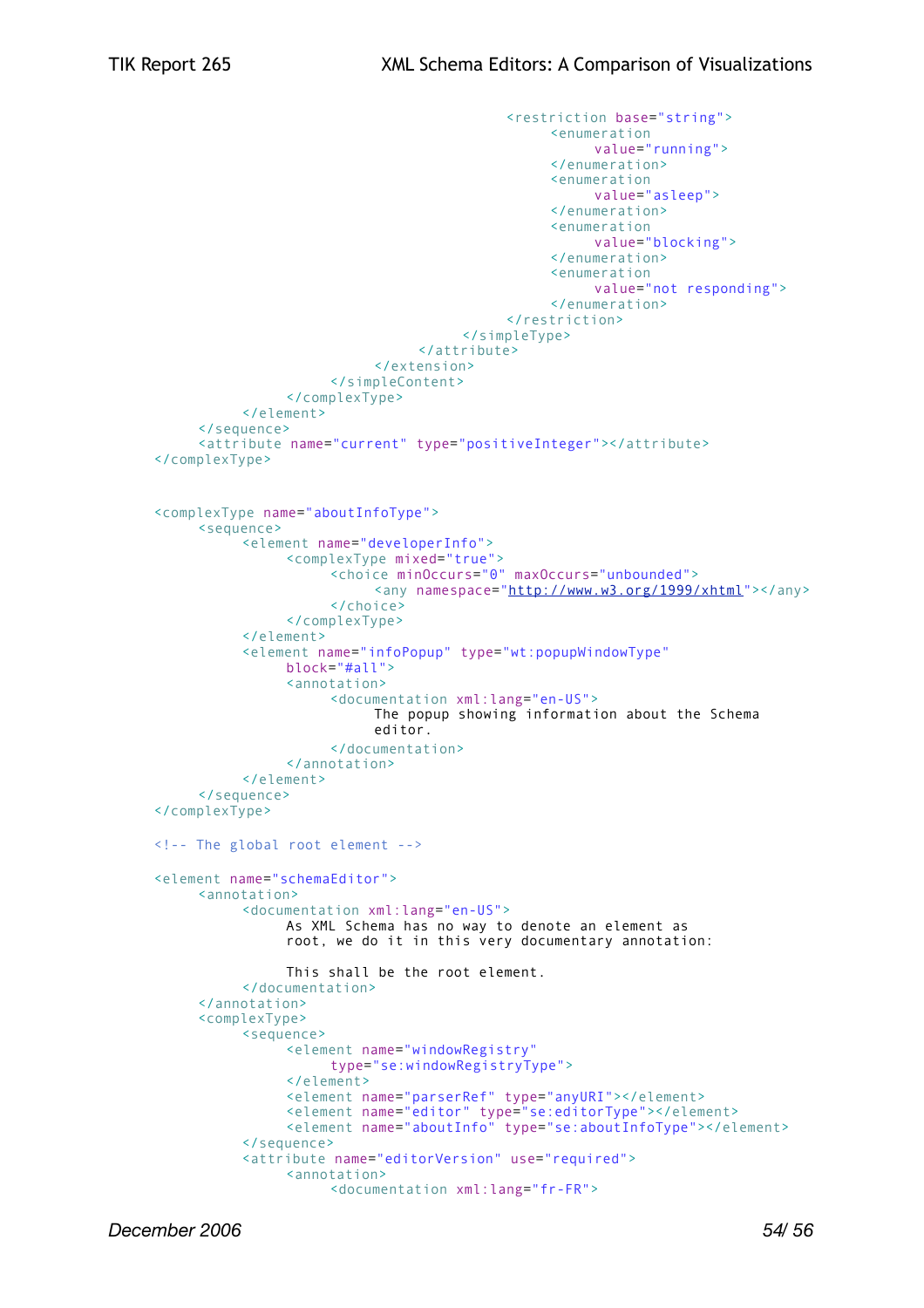```
Peut-être ça paraît trop rigoreux, mais en
                     essaiant d'amener le developeur à ne définer que
                     des nombre de version très brefs et concis, nous
                     demandons le developeur d'obéir à cette forme
                     stricte.
                </documentation>
          </annotation>
          <simpleType>
                <restriction base="string">
                     <pattern value="v\d+\.\d"></pattern>
                </restriction>
          </simpleType>
     </attribute>
</complexType>
<!-- Identity cpnstraints -->
<unique name="stackDepthUnique">
     <annotation>
          <documentation xml:lang="en-US">
                The windows shall be neatly stacked. Each stacking
                level can only be assigned to one window at a given
                time.
                Here we don't include popups into the selector path,
                as the attribute "stackDepth" is prohibited for
                popups anyway. (To be more precise: actually we
                would have to make sure that when a popup is open
                (always in the foreground = stacking level 0) no
                other window has a stacking level of zero assigned.
                But this would involve co-constraints...)
          </documentation>
     </annotation>
     <selector xpath="./se:editor/*"></selector>
     <field xpath="@stackDepth"></field>
</unique>
<key name="windowKey">
     <annotation>
          <documentation xml:lang="en-US">
                @windowID must be a globally unique ID.
          </documentation>
     </annotation>
     <selector
          xpath="./se:editor/*|./se:aboutInfo/se:infoPopup">
     </selector>
     <field xpath="@windowID"></field>
</key>
<key name="reverseWindowKey">
     <annotation>
          <documentation xml:lang="en-US">
                This the reverse of windowKey in order to make the
                relationship window --- registry entry a one-to-one
                bidirectional one.
          </documentation>
     </annotation>
     <selector xpath="./se:windowRegistry/se:windowEntry"></selector>
     <field xpath="@ref"></field>
\langle/key>
<keyref name="windowRegistryRef" refer="se:windowKey">
     <selector xpath="./se:windowRegistry/se:windowEntry"></selector>
     <field xpath="@ref"></field>
</keyref>
<keyref name="currentWindowRef" refer="se:windowKey">
     <selector xpath="./se:windowRegistry"></selector>
     <field xpath="@current"></field>
```